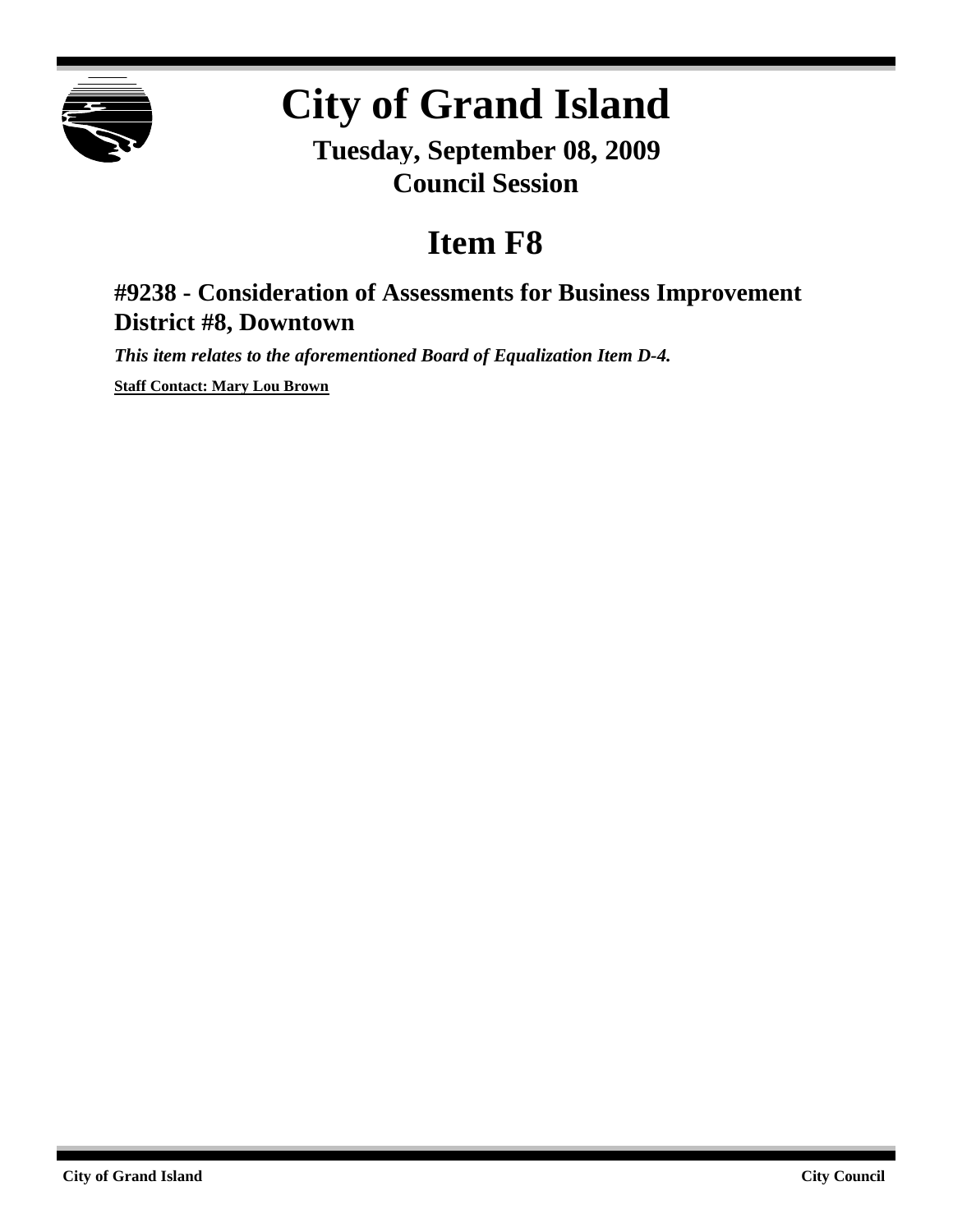#### ORDINANCE NO. 9238 (A)

An ordinance to assess and levy a special tax to pay the 2009-2010 revenue year cost of Business Improvement District No. 8 of the City of Grand Island, Nebraska; to provide for the collection of such special tax; to repeal any provisions of the Grand Island City Code, ordinances, or parts of ordinances in conflict herewith; and to provide for publication and the effective date of this ordinance.

BE IT ORDAINED BY THE MAYOR AND COUNCIL OF THE CITY OF GRAND ISLAND, NEBRASKA:

SECTION 1. There is hereby assessed upon the following described lots, tracts, and parcels of land, specially benefited, for the purpose of paying the 2009-2010 revenue year cost of Business Improvement District No. 8 of the City of Grand Island, as adjudged by the Council of the City, sitting as a Board of Equalization, to the extent of benefits accruing thereto by reason of such Business Improvement District, after due notice having been given thereof as provided by law; and a special tax for such 2009-2010 revenue year cost is hereby levied at one time upon such lots, tracts and lands as follows:

| KINDER MORGAN INTERSTATE GAS<br><b>TRANSMISSION</b> | <b>CENTRALLY ASSESSED</b>                                                          | 26.49    |
|-----------------------------------------------------|------------------------------------------------------------------------------------|----------|
| SOURCEGAS DISTRIBUTION LLC                          | <b>CENTRALLY ASSESSED</b>                                                          | 0        |
| NORTHWESTERN CORPORATION                            | <b>CENTRALLY ASSESSED</b>                                                          | 877.76   |
| WINDSTREAM NEBRASKA, INC                            | <b>CENTRALLY ASSESSED</b>                                                          | 0.00     |
| <b>QWEST COORPORATION</b>                           | <b>CENTRALLY ASSESSED</b>                                                          | 2,703.93 |
| AT&T COMMUNICATIONS                                 | <b>CENTRALLY ASSESSED</b>                                                          | 58.89    |
| <b>IPCS WIRELESS, INC</b>                           | <b>CENTRALLY ASSESSED</b>                                                          | 0        |
| <b>SPRINT NEXTEL WIRELESS</b>                       | <b>CENTRALLY ASSESSED</b>                                                          | 225.60   |
| CITY OF GI                                          | ORIGINAL TOWN TO THE CITY OF GRAND ISLAND ALL<br>BLKS 52 & 53 & PT VAC KIMBALL AVE | $\Omega$ |
| BECKBY/GEORGE JAY JORGENSEN                         | <b>ORIGINAL TOWN N 100.5' E 2/3 LT 1 BLK 54</b>                                    | 290.40   |
| <b>BECKBY/GEORGE JAY JORGENSEN</b>                  | ORIGINAL TOWN S 31.9' E 2/3 OF LT 1 BLK 54                                         | 69.75    |
| WING PROPERTIES INC.                                | ORIGINAL TOWN W 1/3 LT 1 BLK 54                                                    | 23.11    |
| NORRIS/R DENNIS & PATRICIA A                        | <b>ORIGINAL TOWN LT 2 BLK 54</b>                                                   | 562.51   |
| CITY OF GI                                          | ORIGINAL TOWN TO THE CITY OF GRAND ISLAND LT 3<br><b>BLK 54</b>                    | 0        |
| CITY OF GI                                          | ORIGINAL TOWN TO THE CITY OF GRAND ISLAND LT 4<br><b>BLK 54</b>                    | 0        |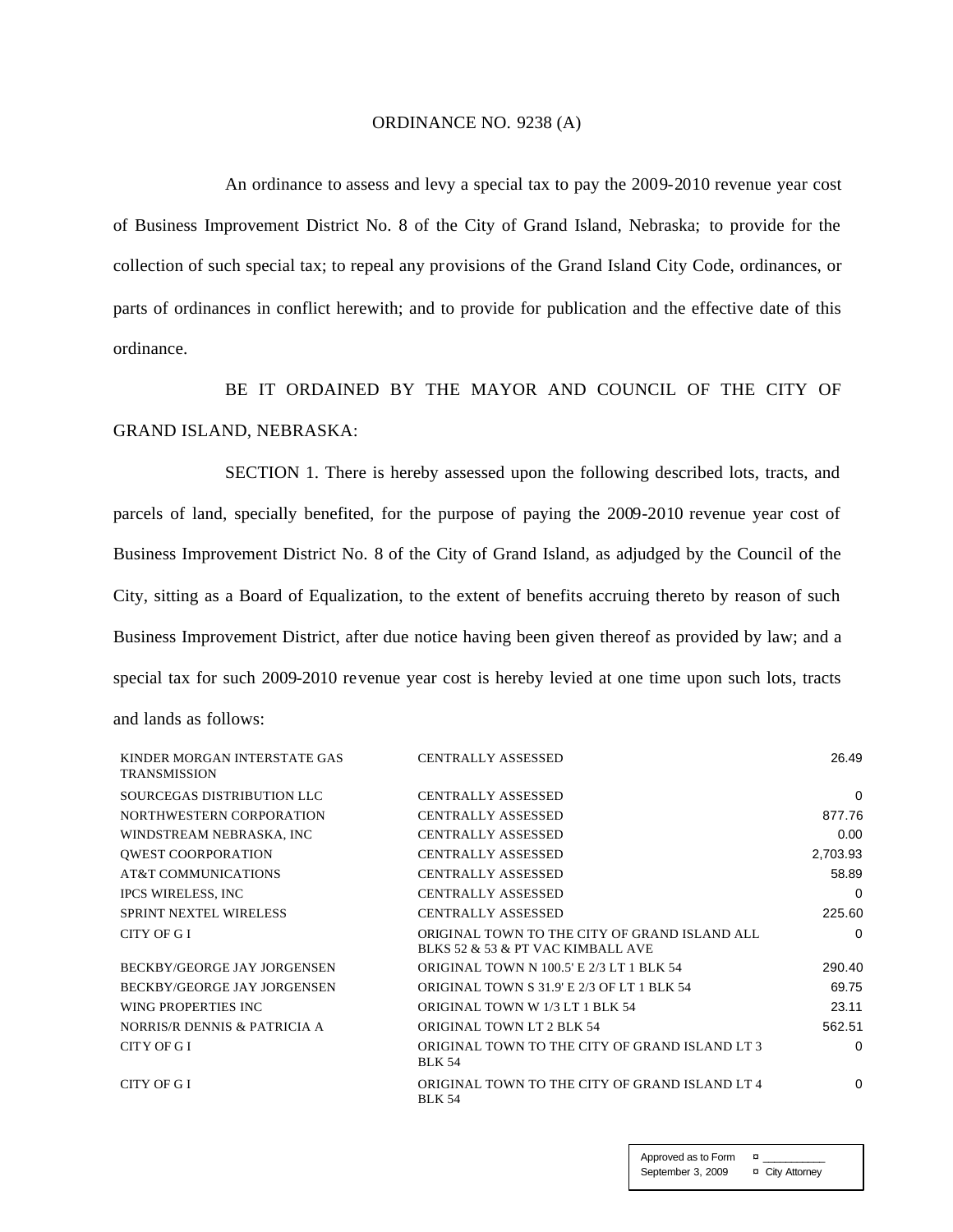| WAYNE/JOHN W & TERESA A                                      | ORIGINAL TOWN N 1/2 W 2/3 LT 6 & N 1/2 LT 5 BLK 54                                                            | 462.94           |
|--------------------------------------------------------------|---------------------------------------------------------------------------------------------------------------|------------------|
| <b>KATROUZOS/GUS G</b>                                       | ORIGINAL TOWN S 60' W 1/3 LT 5 BLK 54                                                                         | 84.95            |
| KATROUZOS/GUS G                                              | ORIGINAL TOWN S 60' W 16' E 2/3 LT 5 BLK 54                                                                   | 69.30            |
| <b>KALLOS/NICKIE J JR</b>                                    | ORIGINAL TOWN E 28' S 1/2 LT 5 & N 6' W 38' S 1/2 LT 5 BLK<br>54                                              | 157.05           |
| <b>KALLOS/NICKIE J JR</b>                                    | ORIGINAL TOWN W 22' S 1/2 LT 6 BLK 54                                                                         | 169.62           |
| NORRIS/R DENNIS & PATRICIA A<br>NORRIS/R DENNIS & PATRICIA A | ORIGINAL TOWN E 22' W 44' S 1/2 & E 22' LT 6 BLK 54<br>ORIGINAL TOWN W 1/3 LT 7 BLK 54                        | 385.30<br>309.48 |
| NORRIS/R DENNIS & PATRICIA A                                 | ORIGINAL TOWN C 1/3 LT 7 BLK 54                                                                               | 301.28           |
| WING PROPERTIES INC                                          | ORIGINAL TOWN LT 8 & E 1/3 OF LT 7 XC 15' X 15' X 15'<br><b>SOLD TO CITY BLK 54</b>                           | 704.99           |
| NATHAN DETROIT INC                                           | ORIGINAL TOWN N 1/2 LT 1 BLK 55                                                                               | 480.67           |
| <b>NATHAN DETROIT'S</b>                                      | ORIGINAL TOWN N 44' OF S 1/2 LT 1 BLK 55                                                                      | 321.00           |
| <b>IRVINE/VIRGINIA</b>                                       | ORIGINAL TOWN S 22' LT 1 BLK 55                                                                               | 98.87            |
| CITY OF G I                                                  | ORIGINAL TOWN TO THE CITY OF GRAND ISLAND E 1/2 LT<br>3 & ALL LT 2 BLK 55                                     | $\mathbf 0$      |
| CITY OF G I                                                  | ORIGINAL TOWN TO THE CITY OF GRAND ISLAND N 1/2 W<br>1/2 LT 3 & N 1/2 LT 4 BLK 55                             | 0                |
| HOETFELKER/RUSSELL L                                         | ORIGINAL TOWN S 1/2 W 1/2 LT 3 & S 1/2 LT 4 BLK 55                                                            | 370.79           |
| <b>DOWNTOWN CENTER LLC</b>                                   | ORIGINAL TOWN N 67.5' LT 5 BLK 55                                                                             | 50.23            |
| ARMSTRONG/MATTHEW E & JANELLE A                              | ORIGINAL TOWN N 20' S 64.5' LT 5 BLK 55                                                                       | 116.36           |
| ERIVES ENTERPRISE SLLC                                       | ORIGINAL TOWN S 44.5' LT 5 BLK 55                                                                             | 242.05           |
| <b>FAMOS CONSTRUCTION INC</b>                                | ORIGINAL TOWN W 2/3 LT 6 BLK 55                                                                               | 188.41           |
| <b>CAMPOS/ARTHUR V &amp; JEANENE</b>                         | ORIGINAL TOWN E 1/3 LT 6 BLK 55                                                                               | 142.90           |
| PRAIRIE WINDS ART CENTER INC                                 | ORIGINAL TOWN W 1/3 LT 7 BLK 55                                                                               | 223.38           |
| <b>MERCHEN/TERRENCE R</b>                                    | ORIGINAL TOWN E 2/3 LT 7 BLK 55                                                                               | 818.90           |
| <b>T W ZILLER PROPERTIES LLC</b>                             | ORIGINAL TOWN W 1/3 LT 8 BLK 55                                                                               | 257.20           |
| <b>TW ZILLER PROPERTIES LLC</b>                              | ORIGINAL TOWN C 1/3 LT 8 BLK 55                                                                               | 257.52           |
| T W ZILLER PROPERTIES LLC                                    | ORIGINAL TOWN E 1/3 LT 8 BLK 55                                                                               | 443.36           |
| <b>DOWNTOWN CENTER LLC</b><br>DOWNTOWN CENTER LLC            | ORIGINAL TOWN N 68' LT 1 & ALL LT 2 & E 1/2 LT 3 BLK 56<br>ORIGINAL TOWN N 22' S 42' & W 6' S 20' LT 1 BLK 56 | 168.80<br>15.14  |
| DOWNTOWN CENTER LLC                                          | ORIGINAL TOWN N 22' S 64' LT 1 BLK 56                                                                         | 13.98            |
| DOWNTOWN CENTER LLC                                          | ORIGINAL TOWN S 20' E 60' LT 1 BLK 56                                                                         | 11.56            |
| CITY OF G I                                                  | ORIGINAL TOWN TO THE CITY OF GRAND ISLAND ALL LT<br>4 & W 1/2 LT 3 BLK 56                                     | $\Omega$         |
| <b>MAYHEW/CARL &amp; SUSAN A</b>                             | ORIGINAL TOWN W 1/3 LT 5 BLK 56                                                                               | 273.64           |
| R & B CAPITAL ENTERPRISES LLC                                | ORIGINAL TOWN E 2/3 LT 5 BLK 56                                                                               | 445.18           |
| POHL/HELEN E & JAMES A                                       | ORIGINAL TOWN LT 6 BLK 56                                                                                     | 322.03           |
| JOHNSON/DUANE A & DEE ANN                                    | ORIGINAL TOWN LT 7 BLK 56                                                                                     | 366.74           |
| DOWNTOWN CENTER LLC                                          | ORIGINAL TOWN LT 8 BLK 56                                                                                     | 2,293.01         |
| <b>CITY OF G I PARK LOT</b>                                  | ORIGINAL TOWN TO THE CITY OF GRAND ISLAND N 1/2 LT<br>1 & ALL LTS 2-3 & 4 BLK 57                              | 0                |
| <b>J &amp; B RENTALS LLC</b>                                 | ZILLER SUB LT 1                                                                                               | 587.13           |
| THE GRAND FOUNDATION, INC                                    | ORIGINAL TOWN TO THE CITY OF GRAND ISLAND E 2/3 LT<br>6 BLK 57                                                | $\Omega$         |
| <b>JEO BUILDING COMPANY</b>                                  | ORIGINAL TOWN LT 7 BLK 57                                                                                     | 922.99           |
| <b>OVERLAND BUILDING CORP</b>                                | ORIGINAL TOWN LT 8 BLK 57                                                                                     | 1,138.00         |
| FIRSTIER BANK NATIONAL ASSOC                                 | ORIGINAL TOWN LTS 1 & 2 BLK 58                                                                                | 326.09           |
| FIRSTIER BANK NATIONAL ASSOC                                 | ORIGINAL TOWN N 1/2 LT 4 & N 1/2 LT 3 BLK 58                                                                  | 114.44           |
| FIRSTIER BANK NATIONAL ASSOC                                 | ORIGINAL TOWN LT 5 & W 22' LT 6 BLK 58                                                                        | 1,564.33         |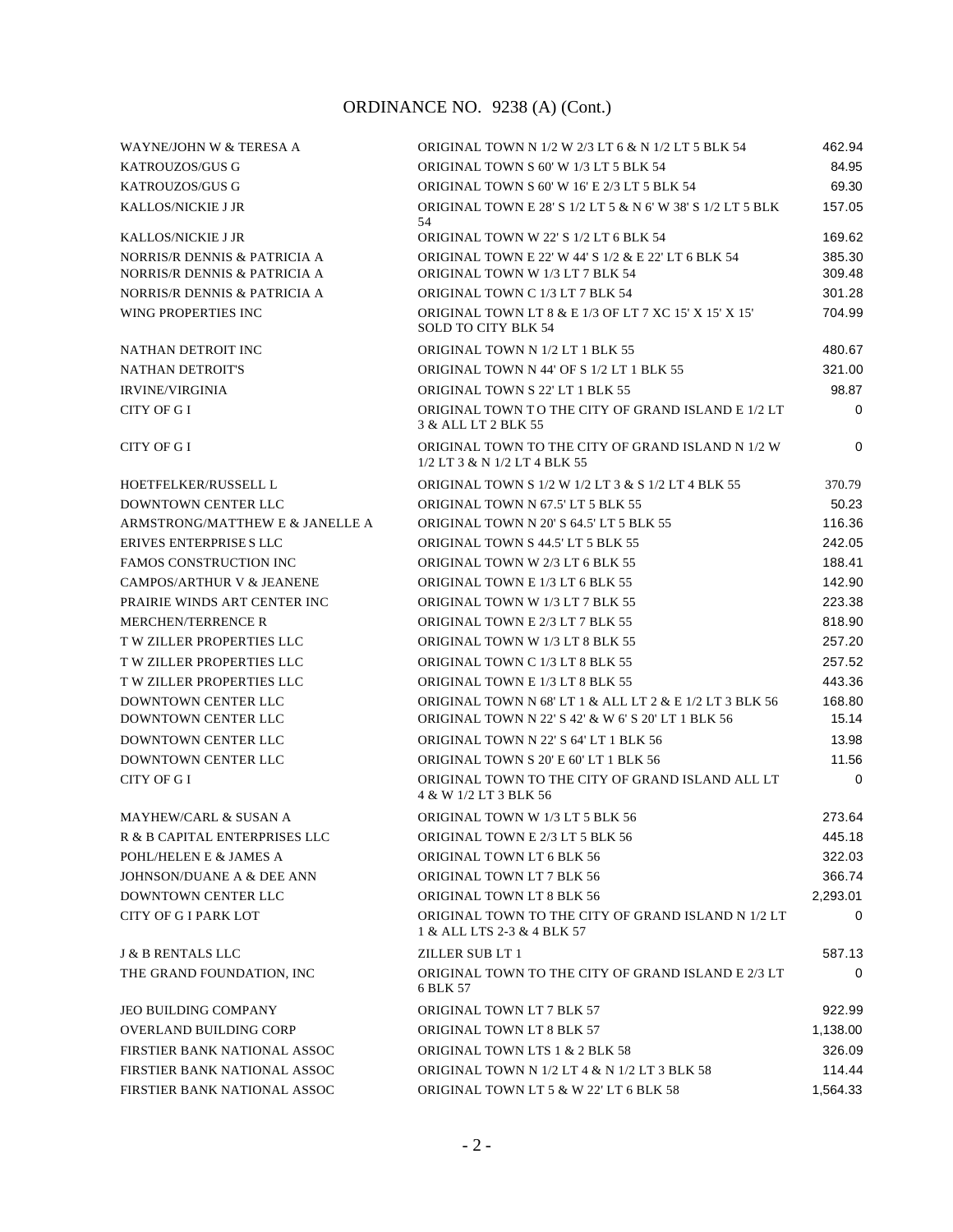| FIRSTIER BANK NATIONAL ASSOC                   | ORIGINAL TOWN S 1/2 LT 3 & S 1/2 LT 4 BLK 58                                                  | 121.49      |
|------------------------------------------------|-----------------------------------------------------------------------------------------------|-------------|
| <b>ALBERS/DARREL &amp; JOYCE</b>               | <b>JENSEN SUB LT 1</b>                                                                        | 151.87      |
| M SO DESIGNS INC                               | ORIGINAL TOWN W 1/3 LT 7 BLK 58                                                               | 234.85      |
| <b>KEESHAN/JAMES K</b>                         | ORIGINAL TOWN C 1/3 LT 7 BLK 58                                                               | 142.00      |
| <b>GALVAN/JESUS G &amp; VICTORIA</b>           | PRENSA LATINA SUB LT 1                                                                        | 101.01      |
| <b>CALDERON/ELISEO &amp; JESSICA</b>           | PRENSA LATINA SUB LT 2                                                                        | 101.97      |
| <b>STELK/MARK D</b>                            | PRENSA LATINA SUB LT 4                                                                        | 316.14      |
| PANAMENO/BRENDA EUGENIA                        | PRENSA LATINA SUB LT 3                                                                        | 174.04      |
| <b>MEAD BUILDING CENTERS</b>                   | ORIGINAL TOWN N 102.5' LT 1 & ALL LT 2 BLK 59                                                 | 369.44      |
| H & H LAND CO                                  | ORIGINAL TOWN S 29.5' LT 1 BLK 59                                                             | 18.75       |
| <b>MEAD BUILDING CENTERS</b>                   | ORIGINAL TOWN S 99' LT 4 & ALL LT 3 BLK 59                                                    | 165.35      |
| <b>MEAD BUILDING CENTERS</b>                   | ORIGINAL TOWN N 33' LT 4 BLK 59                                                               | 169.32      |
| MASONIC TEMPLECRAFT ASSO OF GI                 | ORIGINAL TOWN LT 5 BLK 59                                                                     | 252.97      |
| NGO/CHANH T                                    | ORIGINAL TOWN E 23' W 46' LT 6 BLK 59                                                         | 180.65      |
| <b>GERDES/LARRY C &amp; MARY ANN</b>           | ORIGINAL TOWN W 23' LT 6 BLK 59                                                               | 179.71      |
| DOAX INVESTMENT CO                             | ORIGINAL TOWN E 20' LT 6 & W 1/2 LT 7 BLK 59                                                  | 17.82       |
| H & H LAND CO                                  | ORIGINAL TOWN W 22' E 1/2 LT 7 BLK 59                                                         | 177.51      |
| H & H LAND CO                                  | ORIGINAL TOWN E 11' LT 7 & ALL LT 8 BLK 59                                                    | 511.12      |
| <b>CKP LLC</b>                                 | ORIGINAL TOWN LTS 1 & 2 BLK 60                                                                | 493.87      |
| <b>CKP LLC</b>                                 | ORIGINAL TOWN LT 3 BLK 60                                                                     | 116.99      |
| <b>BUSINESS PROPERTIES</b>                     | ORIGINAL TOWN LT 4 BLK 60                                                                     | 216.49      |
| 618 W 3RD ST LLC                               | ORIGINAL TOWN LTS 5 & 6 BLK 60                                                                | 723.22      |
| DOAX INVESTMENT CO                             | ORIGINAL TOWN LTS 7 & 8 BLK 60                                                                | 556.51      |
| EAKES/DANIEL H & RONALD L                      | ORIGINAL TOWN LTS 1 & 2 BLK 61                                                                | 777.35      |
| EAKES/DANIEL H & RONALD L                      | ORIGINAL TOWN LTS 3 & 4 BLK 61                                                                | 711.53      |
| TRI-CITY PROPERTIES LLC/DENNIS BLEVINS         | ORIGINAL TOWN LT 5 BLK 61                                                                     | 692.15      |
| HANSEN PROPERTIES LLC                          | ORIGINAL TOWN LTS 6-7 & 8 BLK 61                                                              | 795.30      |
| <b>BAASCH/RICHARD H &amp; ARLENE M</b>         | ORIGINAL TOWN S 44' LT 1 BLK 62                                                               | 191.45      |
| <b>CEDAR STREET PROPERTIES LLC</b>             | ORIGINAL TOWN N 88' LT 1 BLK 62                                                               | 505.07      |
| CEDAR STREET PROPERTIES LLC                    | ORIGINAL TOWN LT 2 BLK 62                                                                     | 286.62      |
| NORTHWESTERN PUBLIC SERVICE<br><b>COMPANY</b>  | ORIGINAL TOWN TO THE CITY OF GRAND ISLAND S 66'LT<br>4 & N 66' E 57' LT 3 & S 66' LT 3 BLK 62 | $\mathbf 0$ |
| ZWINK/ALAN D                                   | ORIGINAL TOWN N 66' W 9' LT 3 & N 66' LT 4 BLK 62                                             | 152.76      |
| MORENO/VINCENT A                               | ORIGINAL TOWN S 1/2 W 50' LT 5 BLK 62                                                         | $\mathbf 0$ |
| <b>D &amp; D INVESTMENTS</b>                   | ORIGINAL TOWN N 1/2 W 50' LT 5 BLK 62                                                         | 236.36      |
| VOGEL ENTERPRISES LTD AN IA CORP               | ORIGINAL TOWN E 16' LT 5 & W 1/2 LT 6 BLK 62                                                  | 62.12       |
| VOGEL ENTERPRISES LTD AN IA CORP               | ORIGINAL TOWN E 1/2 LT 6 & W 1/2 LT 7 BLK 62                                                  | 371.84      |
| <b>WARDENS &amp; VESTRYMEN OF ST STEPHEN'S</b> | ORIGINAL TOWN TO THE CITY OF GRAND ISLAND E 1/2 LT<br>7 & ALL LT 8 BLK 62                     | $\mathbf 0$ |
| OLD SEARS DEVELOPMENT INC                      | ORIGINAL TOWN LTS 1 & 2 BLK 63                                                                | 1,123.69    |
| OLD SEARS DEVELOPMENT INC                      | ORIGINAL TOWN E 2/3 LT 3 BLK 63                                                               | 360.34      |
| <b>MILLER/MARLYN J</b>                         | ORIGINAL TOWN W 1/3 LT 3 & E 1/3 LT 4 BLK 63                                                  | 261.02      |
| CENTRO CRISTIANO INTERNACIONAL                 | ORIGINAL TOWN TO THE CITY OF GRAND ISLAND W 2/3<br>LT 4 BLK 63                                | 0           |
| <b>WARDENS &amp; VESTRYMEN OF ST</b>           | ST. STEPHENS SUB TO THE CITY OF GRAND ISLAND LT 1                                             | 0           |
| <b>WARDENS &amp; VESTRY ST STEPHENS</b>        | ST. STEPHENS SUB TO THE CITY OF GRAND ISLAND LT 2                                             | 0           |
| HACK/MONTE C & SHERI S                         | ORIGINAL TOWN S 88' LT 8 BLK 63                                                               | 394.41      |
| G I FED OF LABOR/BLDG ASSN INC                 | ORIGINAL TOWN TO THE CITY OF GRAND ISLAND N 44' LT<br>8 BLK 63                                | $\Omega$    |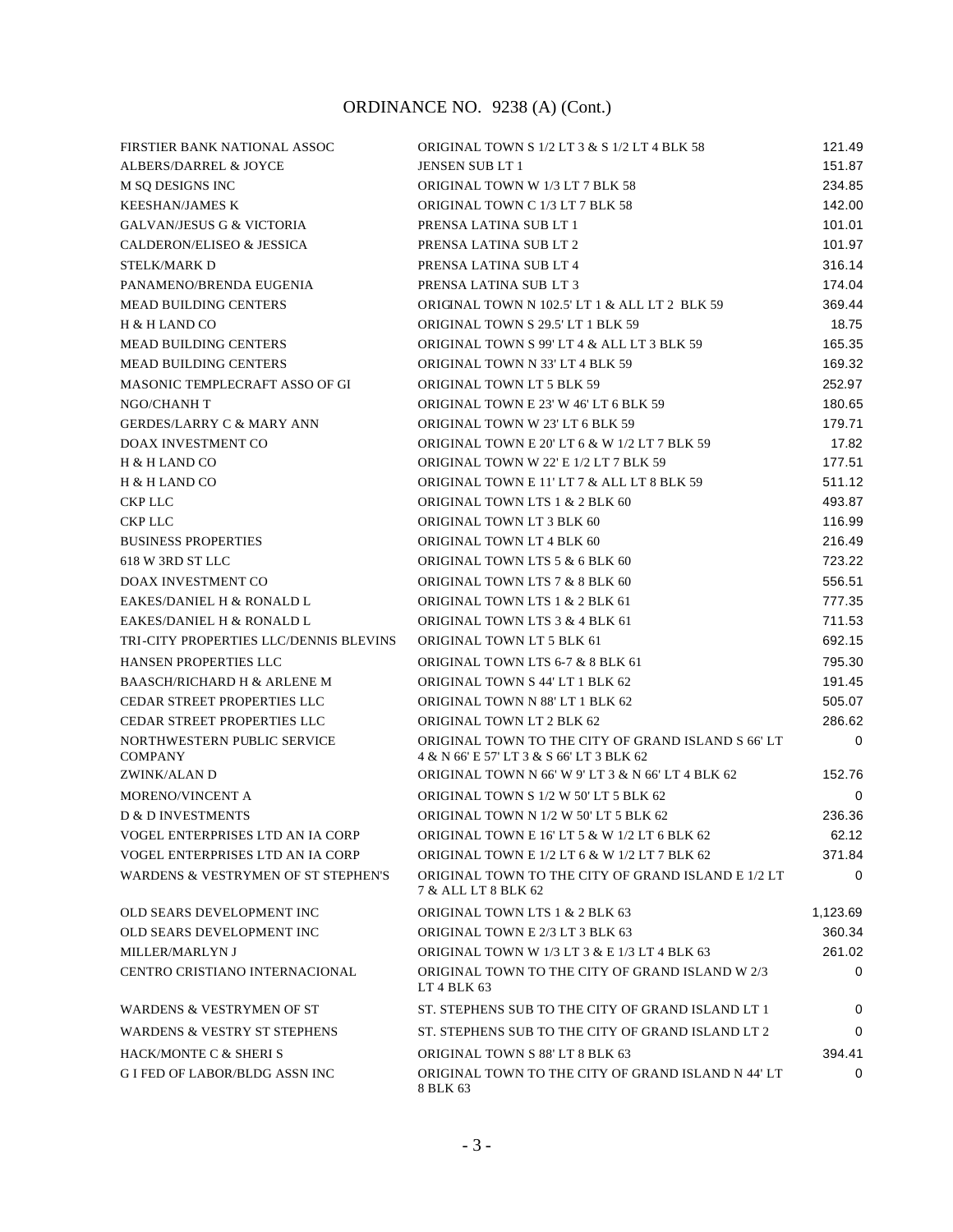| NELSEN/THOMAS L & LOIS E               | ORIGINAL TOWN E 1/3 LT 1 BLK 64                                                                                                                          | 387.99      |
|----------------------------------------|----------------------------------------------------------------------------------------------------------------------------------------------------------|-------------|
| HAND/CRAIG C                           | ORIGINAL TOWN C 1/3 LT 1 BLK 64                                                                                                                          | 149.40      |
| COSREC ENTRPRISES A NEBRASKA PTNR      | ORIGINAL TOWN W 1/3 LT 1 BLK 64                                                                                                                          | 191.70      |
| <b>GLADE INC</b>                       | ORIGINAL TOWN E 44' LT 2 BLK 64                                                                                                                          | 268.09      |
| WALSH/IVAN P & SHARON L                | ORIGINAL TOWN W 1/3 LT 2 BLK 64                                                                                                                          | 203.92      |
| <b>DOUBLE S PROPERTIES LLC</b>         | ORIGINAL TOWN E 1/3 LT 3 BLK 64                                                                                                                          | 186.33      |
| MEHRING/DONALD D & MARILYN J           | ORIGINAL TOWN W 2/3 LT 3 BLK 64                                                                                                                          | 166.05      |
| <b>GERDES/GALEN E &amp; TAMERA M</b>   | ORIGINAL TOWN LT 4 BLK 64                                                                                                                                | 880.70      |
| CITY OF G I                            | ORIGINAL TOWN TO THE CITY OF GRAND ISLAND LT 5<br><b>BLK 64</b>                                                                                          | $\Omega$    |
| CITY OF G I                            | ORIGINAL TOWN TO THE CITY OF GRAND ISLAND LTS 6 &<br>7 BLK 64                                                                                            | $\Omega$    |
| KISSLER/VICKI L                        | ORIGINAL TOWN N 22' LT 8 BLK 64                                                                                                                          | 178.85      |
| TAYLOR/TERRY N & SUSAN M               | ORIGINAL TOWN S 1/2 N 1/3 LT 8 BLK 64                                                                                                                    | 174.94      |
| <b>SHEHEIN/E LAVERN &amp; DONNA R</b>  | ORIGINAL TOWN N 44' S 88' LT 8 BLK 64                                                                                                                    | 182.15      |
| CITY OF G I                            | ORIGINAL TOWN TO THE CITY OF GRAND ISLAND S 44' LT<br>8 BLK 64                                                                                           | $\mathbf 0$ |
| MAY/WAYNE E & ARDITH C                 | ORIGINAL TOWN LT 1 BLK 65                                                                                                                                | 214.82      |
| NIELSEN/THOMAS L & LOIS E              | ORIGINAL TOWN E 1/3 LT 2 BLK 65                                                                                                                          | 164.57      |
| SWANSON/CONSTANCE K                    | ORIGINAL TOWN C 1/3 LT 2 BLK 65                                                                                                                          | 155.13      |
| <b>ARCHWAY PARTNERSHIP</b>             | ORIGINAL TOWN W 1/3 LT 2 BLK 65                                                                                                                          | 243.65      |
| BARTENBACH REAL ESTATE, LLC            | ORIGINAL TOWN E 1/3 LT 3 BLK 65                                                                                                                          | 160.75      |
| <b>IGLESIA EVENGELICA PENTECOSTES</b>  | ORIGINAL TOWN TO THE CITY OF GRAND ISLAND C 1/3 LT<br>3 BLK 65                                                                                           | 0           |
| BROWN/JANELLE L A                      | ORIGINAL TOWN W 1/3 LT 3 BLK 65                                                                                                                          | 140.90      |
| <b>HOFFER/ALLEN &amp; LINDA</b>        | ORIGINAL TOWN E 1/3 LT 4 BLK 65                                                                                                                          | 284.20      |
| <b>LAMBRECHT/HARRIET K</b>             | ORIGINAL TOWN W 2/3 LT 4 BLK 65                                                                                                                          | 177.42      |
| <b>J &amp; B RENTALS LLC</b>           | ORIGINAL TOWN S 44' N 1/2 LT 5 BLK 65                                                                                                                    | 230.50      |
| TAYLOR/TERRY N & SUSAN M               | ORIGINAL TOWN N 22' LT 5 BLK 65                                                                                                                          | 134.82      |
| <b>JO ENTERPRISES INC</b>              | ORIGINAL TOWN S 1/2 LT 5 BLK 65                                                                                                                          | 286.82      |
| <b>FULLER/STEVEN L &amp; BARBARA J</b> | ORIGINAL TOWN W 1/3 LT 6 BLK 65                                                                                                                          | 87.88       |
| T W ZILLER PROPERTIES LLC              | ORIGINAL TOWN E 2/3 LT 6 BLK 65                                                                                                                          | 168.26      |
| <b>TW ZILLER PROPERTIES LLC</b>        | ORIGINAL TOWN W 1/2 LT 7 BLK 65                                                                                                                          | 163.10      |
| C & S GROUP LLC                        | ORIGINAL TOWN N 55' E 1/2 LT 7 & N 55' LT 8 BLK 65                                                                                                       | 49.92       |
| C & S GROUP LLC                        | ORIGINAL TOWN PT W 18.9' E 1/2 LT 7 & N 29.9' E 14.1' LT 7<br>& W 29' OF C 22' OF E 1/2 LT 7 & N 29.9' OF S 55'LT 8 XC N 6' S<br>31.1' E 40' LT 8 BLK 65 | 172.39      |
| PARMLEY/DAVID J                        | ORIGINAL TOWN C 22' E 4' LT 7 & C 22' LT 8 BLK 65                                                                                                        | 283.15      |
| C & S GROUP LLC                        | ORIGINAL TOWN S 25.1' E 14.1' LT 7 & S 25.1' LT 8 & N 6' S<br>31.1' E 40' LT 8 BLK 65                                                                    | 222.53      |
| <b>BERGLUND/JAMES J</b>                | ORIGINAL TOWN LTS 1 & 2 BLK 66                                                                                                                           | 1,208.00    |
| <b>KOEPKE/BONNIE G</b>                 | ORIGINAL TOWN S 1/3 W 1/3 LT 3 XC 17.5' & C 1/3 LT 3 BLK<br>66                                                                                           | 252.40      |
| VIPPERMAN JOHN F                       | ORIGINAL TOWN E 1/3 LT 3 BLK 66                                                                                                                          | 229.73      |
| DUDA/JAMES G                           | ORIGINAL TOWN N 88' E 1/3 LT 4 BLK 66                                                                                                                    | 236.20      |
| <b>VEJVODA/J GARY</b>                  | ORIGINAL TOWN N 88' C 1/3 LT 4 BLK 66                                                                                                                    | 293.19      |
| <b>BENS' DRUG STORE INC</b>            | ORIGINAL TOWN N 80' W 1/3 LT 4 BLK 66                                                                                                                    | 118.11      |
| THE RETZLER DEVELOPMENT GROUP, LLC     | ORIGINAL TOWN W 17 1/2' S 44' LT 3 & N 8' S 52' W 22' & S 44'<br>LT 4 BLK 66                                                                             | 296.03      |
| BARTENBACH REAL ESTATE, LLC            | ORIGINAL TOWN W 1/3 LT 6 & ALL LT 5 BLK 66                                                                                                               | 521.35      |
| BARTENBACH REAL ESTATE, LLC            | ORIGINAL TOWN E 2/3 LT 6 & W 1/3 LT 7 BLK 66                                                                                                             | 271.23      |
|                                        |                                                                                                                                                          |             |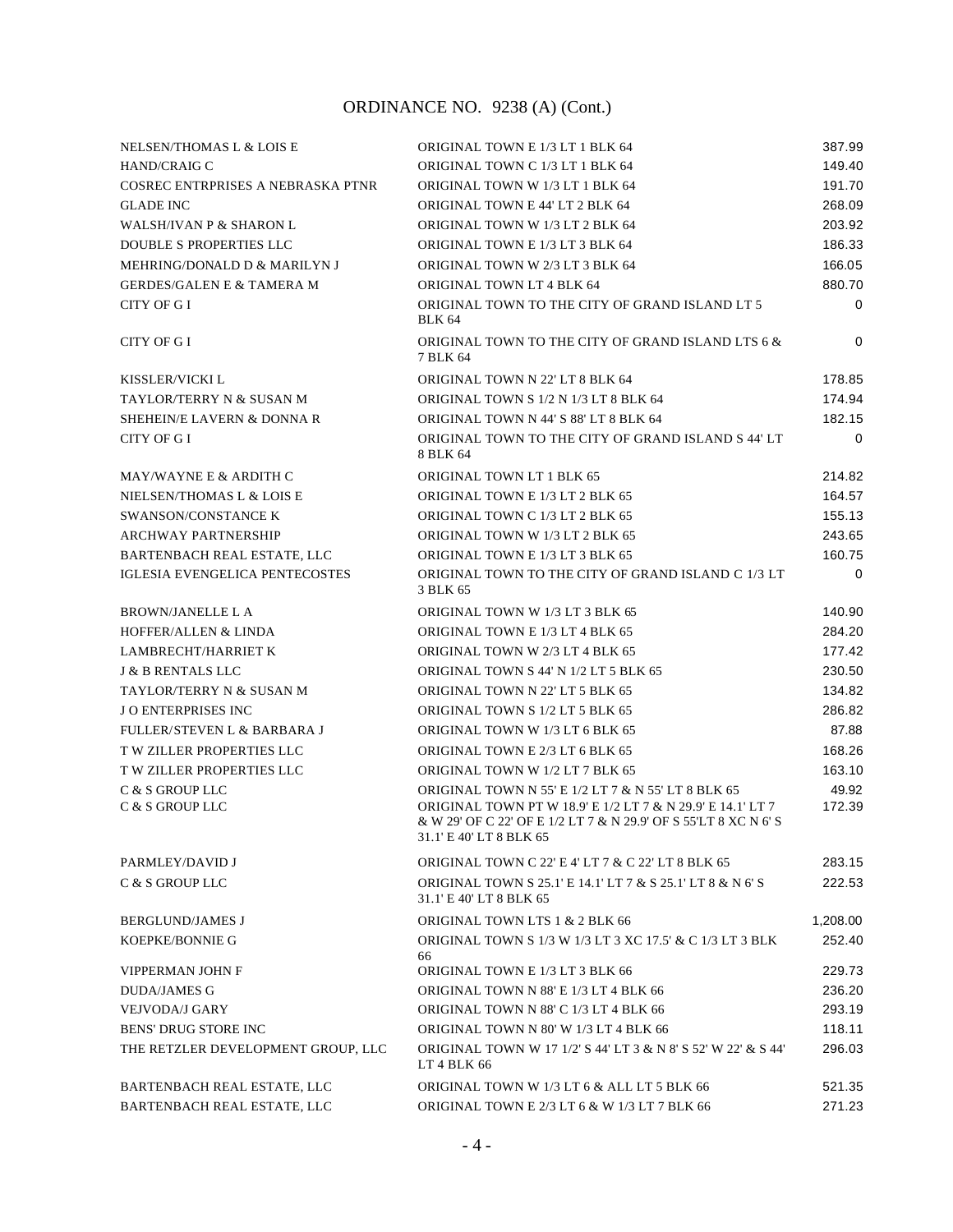| KEESHAN/JAMES E & MARY ANN                | ORIGINAL TOWN E 2/3 LT 7 BLK 66                                                    | 275.94      |
|-------------------------------------------|------------------------------------------------------------------------------------|-------------|
| PROCON MANAGEMENT INC                     | ORIGINAL TOWN LT 8 BLK 66                                                          | 3,123.55    |
| <b>CITY OF GI</b>                         | ORIGINAL TOWN TO THE CITY OF GRAND ISLAND N 1/2<br><b>BLK 67</b>                   | 0           |
| PLAZA SQUARE DEVELOPMENT LLC              | ORIGINAL TOWN S 1/2 BLK 67                                                         | 1,529.45    |
| <b>CITY OF GRAND ISLAND</b>               | ORIGINAL TOWN TO THE CITY OF GRAND ISLAND E 1/3 LT<br>2 & ALL LT 1 BLK 68          | 0           |
| <b>S &amp; V INVESTMENTS LLC</b>          | SV SUB LT 1                                                                        | 1,811.00    |
| PLAZA SOUARE A PARTNERSHIP                | ORIGINAL TOWN W 22' LT 6 & ALL LT 5 BLK 68                                         | 127.12      |
| STREHLE/RICHARD J & HELEN K               | ORIGINAL TOWN W 6'LT 7 & E 2/3 LT 6 BLK 68                                         | 0           |
| STREHLE/RICHARD J & HELEN K               | ORIGINAL TOWN E 60' LT 7 BLK 68                                                    | 262.57      |
| PLATE/TIM C                               | ORIGINAL TOWN LT 8 BLK 68                                                          | 269.65      |
| <b>GULZOW/WILHELM R</b>                   | ORIGINAL TOWN LT 1 BLK 77                                                          | 83.45       |
| DOUTHIT/DONNA M                           | ORIGINAL TOWN LT 2 BLK 77                                                          | 69.33       |
| DOUTHIT/DONNA M                           | ORIGINAL TOWN LTS 3 & 4 BLK 77                                                     | 1,542.07    |
| <b>CITY OF GRAND ISLAND NE</b>            | ORIGINAL TOWN TO THE CITY OF GRAND ISLAND LTS 5-6-<br>7-8 BLK 77                   | 0           |
| CITY OF GI                                | ORIGINAL TOWN TO THE CITY OF GRAND ISLAND ALL<br><b>BLK 78 &amp; VACATED ALLEY</b> | 0           |
| EQUITABLE BLDG & LOAN ASSN/THE            | <b>ORIGINAL TOWN LT 1 BLK 79</b>                                                   | 353.33      |
| EQUITABLE BLDG & LOAN ASSN OF GI          | ORIGINAL TOWN LT 2 BLK 79                                                          | 105.48      |
| <b>EQUITABLE BLDG &amp; LOAN ASSN/THE</b> | ORIGINAL TOWN S 44' LT 3 & S 44' LT 4 BLK 79                                       | 1,375.27    |
| EQUITABLE BLDG & LOAN ASSN OF GI          | ORIGINAL TOWN N 26' 10.5 LT 8 BLK 79                                               | 27.07       |
| EQUITABLE BLDG & LOAN ASSN OF G I         | ORIGINAL TOWN S 17' 1.5 N 44' LT 8 BLK 79                                          | 15.52       |
| EQUITABLE BLDG & LOAN ASSN OF G I         | ORIGINAL TOWN S 88' LT 8 BLK 79                                                    | 93.96       |
| <b>O'NEILL/THOMAS W</b>                   | ORIGINAL TOWN E 22' LT 4 & W 22' LT 3 BLK 80                                       | 184.45      |
| <b>O'NEILL/THOMAS W</b>                   | ORIGINAL TOWN W 44' LT 4 BLK 80                                                    | 133.31      |
| NORTHWESTERN BELL TELE CO                 | ORIGINAL TOWN TO THE CITY OF GRAND ISLAND LTS 5-6-<br>7 BLK 80                     | $\mathbf 0$ |
| NORTHWESTERN BELL TELE CO                 | ORIGINAL TOWN TO THE CITY OF GRAND ISLAND N 44' LT<br>8 BLK 80                     | 0           |
| HUSTON/DAVID C                            | ORIGINAL TOWN C 1/3 LT 8 BLK 80                                                    | 264.48      |
| <b>FEDERAL BLDG</b>                       | ORIGINAL TOWN TO THE CITY OF GRAND ISLAND LTS 1-2<br>& E 44' LT 3 BLK 80           | 0           |
| MITCHELL/DEREK L & RUTH E                 | ORIGINAL TOWN S 44' LT 8 BLK 80                                                    | 248.59      |
| VICTORY BIBLE FELLOWSHIP OF THE           | ORIGINAL TOWN TO THE CITY OF GRAND ISLAND LT 1<br><b>BLK 81</b>                    | 0           |
| <b>CHAMBER OF COMMERCE OF GI INC</b>      | ORIGINAL TOWN TO THE CITY OF GRAND ISLAND E 2/3 LT<br>2 BLK 81                     | $\Omega$    |
| <b>TRAMPE/RONALD E &amp; SHARON R</b>     | ORIGINAL TOWN W 1/3 LT 2 BLK 81                                                    | 158.45      |
| KANSAS NE ASSOC OF SEVENTH DAY            | ORIGINAL TOWN TO THE CITY OF GRAND ISLAND E 1/3 LT<br>3 BLK 81                     | $\Omega$    |
| REED/JAMES S & PRECIOUS A                 | ORIGINAL TOWN C 1/3 LT 3 BLK 81                                                    | 249.07      |
| KRAUSS/RONALD C & VADA M                  | ORIGINAL TOWN W 1/3 LT 3 & ALL 4 BLK 81                                            | 473.11      |
| <b>WALNUT STREET PARTNERSHIP</b>          | ORIGINAL TOWN LT 5 BLK 81                                                          | 444.56      |
| <b>WALNUT STREET PARTNERSHIP</b>          | ORIGINAL TOWN LT 6 BLK 81                                                          | 180.62      |
| WHEELER STREET PARTNERSHIP                | ORIGINAL TOWN LT 7 & S 2/3 LT 8 BLK 81                                             | 873.28      |
| SCHROEDER TRUSTEE/KENT A                  | ORIGINAL TOWN N 1/3 LT 8 BLK 81                                                    | 252.43      |
| <b>GRAND ISLAND INDEPENDENT</b>           | ORIGINAL TOWN LT 1 & PT VAC ALLEY BLK 82                                           | 85.18       |
| <b>GRAND ISLAND INDEPENDENT</b>           | ORIGINAL TOWN LT 2 & PT VAC ALLEY BLK 82                                           | 274.62      |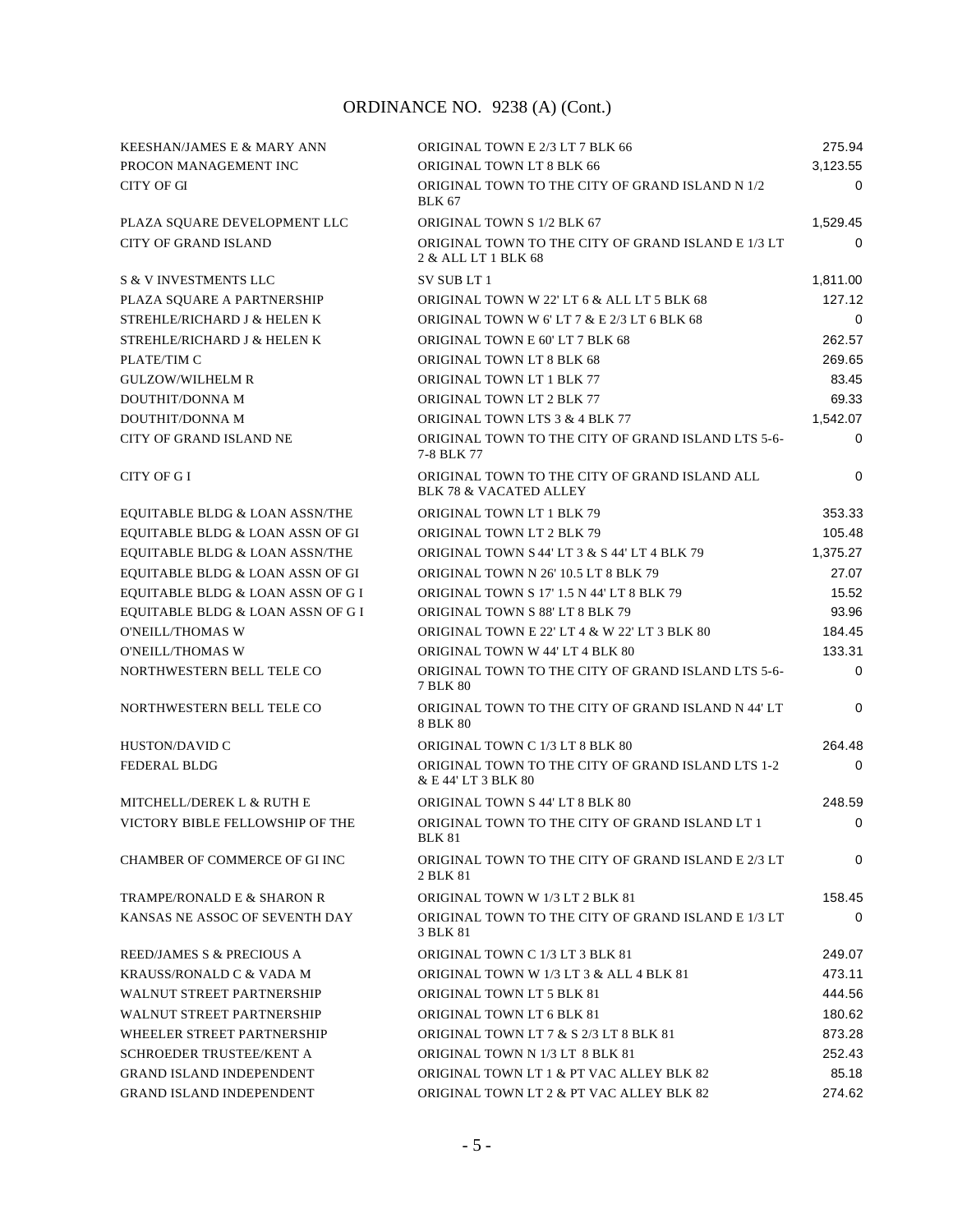| <b>GRAND ISLAND INDEPENDENT</b>                    | ORIGINAL TOWN LT 3 & PT VAC ALLEY BLK 82                                                   | 85.18    |
|----------------------------------------------------|--------------------------------------------------------------------------------------------|----------|
| <b>GRAND ISLAND INDEPENDENT</b>                    | ORIGINAL TOWN LT 4 & PT VAC ALLEY BLK 82                                                   | 281.13   |
| <b>GRAND ISLAND INDEPENDENT</b>                    | ORIGINAL TOWN LTS 5-6-7-8 & PT VAC ALLEY BLK 82                                            | 2,786.49 |
| <b>GRAND ISLAND HOSPITALITY LLC</b>                | ORIGINAL TOWN LTS 1 & 2 BLK 83                                                             | 395.49   |
| <b>JOMIDA INC A NE CORP</b>                        | ORIGINAL TOWN LTS 3 & 4 BLK 83                                                             | 1.012.22 |
| <b>CALDERON/ELISEO &amp; JESSICA</b>               | ORIGINAL TOWN N 60.35' LT 5 BLK 83                                                         | 169.70   |
| <b>J &amp; B RENTALS LLC</b>                       | ORIGINAL TOWN S 71.65' LT 5 BLK 83                                                         | 183.65   |
| <b>MATEO P/TOMAS</b>                               | ORIGINAL TOWN W 2/3 LT 6 BLK 83                                                            | 253.14   |
| PEREZ/SYLVIA                                       | ORIGINAL TOWN E 1/3 LT 6 & ALL LT 7 BLK 83                                                 | 290.30   |
| WOODEN/MICHAEL OWEN & SONYA KAY                    | ORIGINAL TOWN E 41' N 28' LT 8 BLK 83                                                      | 135.64   |
| WOODEN/MICHAEL OWEN & SONYA KAY                    | ORIGINAL TOWN PT N 1/3 & S 2/3 LT 8 BLK 83~                                                | 197.07   |
| PARK                                               | ORIGINAL TOWN TO THE CITY OF GRAND ISLAND ALL<br><b>BLK 84</b>                             | 0        |
| <b>GATZEMEYER/FRANCES MAE</b>                      | ORIGINAL TOWN LT 1 BLK 85                                                                  | 505.01   |
| <b>GATZEMEYER/FRANCES MAE</b>                      | <b>ORIGINAL TOWN LT 2 BLK 85</b>                                                           | 189.98   |
| <b>CONTRYMAN &amp; ASSO PROP</b>                   | ORIGINAL TOWN LTS 3 & 4 BLK 85                                                             | 482.18   |
| <b>GRAND ISLAND LIEDERKRANZ</b>                    | ORIGINAL TOWN PT LTS 1-2-3 & 4 BLK 87                                                      | 297.59   |
| CITY OF G I                                        | ORIGINAL TOWN TO THE CITY OF GRAND ISLAND ALL<br><b>BLK 88</b>                             | $\Omega$ |
| DODGE & ELK PARK LOTS                              | ORIGINAL TOWN TO THE CITY OF GRAND ISLAND PT BLK<br>89                                     | $\Omega$ |
| <b>ENVIRO-CLEAN CONTRACTORS INC</b>                | ORIGINAL TOWN N 60' FR LTS 1 & 2 & N 60' OF E 24' OF LT 3<br><b>BLK 89</b>                 | 324.70   |
| HALL CO                                            | ORIGINAL TOWN TO THE CITY OF GRAND ISLAND STRIP 8'<br>X 66' & PT LT 8 BLK 91               | 0        |
| DOMINICK/AUDREY                                    | ORIGINAL TOWN E 6' N 103' E 37' S 29' LT 2 & ALL LT 1 BLK<br>92                            | $\Omega$ |
| <b>COMMUNITY REDEVELOPMENT</b><br><b>AUTHORITY</b> | ORIGINAL TOWN TO THE CITY OF GRAND ISLAND LT 2 XC<br>E 6' N 103' & E 37' S 29' LT 2 BLK 92 | 0        |
| <b>COMMUNITY REDEVELOPMENT</b><br><b>AUTHORITY</b> | ORIGINAL TOWN TO THE CITY OF GRAND ISLAND E 50' LT<br>3 BLK 92                             | 0        |
| <b>COMMUNITY REDEVELOPMENT</b><br><b>AUTHORITY</b> | ORIGINAL TOWN TO THE CITY OF GRAND ISLAND W 16'LT<br>3 & ALL LT 4 BLK 92                   | $\Omega$ |
| EMERY/GREGORY D & CHARLENE A                       | CAMPBELL'S SUB E 51' 8 LTS 1-2-3                                                           | 90.50    |
| SCHROEDER/DAVID T & PATRICIA A                     | CAMPBELL'S SUB W 75'4 LTS 1-2-3                                                            | 281.06   |
| HASTINGS GRAIN INSPECTION INC                      | CAMPBELL'S SUB LTS 4-5-6 & N 10' LT 7                                                      | 168.35   |
| HASTINGS GRAIN INSPECTION INC                      | CAMPBELL'S SUB S 12' LT 7 & ALL LT 8                                                       | 241.25   |
| <b>TWO BROTHERS INC</b>                            | CAMPBELL'S SUB 32' X 127' LT 9                                                             | 220.80   |
| <b>HILL/DAVID C</b>                                | CAMPBELL'S SUB LTS 12 & 13                                                                 | 207.26   |
| HALL CO                                            | COURT HOUSE ADD TO THE CITY OF GRAND ISLAND LT 1                                           | $\Omega$ |
| <b>HALL CO</b>                                     | COURT HOUSE ADD TO THE CITY OF GRAND ISLAND LT 2                                           | 0        |
| <b>HALL CO</b>                                     | COURT HOUSE ADD TO THE CITY OF GRAND ISLAND LT 3                                           | $\Omega$ |
| <b>HALL CO</b>                                     | COURT HOUSE ADD TO THE CITY OF GRAND ISLAND LT 4                                           | 0        |
| <b>COUNTY OF HALL NEBRASKA</b>                     | HANN'S ADD TO THE CITY OF GRAND ISLAND N 31' LT 2 &<br>S 13.75' LT 1 BLK 1                 | $\Omega$ |
| <b>COUNTY OF HALL</b>                              | HANN'S FOURTH ADD TO THE CITY OF GRAND ISLAND LT<br>2                                      | 0        |
| LOEFFLER/EDWARD A & JANE A                         | HANN'S ADD N 14' LT 3 & S 26' LT 2 BLK 1                                                   | 298.45   |
| <b>SCHULLER/STEPHEN R &amp; GLADIS M</b>           | HANN'S ADD N 7' PT LT 4 & S 43' LT 3 BLK 1                                                 | 268.16   |
| MORFIN/MIGUEL I DELAMORA                           | HANN'S ADD E 60' OF S 50' OF LT 4 BLK 1                                                    | 231.38   |
| CAMPBELL/KATHLEEN A                                | HANN'S ADD W 67' OF S 50' OF LT 4 BLK 1                                                    | 128.71   |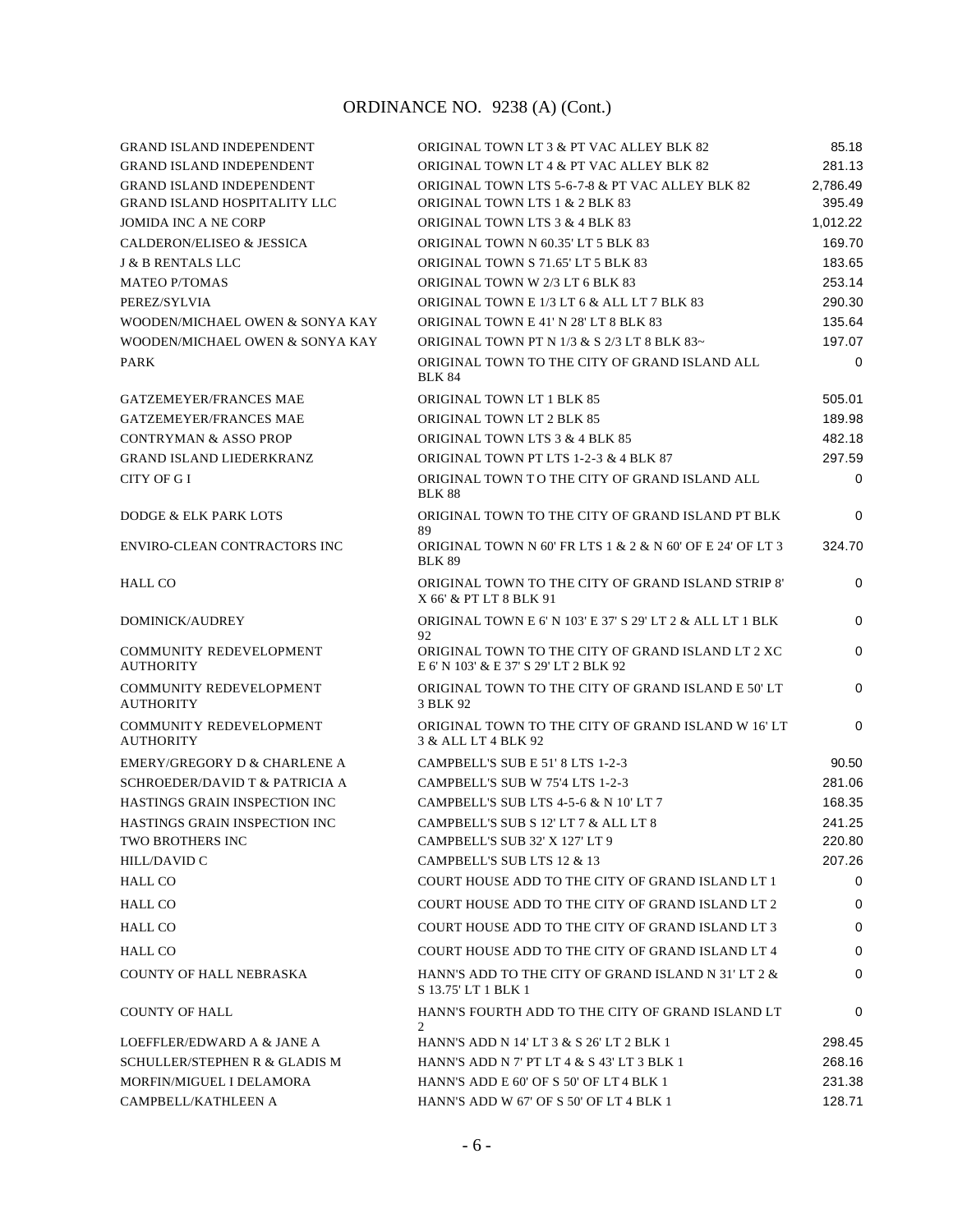| <b>COUNTY OF HALL</b>                            | HANN'S FOURTH ADD TO THE CITY OF GRAND ISLAND LT<br>1                    | 0           |
|--------------------------------------------------|--------------------------------------------------------------------------|-------------|
| <b>MARSH PROPERTIES LLC</b>                      | HANN'S SECOND ADD S 5' OF LT 2 & ALL LT 3 BLK 4                          | 507.25      |
| UMMEL JR/TOMMY L                                 | <b>HANN'S FIFTH SUB LT 2</b>                                             | 188.32      |
| <b>MUELLER/ROBERT J</b>                          | HANN'S FIFTH SUB LT 1                                                    | 122.00      |
| <b>TWO BROTHERS INC</b>                          | HANN'S 3RD ADD W 111' X 118' BLK 5                                       | 457.45      |
| ROSALES-MONZON/CARLOS A                          | HANN'S 3RD ADD N 52.5' OF E 91.9' OF BLK 5                               | 246.91      |
| ROYLE/LARRY E                                    | HANN'S 3RD ADD E 56' OF W 174' OF BLK 5                                  | $\mathbf 0$ |
| VALENZUELA/LINDA L                               | HANN'S 3RD ADD S 58.5' OF E 91.9' OF BLK 5                               | 238.20      |
| HOOS INSURANCE AGENCY INC                        | RAILROAD ADD LT 4 & PT VAC ST BLK 97                                     | 277.99      |
| SANCHEZ/FILEMON                                  | RAILROAD ADD N 1/2 LT 1 BLK 98                                           | 22.61       |
| SANCHEZ/FILEMON                                  | RAILROAD ADD S 1/2 LT 1 BLK 98                                           | 292.57      |
| CARLSON/ARVID C                                  | RAILROAD ADD LT 2 BLK 98                                                 | 116.79      |
| KUEHNER/CAROLYN E                                | RAILROAD ADD W 1/2 LT 3 BLK 98                                           | 160.88      |
| SCHAFER/LEE ANN G & MICHAEL W                    | RAILROAD ADD E 1/2 LT 3 BLK 98                                           | 176.01      |
| PLATE/TIM C                                      | RAILROAD ADD N 86' LT 4 BLK 98                                           | 93.96       |
| PLATE/TIM C                                      | RAILROAD ADD S 46' LT 4 BLK 98                                           | 171.52      |
| PLATE/TIM C                                      | RAILROAD ADD LT 5 BLK 98                                                 | 524.57      |
| PLATE/TIM C                                      | RAILROAD ADD LT 6 BLK 98                                                 | 233.52      |
| <b>BENITEZ/FLORIBERTO SANCHEZ</b>                | RAILROAD ADD W 52' LT 7 BLK 98                                           | 213.01      |
| SANCHEZ/FILEMON                                  | RAILROAD ADD E 14' LT 7 & ALL LT 8 BLK 98                                | 335.67      |
| <b>VACLAVEK/LEE ANN</b>                          | RAILROAD ADD FR LT 1 & FR LT 2 BLK 105                                   | 120.38      |
| FOX FAMILY LLC                                   | RAILROAD ADD LT 3 BLK 105                                                | 213.02      |
| LAZENDORF HOLDINGS LIMITED<br><b>PARTNERSHIP</b> | RAILROAD ADD LT 4 BLK 105                                                | 382.42      |
| FOX FAMILY LLC                                   | RAILROAD ADD LT 5 & FR LTS 6 & 7 XC CITY BLK 105                         | 1,013.50    |
| CONTRYMAN & ASSO A CO-PARTNERSHIP                | RAILROAD ADD LTS 1 & 2 BLK 106                                           | 376.19      |
| <b>FRYMIRE/CLIFFORD</b>                          | RAILROAD ADD LT 3 BLK 106                                                | 196.86      |
| FERNANDEZ/GUADALUPE & PEDRO                      | RAILROAD ADD LT 4 BLK 106                                                | 0           |
| MUFFLER SHOP INC/THE                             | RAILROAD ADD LTS 1 & 2 BLK 107                                           | 369.79      |
| MUFFLER SHOP INC/THE                             | RAILROAD ADD LTS 3 & 4 BLK 107                                           | 183.88      |
| <b>BROWN/JOSEPH M &amp; LORI JEAN</b>            | RAILROAD ADD S 2/3 LT 5 BLK 107                                          | 342.15      |
| <b>BROWN/JOSEPH M &amp; LORI JEAN</b>            | RAILROAD ADD N 1/3 LT 5 BLK 107                                          | 150.94      |
| <b>FOX/CHARLES E &amp; MARY A</b>                | RAILROAD ADD LT 6 BLK 107                                                | 270.43      |
| <b>FOX/CHARLES E &amp; MARY A</b>                | RAILROAD ADD LT 7 XC N 60' OF E 22' & XC E 29.54' OF S<br>71.50' BLK 107 | 197.27      |
| <b>JANDA DDS PC/DAVID E</b>                      | RAILROAD ADD S 72' LT 8 & E 29.54' OF S 71.50' LT 7 BLK<br>107           | 317.87      |
| <b>CLINCH/BARBARA J</b>                          | RAILROAD ADD N 60' OF E 22' LT 7 & N 60' LT 8 BLK 107                    | 267.50      |
| <b>FOX/RICHARD &amp; MARILYN</b>                 | RAILROAD ADD LTS 1 & 2 BLK 108                                           | 478.59      |
| WILLIAMS/CASEY & MISTI                           | RAILROAD ADD E 37' LT 3 BLK 108                                          | 202.43      |
| DOUGLAS BOOKKEEPING SERVICE INC                  | RAILROAD ADD W 29' LT 3 & ALL LT 4 BLK 108                               | 582.27      |
| PLACKE/DONALD J & JANET L                        | RAILROAD ADD S 88' LT 5 BLK 108                                          | 134.22      |
| PLACKE/DONALD J & JANET L                        | RAILROAD ADD N 44' LT 5 BLK 108                                          | 78.13       |
| HUSTON/SAM C                                     | RAILROAD ADD LT 6 BLK 108                                                | 186.38      |
| <b>BOSSELMAN INC</b>                             | RAILROAD ADD LTS 7 & 8 BLK 108                                           | 581.38      |
| <b>GILROY/DAVID A &amp; CAROLYN J</b>            | RAILROAD ADD S 61' LT 1 & S 61' LT 2 BLK 109                             | 204.61      |
| <b>AUSTIN/GREGORY T &amp; GAY L</b>              | RAILROAD ADD N 71' 1 & N 71' LT 2 BLK 109                                | 128.90      |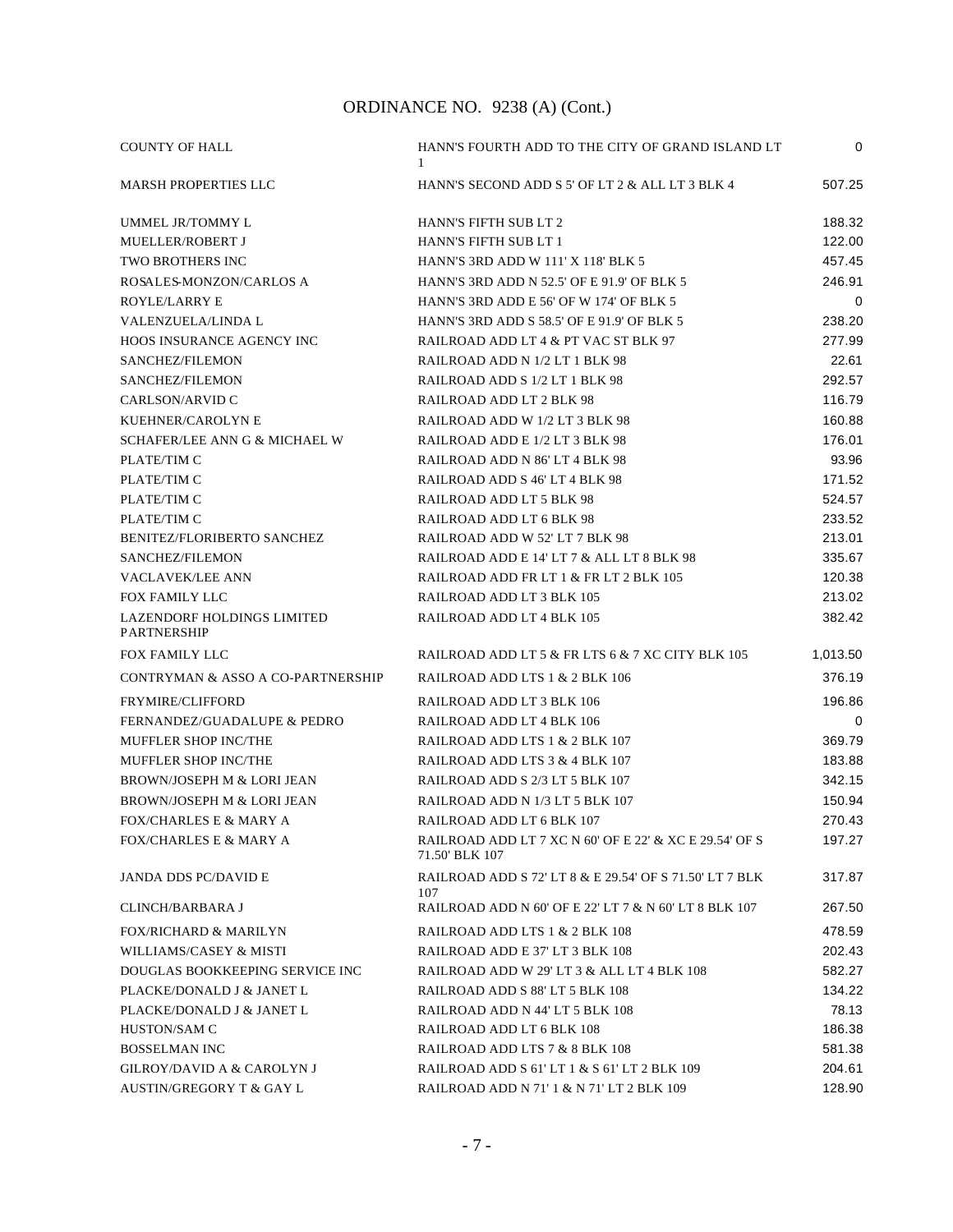| <b>J &amp; B RENTALS, LLC</b>        | RAILROAD ADD E 59.5' LT 3 BLK 109                                                                        | 141.26      |
|--------------------------------------|----------------------------------------------------------------------------------------------------------|-------------|
| J & B RENTALS, LLC                   | RAILROAD ADD E 52'11 LT 4 & W 6.5' LT 3 BLK 109                                                          | 70.39       |
| MCSHANNON/ROGER L & SHARON K         | RAILROAD ADD E 52' 11" OF LT 5 & ALL LT 6 BLK 109                                                        | 217.81      |
| LPB, LLC                             | RAILROAD ADD LTS 7 & 8 BLK 109                                                                           | 676.91      |
| <b>HALL CO</b>                       | WESTERVELT'S SUB TO THE CITY OF GRAND ISLAND LT 2                                                        | 0           |
| <b>HALL CO</b>                       | WESTERVELT'S SUB TO THE CITY OF GRAND ISLAND LT 3                                                        | 0           |
| <b>HALL CO</b>                       | WESTERVELT'S SUB TO THE CITY OF GRAND ISLAND N 52<br>1/3' OF W 150' LT 4                                 | $\mathbf 0$ |
| <b>HALL CO</b>                       | WESTERVELT'S SUB TO THE CITY OF GRAND ISLAND LT 5                                                        | $\mathbf 0$ |
| <b>COUNTY OF HALL</b>                | WESTERVELT'S SUB TO THE CITY OF GRAND ISLAND W 86'<br>OF E 165' OF 4 & W 86' OF E 165' OF N 48.5' LT 5   | $\mathbf 0$ |
| <b>COUNTY OF HALL</b>                | WESTERVELT'S SUB TO THE CITY OF GRAND ISLAND W PT<br>OF N 48.5' X 150' LT 5 & 26.17' X 150' OF W PT LT 4 | 0           |
| SCHAGER/MARGO                        | GILBERT'S SUB NORTH, PART OF BLK 79, ORIGINAL TOWN<br>22' X 99' LT A                                     | 158.34      |
| EQUITABLE BUILDING & LOAN ASSOC      | GILBERT'S SUB NORTH, PART OF BLK 79, ORIGINAL TOWN<br>LT B                                               | 165.36      |
| EQUITABLE BUILDING & LOAN ASSOC      | THE YANCY, A CONDOMINIUM UNIT 102                                                                        | 148.67      |
| EQUITABLE BUILDING & LOAN ASSOC      | THE YANCY, A CONDOMINIUM UNIT 103                                                                        | 214.98      |
| EQUITABLE BUILDING & LOAN ASSN/THE   | THE YANCY, A CONDOMINIUM UNIT 104                                                                        | 535.00      |
| EQUITABLE BUILDING & LOAN ASSOC      | THE YANCY, A CONDOMINIUM UNIT 201A                                                                       | 479.63      |
| DEVCO INVESTMENT CORPORATION         | THE YANCY, A CONDOMINIUM UNIT 301                                                                        | 101.97      |
| MARCOTTE/ARVON J & LUELLA M          | THE YANCY, A CONDOMINIUM UNIT 302                                                                        | 74.05       |
| <b>FARR/THOMAS M &amp; NITA J</b>    | THE YANCY, A CONDOMINIUM UNIT 303                                                                        | 105.33      |
| ZINS/WILLIAM L                       | THE YANCY, A CONDOMINIUM UNIT 304                                                                        | 97.06       |
| <b>TENG/IRENE</b>                    | THE YANCY, A CONDOMINIUM UNIT 305                                                                        | 0           |
| <b>BAXTER/DUDLEY D &amp; DIANA K</b> | THE YANCY, A CONDOMINIUM UNIT 401                                                                        | 75.26       |
| ARTVEST III, A NE GENERAL PARTNER    | THE YANCY, A CONDOMINIUM UNIT 402                                                                        | 85.86       |
| ARTVEST III, A NE GENERAL PARTNER    | THE YANCY, A CONDOMINIUM UNIT 403                                                                        | 82.44       |
| <b>JONES/MICHAEL D</b>               | THE YANCY, A CONDOMINIUM UNIT 404                                                                        | 0           |
| ARTVEST III, A NE GENERAL PARTNER    | THE YANCY, A CONDOMINIUM UNIT 405                                                                        | 82.85       |
| JOHNSON/TROY D & CELESTE K           | THE YANCY, A CONDOMINIUM UNIT 406                                                                        | 116.86      |
| FORDHAM/WYNDELL F & BARBARA B        | THE YANCY, A CONDOMINIUM UNIT 407                                                                        | 128.31      |
| <b>LUCE/ERIC D</b>                   | THE YANCY, A CONDOMINIUM UNIT 501                                                                        | 0           |
| ARTVEST III, A NE GENERAL PARTNER    | THE YANCY, A CONDOMINIUM UNIT 502                                                                        | 88.25       |
| BAXTER/DUDLEY D & DIANA K            | THE YANCY, A CONDOMINIUM UNIT 503                                                                        | 82.50       |
| VODEHNAL/LLOYD L                     | THE YANCY, A CONDOMINIUM UNIT 504                                                                        | 0           |
| ARTVEST III, A NE GENERAL PARTNER    | THE YANCY, A CONDOMINIUM UNIT 505                                                                        | 82.91       |
| <b>CIELOHA/ROBERT A</b>              | THE YANCY, A CONDOMINIUM UNIT 506                                                                        | 0           |
| DAVIS/KELVIN PAUL & BONNIE DIANE     | THE YANCY, A CONDOMINIUM UNIT 507                                                                        | 132.23      |
| ARTVEST III, A NE GENERAL PARTNER    | THE YANCY, A CONDOMINIUM UNIT 601                                                                        | 76.01       |
| <b>ARTVEST III</b>                   | THE YANCY, A CONDOMINIUM UNIT 602                                                                        | 88.40       |
| O'NEILL/COLLEEN A                    | THE YANCY, A CONDOMINIUM UNIT 603                                                                        | 118.45      |
| <b>CLYNE/THOMAS B</b>                | THE YANCY, A CONDOMINIUM UNIT 604                                                                        | 95.43       |
| ARTVEST III, A NE GENERAL PARTNER    | THE YANCY, A CONDOMINIUM UNIT 605                                                                        | 83.00       |
| <b>LIND/SHARON GRAVES</b>            | THE YANCY, A CONDOMINIUM UNIT 606                                                                        | 82.09       |
| <b>ARP/CHARMAINE L</b>               | THE YANCY, A CONDOMINIUM UNIT 607                                                                        | $\Omega$    |
| <b>LIND/SHARON GRAVES</b>            | THE YANCY, A CONDOMINIUM UNIT 701                                                                        | 83.11       |
| ARTVEST III, A NE GENERAL PARTNER    | THE YANCY, A CONDOMINIUM UNIT 702                                                                        | 88.52       |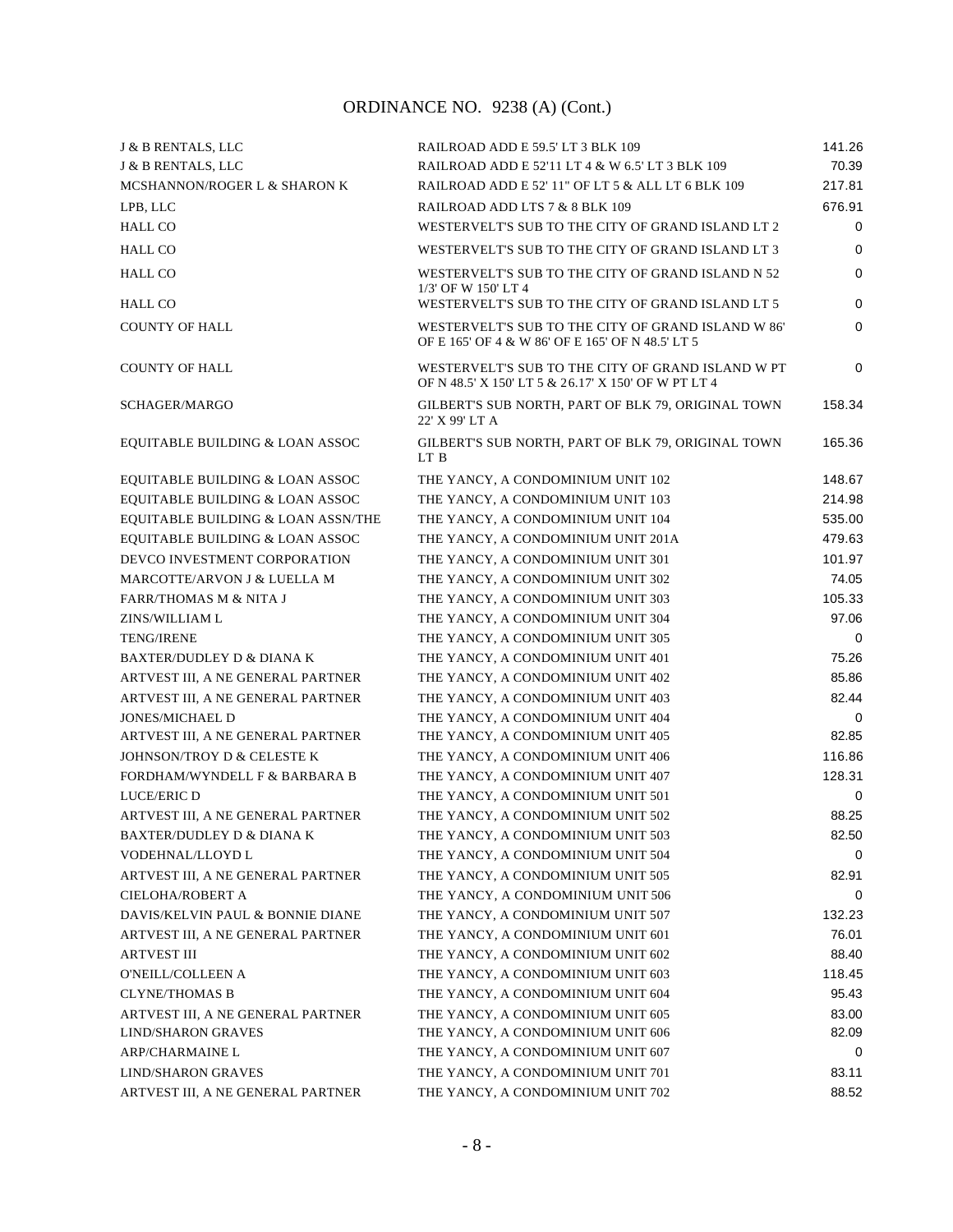| JOHNSON/RICHARD A & MARGARET A         | THE YANCY, A CONDOMINIUM UNIT 703                                        | 82.74     |
|----------------------------------------|--------------------------------------------------------------------------|-----------|
| <b>BURTSCHER/ART N &amp; JAN L</b>     | THE YANCY, A CONDOMINIUM UNIT 704                                        | 136.63    |
| RATHJEN/MICHELLE R                     | THE YANCY, A CONDOMINIUM UNIT 705                                        | 0         |
| <b>LONG/CLIFTON J</b>                  | THE YANCY, A CONDOMINIUM UNIT 706                                        | $\Omega$  |
| MCQUOWN/DONALD D & LINDA K             | THE YANCY, A CONDOMINIUM UNIT 707                                        | 122.63    |
| ARTVEST III, A NE GENERAL PARTNER      | THE YANCY, A CONDOMINIUM UNIT 801                                        | 76.15     |
| MAPES & CO GENERAL PARTNERSHIP         | THE YANCY, A CONDOMINIUM UNIT 802                                        | 88.61     |
| MAPES & CO GENERAL PARTNERSHIP         | THE YANCY, A CONDOMINIUM UNIT 803                                        | 96.88     |
| <b>ARNETT/JUDY J</b>                   | THE YANCY, A CONDOMINIUM UNIT 804                                        | 156.55    |
| ALEXANDER/WENDY L                      | THE YANCY, A CONDOMINIUM UNIT 805                                        | 0         |
| <b>NELSON/JACK L</b>                   | THE YANCY, A CONDOMINIUM UNIT 806                                        | $\Omega$  |
| <b>NISSEN/JAMES F</b>                  | THE YANCY, A CONDOMINIUM UNIT 901                                        | 76.18     |
| EVNEN/EVERETT A & ELAINE S             | THE YANCY, A CONDOMINIUM UNIT 902                                        | 88.67     |
| <b>EVNEN/EVERETT A &amp; ELAINE S</b>  | THE YANCY, A CONDOMINIUM UNIT 903                                        | 96.94     |
| <b>ATKINS/ANN C</b>                    | THE YANCY, A CONDOMINIUM UNIT 904                                        | $\Omega$  |
| DIZMANG/TAMMY L                        | THE YANCY, A CONDOMINIUM UNIT 905                                        | 102.40    |
| <b>LIND/SHARON GRAVES</b>              | THE YANCY, A CONDOMINIUM UNIT 906                                        | 145.46    |
| <b>TODD/LINDA M</b>                    | THE YANCY, A CONDOMINIUM UNIT 1001                                       | 83.28     |
| <b>FOGLAND/DAN &amp; CHRIS</b>         | THE YANCY, A CONDOMINIUM UNIT 1002                                       | 88.70     |
| <b>GILLAM/JEREMY S &amp; JACK L</b>    | THE YANCY, A CONDOMINIUM UNIT 1003                                       | 97.00     |
| <b>GARRISON/HELEN V</b>                | THE YANCY, A CONDOMINIUM UNIT 1004                                       | 0         |
| <b>MEGARD/RUTH E</b>                   | THE YANCY, A CONDOMINIUM UNIT 1005                                       | 103.66    |
| <b>ADEN/STEVEN G</b>                   | THE YANCY, A CONDOMINIUM UNIT 1006                                       | 0         |
| <b>TOOLEY/JOHN PATRICK</b>             | THE YANCY, A CONDOMINIUM UNIT 1101                                       | 83.40     |
| <b>CLARE/LINDA L</b>                   | THE YANCY, A CONDOMINIUM UNIT 1102                                       | 88.79     |
| <b>BUCKLEY/LYNN A</b>                  | THE YANCY, A CONDOMINIUM UNIT 1103                                       | 0         |
| <b>DOLTON/GEORGE R</b>                 | THE YANCY, A CONDOMINIUM UNIT 1104                                       | 148.92    |
| MAYER/ELIZABETH W                      |                                                                          | 103.81    |
| MAYER/ELIZABETH W                      | THE YANCY, A CONDOMINIUM UNIT 1105<br>THE YANCY, A CONDOMINIUM UNIT 1106 | 177.87    |
| HOME FEDERAL SAVINGS & LOAN ASSN       | <b>HANN'S FOURTH ADD LT 3</b>                                            | 1,826.87  |
| <b>ARTVEST III</b>                     | THE YANCY, A CONDOMINIUM UNIT 002                                        | 11.40     |
| <b>ARTVEST III</b>                     | THE YANCY, A CONDOMINIUM UNIT 001                                        | 41.19     |
| ELLISON/ROXANN T                       | ORIGINAL TOWN W 18.9' OF E 33' OF S 25.1' LT 7 BLK 65                    | 54.32     |
| EQUITABLE BUILDING & LOAN ASSOC        | THE YANCY, A CONDOMINIUM UNIT 101                                        | 35.78     |
| EQUITABLE BUILDING & LOAN ASSOC        | THE YANCY, A CONDOMINIUM UNIT 201B                                       | 57.96     |
| EQUITABLE BUILDING & LOAN ASSOC        | THE YANCY, A CONDOMINIUM UNIT 201C                                       | 145.91    |
| EQUITABLE BUILDING & LOAN ASSOC        |                                                                          | 109.84    |
|                                        | THE YANCY, A CONDOMINIUM UNIT 201D                                       | 372.14    |
| <b>HOME FEDERAL SAVINGS &amp; LOAN</b> | ORIGINAL TOWN PT LTS 1-2-3-4-7 & ALL 5 & 6 & PT<br>VACATED ALLEY BLK 89  |           |
| <b>CALDERON/ELISEO &amp; JESSICA</b>   | JENSEN SUB LT 2                                                          | 92.98     |
| <b>IGLESIA EVANGELICA PENTECOSTES</b>  | <b>ZILLER SUB LT 2</b>                                                   | 0         |
| <b>GRAND ISLAND/CITY OF</b>            | WESTERVELT'S SUB TO THE CITY OF GRAND ISLAND<br>VACATED ST SOUTH OF LT 1 | 0         |
| <b>CITY OF GRAND ISLAND</b>            | ORIGINAL TOWN S 1/2 LT 1 BLK 57                                          | 0         |
| <b>CITY OF GRAND ISLAND</b>            | PARKING RAMP SUB TO THE CITY OF GRAND ISLAND LTS<br>$1 - 2 - 8 = 3$      | 0         |
| <b>CITY OF GI</b>                      | CAMPBELL'S SUB TO THE CITY OF GRAND ISLAND LTS 10<br>& 11                | 0         |
| <b>TOTAL</b>                           |                                                                          | 88,033.86 |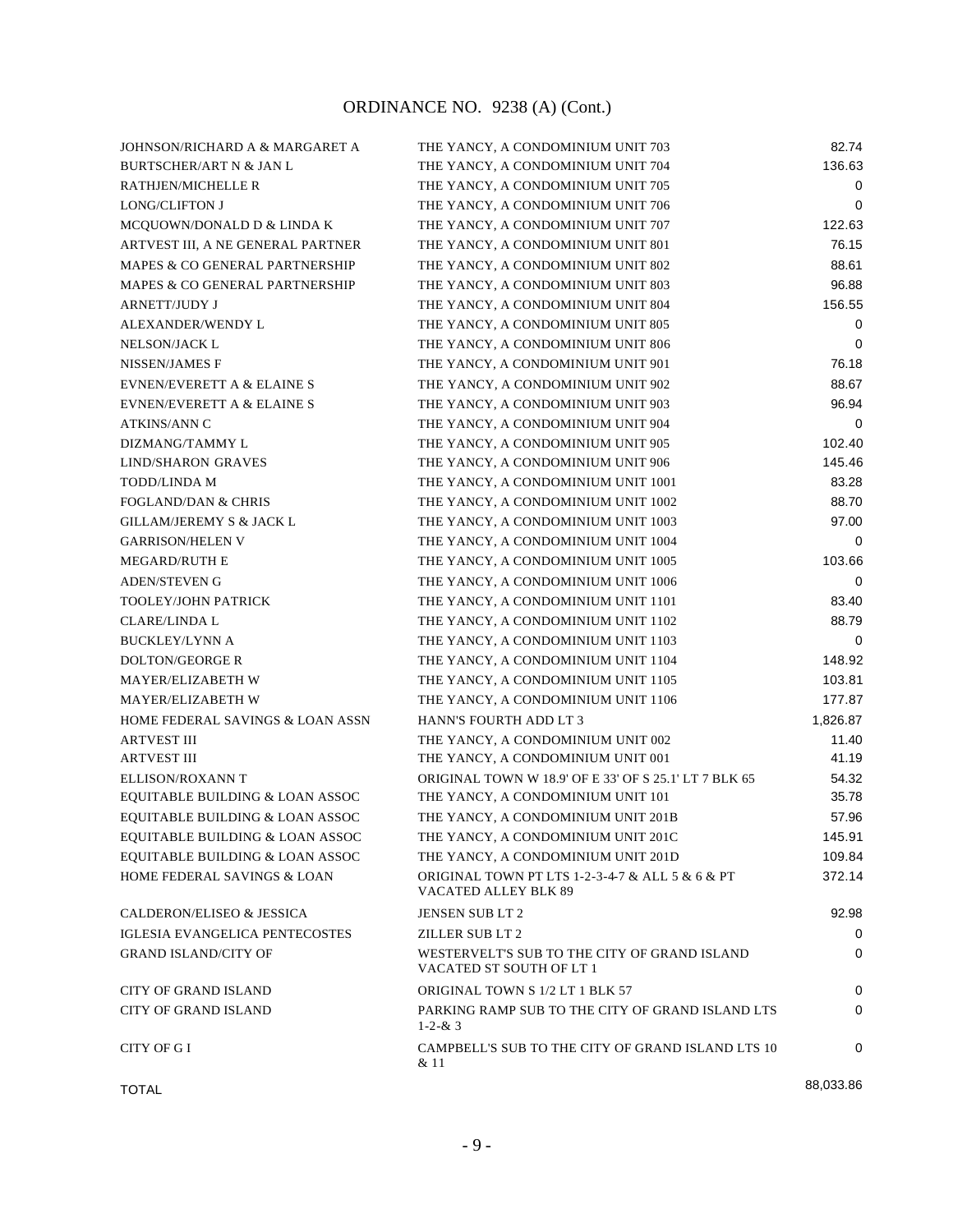SECTION 2. The special tax shall become delinquent in fifty (50) days from date of this levy; the entire amount so assessed and levied against each lot or tract may be paid within fifty (50) days from the date of this levy without interest and the lien of special tax thereby satisfied and released. After the same shall become delinquent, interest at the rate of fourteen percent (14%) per annum shall be paid thereon.

SECTION 3. The city treasurer of the City of Grand Island, Nebraska, is hereby directed to collect the amount of said taxes herein set forth as provided by law.

SECTION 4. Such special assessments shall be paid into a fund to be designated as the "Downtown Business Improvement District No. 8".

SECTION 5. Any provision of the Grand Island City Code, any ordinance, or part of an ordinance in conflict herewith is hereby repealed.

SECTION 6. This ordinance shall be in force and take effect from and after its passage and publication, in pamphlet form, within fifteen days in one issue of the Grand Island Independent as provided by law.

Enacted: September 8, 2009.

Margaret Hornady, Mayor

\_\_\_\_\_\_\_\_\_\_\_\_\_\_\_\_\_\_\_\_\_\_\_\_\_\_\_\_\_\_\_\_\_\_\_\_

Attest:

RaNae Edwards, City Clerk

\_\_\_\_\_\_\_\_\_\_\_\_\_\_\_\_\_\_\_\_\_\_\_\_\_\_\_\_\_\_\_\_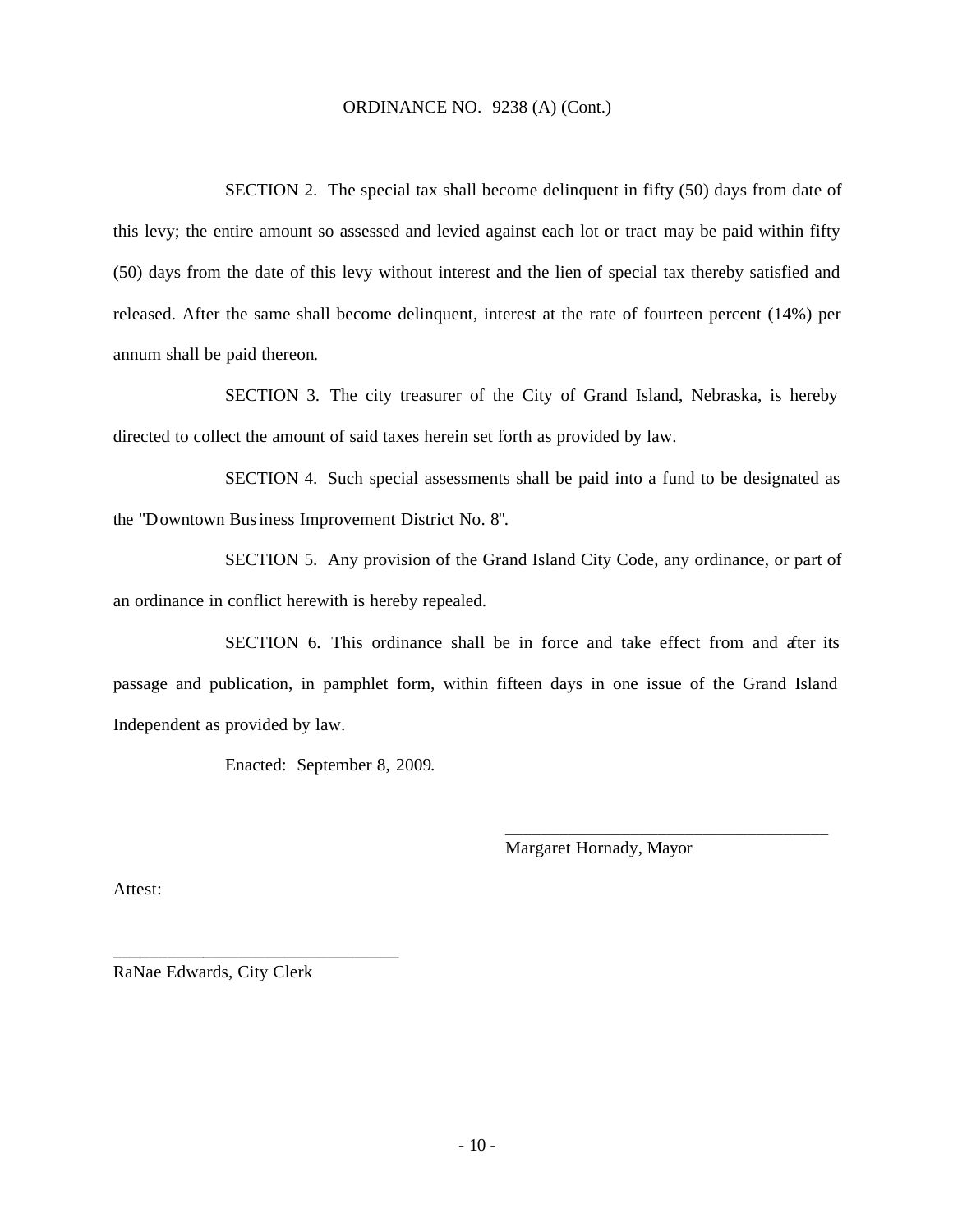#### ORDINANCE NO. 9238 (B)

An ordinance to assess and levy a special tax to pay the 2009-2010 revenue year cost of Business Improvement District No. 8 of the City of Grand Island, Nebraska; to provide for the collection of such special tax; to repeal any provisions of the Grand Island City Code, ordinances, or parts of ordinances in conflict herewith; and to provide for publication and the effective date of this ordinance.

BE IT ORDAINED BY THE MAYOR AND COUNCIL OF THE CITY OF GRAND ISLAND, NEBRASKA:

SECTION 1. There is hereby assessed upon the following described lots, tracts, and parcels of land, specially benefited, for the purpose of paying the 2009-2010 revenue year cost of Business Improvement District No. 8 of the City of Grand Island, as adjudged by the Council of the City, sitting as a Board of Equalization, to the extent of benefits accruing thereto by reason of such Business Improvement District, after due notice having been given thereof as provided by law; and a special tax for such 2009-2010 revenue year cost is hereby levied at one time upon such lots, tracts and lands as follows:

| KINDER MORGAN INTERSTATE GAS<br><b>TRANSMISSION</b> | <b>CENTRALLY ASSESSED</b>                                                          | 26.49    |
|-----------------------------------------------------|------------------------------------------------------------------------------------|----------|
| SOURCEGAS DISTRIBUTION LLC                          | <b>CENTRALLY ASSESSED</b>                                                          | $\Omega$ |
| NORTHWESTERN CORPORATION                            | <b>CENTRALLY ASSESSED</b>                                                          | 877.76   |
| WINDSTREAM NEBRASKA, INC                            | <b>CENTRALLY ASSESSED</b>                                                          | 0.00     |
| <b>QWEST COORPORATION</b>                           | <b>CENTRALLY ASSESSED</b>                                                          | 2,703.93 |
| AT&T COMMUNICATIONS                                 | <b>CENTRALLY ASSESSED</b>                                                          | 58.89    |
| <b>IPCS WIRELESS, INC</b>                           | <b>CENTRALLY ASSESSED</b>                                                          | 0        |
| <b>SPRINT NEXTEL WIRELESS</b>                       | <b>CENTRALLY ASSESSED</b>                                                          | 225.60   |
| CITY OF GI                                          | ORIGINAL TOWN TO THE CITY OF GRAND ISLAND ALL<br>BLKS 52 & 53 & PT VAC KIMBALL AVE | $\Omega$ |
| BECKBY/GEORGE JAY JORGENSEN                         | <b>ORIGINAL TOWN N 100.5' E 2/3 LT 1 BLK 54</b>                                    | 290.40   |
| BECKBY/GEORGE JAY JORGENSEN                         | ORIGINAL TOWN S 31.9' E 2/3 OF LT 1 BLK 54                                         | 69.75    |
| WING PROPERTIES INC.                                | ORIGINAL TOWN W 1/3 LT 1 BLK 54                                                    | 23.11    |
| NORRIS/R DENNIS & PATRICIA A                        | ORIGINAL TOWN LT 2 BLK 54                                                          | 562.51   |
| CITY OF GI                                          | ORIGINAL TOWN TO THE CITY OF GRAND ISLAND LT 3<br><b>BLK 54</b>                    | $\Omega$ |
| CITY OF GI                                          | ORIGINAL TOWN TO THE CITY OF GRAND ISLAND LT 4<br><b>BLK 54</b>                    | 0        |

Approved as to Form  $\alpha$ September 3, 2009 ¤ City Attorney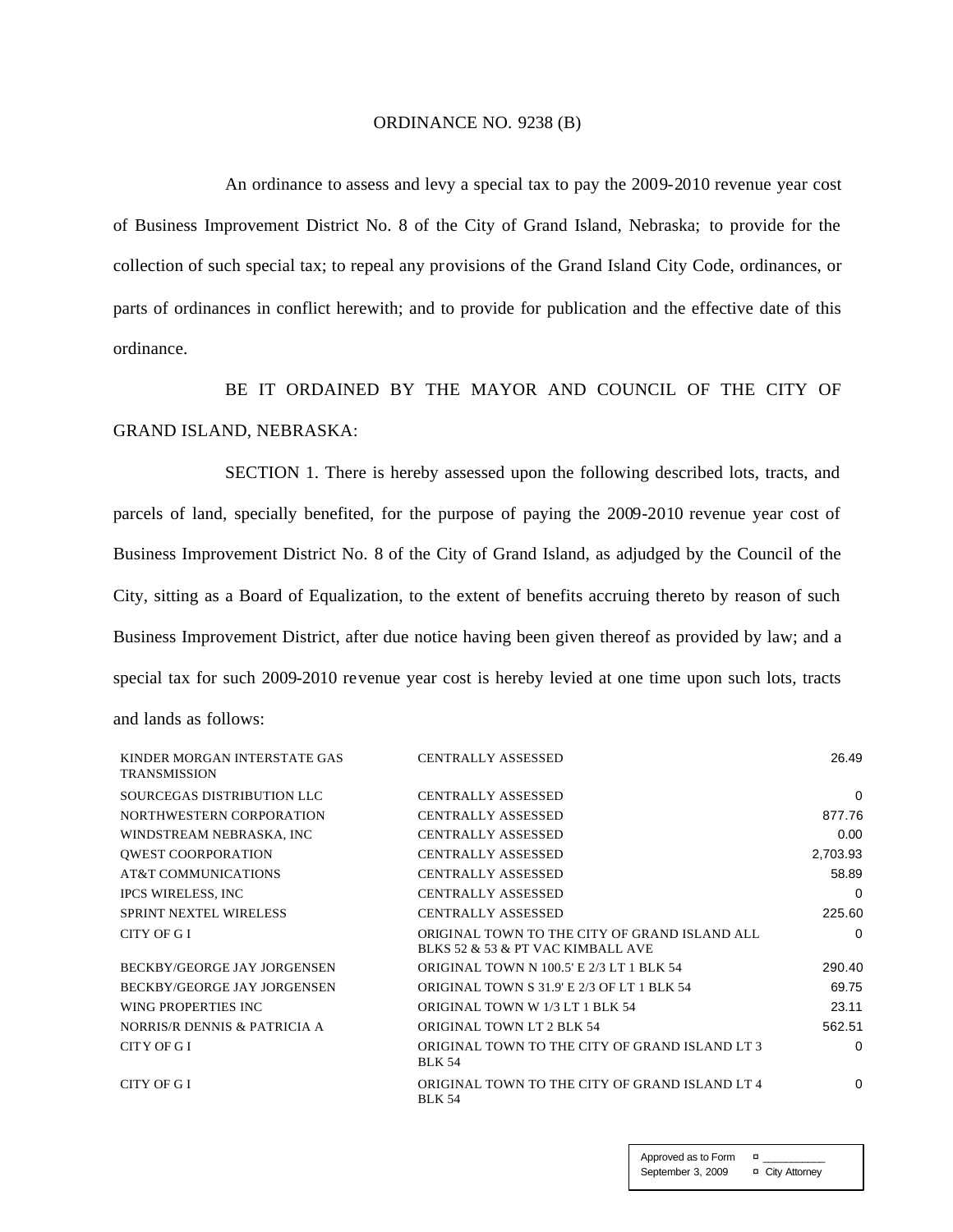| WAYNE/JOHN W & TERESA A                                      | ORIGINAL TOWN N 1/2 W 2/3 LT 6 & N 1/2 LT 5 BLK 54                                                            | 462.94           |
|--------------------------------------------------------------|---------------------------------------------------------------------------------------------------------------|------------------|
| <b>KATROUZOS/GUS G</b>                                       | ORIGINAL TOWN S 60' W 1/3 LT 5 BLK 54                                                                         | 84.95            |
| KATROUZOS/GUS G                                              | ORIGINAL TOWN S 60' W 16' E 2/3 LT 5 BLK 54                                                                   | 69.30            |
| <b>KALLOS/NICKIE J JR</b>                                    | ORIGINAL TOWN E 28' S 1/2 LT 5 & N 6' W 38' S 1/2 LT 5 BLK<br>54                                              | 157.05           |
| <b>KALLOS/NICKIE J JR</b>                                    | ORIGINAL TOWN W 22' S 1/2 LT 6 BLK 54                                                                         | 169.62           |
| NORRIS/R DENNIS & PATRICIA A<br>NORRIS/R DENNIS & PATRICIA A | ORIGINAL TOWN E 22' W 44' S 1/2 & E 22' LT 6 BLK 54<br>ORIGINAL TOWN W 1/3 LT 7 BLK 54                        | 385.30<br>309.48 |
| NORRIS/R DENNIS & PATRICIA A                                 | ORIGINAL TOWN C 1/3 LT 7 BLK 54                                                                               | 301.28           |
| WING PROPERTIES INC                                          | ORIGINAL TOWN LT 8 & E 1/3 OF LT 7 XC 15' X 15' X 15'<br><b>SOLD TO CITY BLK 54</b>                           | 704.99           |
| NATHAN DETROIT INC                                           | ORIGINAL TOWN N 1/2 LT 1 BLK 55                                                                               | 480.67           |
| <b>NATHAN DETROIT'S</b>                                      | ORIGINAL TOWN N 44' OF S 1/2 LT 1 BLK 55                                                                      | 321.00           |
| <b>IRVINE/VIRGINIA</b>                                       | ORIGINAL TOWN S 22' LT 1 BLK 55                                                                               | 98.87            |
| CITY OF G I                                                  | ORIGINAL TOWN TO THE CITY OF GRAND ISLAND E 1/2 LT<br>3 & ALL LT 2 BLK 55                                     | $\mathbf 0$      |
| CITY OF G I                                                  | ORIGINAL TOWN TO THE CITY OF GRAND ISLAND N 1/2 W<br>1/2 LT 3 & N 1/2 LT 4 BLK 55                             | 0                |
| HOETFELKER/RUSSELL L                                         | ORIGINAL TOWN S 1/2 W 1/2 LT 3 & S 1/2 LT 4 BLK 55                                                            | 370.79           |
| <b>DOWNTOWN CENTER LLC</b>                                   | ORIGINAL TOWN N 67.5' LT 5 BLK 55                                                                             | 50.23            |
| ARMSTRONG/MATTHEW E & JANELLE A                              | ORIGINAL TOWN N 20' S 64.5' LT 5 BLK 55                                                                       | 116.36           |
| ERIVES ENTERPRISE SLLC                                       | ORIGINAL TOWN S 44.5' LT 5 BLK 55                                                                             | 242.05           |
| <b>FAMOS CONSTRUCTION INC</b>                                | ORIGINAL TOWN W 2/3 LT 6 BLK 55                                                                               | 188.41           |
| <b>CAMPOS/ARTHUR V &amp; JEANENE</b>                         | ORIGINAL TOWN E 1/3 LT 6 BLK 55                                                                               | 142.90           |
| PRAIRIE WINDS ART CENTER INC                                 | ORIGINAL TOWN W 1/3 LT 7 BLK 55                                                                               | 223.38           |
| <b>MERCHEN/TERRENCE R</b>                                    | ORIGINAL TOWN E 2/3 LT 7 BLK 55                                                                               | 818.90           |
| <b>T W ZILLER PROPERTIES LLC</b>                             | ORIGINAL TOWN W 1/3 LT 8 BLK 55                                                                               | 257.20           |
| <b>TW ZILLER PROPERTIES LLC</b>                              | ORIGINAL TOWN C 1/3 LT 8 BLK 55                                                                               | 257.52           |
| T W ZILLER PROPERTIES LLC                                    | ORIGINAL TOWN E 1/3 LT 8 BLK 55                                                                               | 443.36           |
| <b>DOWNTOWN CENTER LLC</b><br>DOWNTOWN CENTER LLC            | ORIGINAL TOWN N 68' LT 1 & ALL LT 2 & E 1/2 LT 3 BLK 56<br>ORIGINAL TOWN N 22' S 42' & W 6' S 20' LT 1 BLK 56 | 168.80<br>15.14  |
| DOWNTOWN CENTER LLC                                          | ORIGINAL TOWN N 22' S 64' LT 1 BLK 56                                                                         | 13.98            |
| DOWNTOWN CENTER LLC                                          | ORIGINAL TOWN S 20' E 60' LT 1 BLK 56                                                                         | 11.56            |
| CITY OF G I                                                  | ORIGINAL TOWN TO THE CITY OF GRAND ISLAND ALL LT<br>4 & W 1/2 LT 3 BLK 56                                     | $\Omega$         |
| <b>MAYHEW/CARL &amp; SUSAN A</b>                             | ORIGINAL TOWN W 1/3 LT 5 BLK 56                                                                               | 273.64           |
| R & B CAPITAL ENTERPRISES LLC                                | ORIGINAL TOWN E 2/3 LT 5 BLK 56                                                                               | 445.18           |
| POHL/HELEN E & JAMES A                                       | ORIGINAL TOWN LT 6 BLK 56                                                                                     | 322.03           |
| JOHNSON/DUANE A & DEE ANN                                    | ORIGINAL TOWN LT 7 BLK 56                                                                                     | 366.74           |
| DOWNTOWN CENTER LLC                                          | ORIGINAL TOWN LT 8 BLK 56                                                                                     | 2,293.01         |
| <b>CITY OF G I PARK LOT</b>                                  | ORIGINAL TOWN TO THE CITY OF GRAND ISLAND N 1/2 LT<br>1 & ALL LTS 2-3 & 4 BLK 57                              | 0                |
| <b>J &amp; B RENTALS LLC</b>                                 | ZILLER SUB LT 1                                                                                               | 587.13           |
| THE GRAND FOUNDATION, INC                                    | ORIGINAL TOWN TO THE CITY OF GRAND ISLAND E 2/3 LT<br>6 BLK 57                                                | $\Omega$         |
| <b>JEO BUILDING COMPANY</b>                                  | ORIGINAL TOWN LT 7 BLK 57                                                                                     | 922.99           |
| <b>OVERLAND BUILDING CORP</b>                                | ORIGINAL TOWN LT 8 BLK 57                                                                                     | 1,138.00         |
| FIRSTIER BANK NATIONAL ASSOC                                 | ORIGINAL TOWN LTS 1 & 2 BLK 58                                                                                | 326.09           |
| FIRSTIER BANK NATIONAL ASSOC                                 | ORIGINAL TOWN N 1/2 LT 4 & N 1/2 LT 3 BLK 58                                                                  | 114.44           |
| FIRSTIER BANK NATIONAL ASSOC                                 | ORIGINAL TOWN LT 5 & W 22' LT 6 BLK 58                                                                        | 1,564.33         |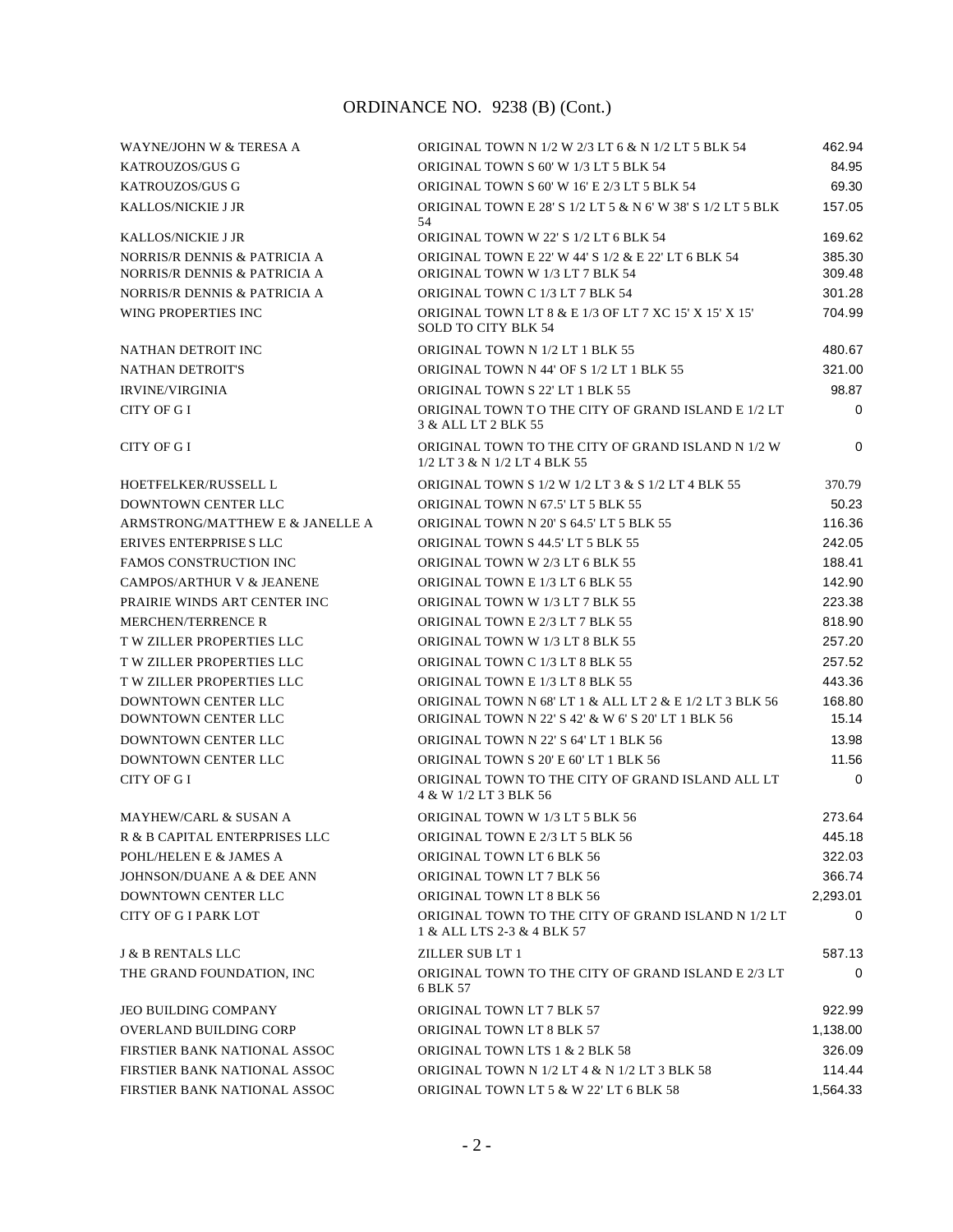| FIRSTIER BANK NATIONAL ASSOC                  | ORIGINAL TOWN S 1/2 LT 3 & S 1/2 LT 4 BLK 58                                                   | 121.49   |
|-----------------------------------------------|------------------------------------------------------------------------------------------------|----------|
| ALBERS/DARREL & JOYCE                         | <b>JENSEN SUB LT 1</b>                                                                         | 151.87   |
| M SQ DESIGNS INC                              | ORIGINAL TOWN W 1/3 LT 7 BLK 58                                                                | 234.85   |
| <b>KEESHAN/JAMES K</b>                        | ORIGINAL TOWN C 1/3 LT 7 BLK 58                                                                | 142.00   |
| <b>GALVAN/JESUS G &amp; VICTORIA</b>          | PRENSA LATINA SUB LT 1                                                                         | 101.01   |
| CALDERON/ELISEO & JESSICA                     | PRENSA LATINA SUB LT 2                                                                         | 101.97   |
| <b>STELK/MARK D</b>                           | PRENSA LATINA SUB LT 4                                                                         | 316.14   |
| PANAMENO/BRENDA EUGENIA                       | PRENSA LATINA SUB LT 3                                                                         | 174.04   |
| <b>MEAD BUILDING CENTERS</b>                  | ORIGINAL TOWN N 102.5' LT 1 & ALL LT 2 BLK 59                                                  | 369.44   |
| H & H LAND CO                                 | ORIGINAL TOWN S 29.5' LT 1 BLK 59                                                              | 18.75    |
| <b>MEAD BUILDING CENTERS</b>                  | ORIGINAL TOWN S 99' LT 4 & ALL LT 3 BLK 59                                                     | 165.35   |
| <b>MEAD BUILDING CENTERS</b>                  | ORIGINAL TOWN N 33' LT 4 BLK 59                                                                | 169.32   |
| MASONIC TEMPLECRAFT ASSO OF GI                | ORIGINAL TOWN LT 5 BLK 59                                                                      | 252.97   |
| NGO/CHANH T                                   | ORIGINAL TOWN E 23' W 46' LT 6 BLK 59                                                          | 180.65   |
| <b>GERDES/LARRY C &amp; MARY ANN</b>          | ORIGINAL TOWN W 23' LT 6 BLK 59                                                                | 179.71   |
| DOAX INVESTMENT CO                            | ORIGINAL TOWN E 20' LT 6 & W 1/2 LT 7 BLK 59                                                   | 17.82    |
| H & H LAND CO                                 | ORIGINAL TOWN W 22' E 1/2 LT 7 BLK 59                                                          | 177.51   |
| H & H LAND CO                                 | ORIGINAL TOWN E 11' LT 7 & ALL LT 8 BLK 59                                                     | 511.12   |
| <b>CKP LLC</b>                                | ORIGINAL TOWN LTS 1 & 2 BLK 60                                                                 | 493.87   |
| <b>CKP LLC</b>                                | ORIGINAL TOWN LT 3 BLK 60                                                                      | 116.99   |
| <b>BUSINESS PROPERTIES</b>                    | ORIGINAL TOWN LT 4 BLK 60                                                                      | 216.49   |
| 618 W 3RD ST LLC                              | ORIGINAL TOWN LTS 5 & 6 BLK 60                                                                 | 723.22   |
| <b>DOAX INVESTMENT CO</b>                     | ORIGINAL TOWN LTS 7 & 8 BLK 60                                                                 | 556.51   |
| EAKES/DANIEL H & RONALD L                     | ORIGINAL TOWN LTS 1 & 2 BLK 61                                                                 | 777.35   |
| EAKES/DANIEL H & RONALD L                     | ORIGINAL TOWN LTS 3 & 4 BLK 61                                                                 | 711.53   |
| TRI-CITY PROPERTIES LLC/DENNIS BLEVINS        | ORIGINAL TOWN LT 5 BLK 61                                                                      | 692.15   |
| <b>HANSEN PROPERTIES LLC</b>                  | ORIGINAL TOWN LTS 6-7 & 8 BLK 61                                                               | 795.30   |
| <b>BAASCH/RICHARD H &amp; ARLENE M</b>        | ORIGINAL TOWN S 44' LT 1 BLK 62                                                                | 191.45   |
| <b>CEDAR STREET PROPERTIES LLC</b>            | ORIGINAL TOWN N 88' LT 1 BLK 62                                                                | 505.07   |
| <b>CEDAR STREET PROPERTIES LLC</b>            | ORIGINAL TOWN LT 2 BLK 62                                                                      | 286.62   |
| NORTHWESTERN PUBLIC SERVICE<br><b>COMPANY</b> | ORIGINAL TOWN TO THE CITY OF GRAND ISLAND S 66' LT<br>4 & N 66' E 57' LT 3 & S 66' LT 3 BLK 62 | 0        |
| ZWINK/ALAN D                                  | ORIGINAL TOWN N 66' W 9' LT 3 & N 66' LT 4 BLK 62                                              | 152.76   |
| MORENO/VINCENT A                              | ORIGINAL TOWN S 1/2 W 50' LT 5 BLK 62                                                          | 59.27    |
| <b>D &amp; D INVESTMENTS</b>                  | ORIGINAL TOWN N 1/2 W 50' LT 5 BLK 62                                                          | 236.36   |
| VOGEL ENTERPRISES LTD AN IA CORP              | ORIGINAL TOWN E 16' LT 5 & W 1/2 LT 6 BLK 62                                                   | 62.12    |
| VOGEL ENTERPRISES LTD AN IA CORP              | ORIGINAL TOWN E 1/2 LT 6 & W 1/2 LT 7 BLK 62                                                   | 371.84   |
| WARDENS & VESTRYMEN OF ST STEPHEN'S           | ORIGINAL TOWN TO THE CITY OF GRAND ISLAND E 1/2 LT<br>7 & ALL LT 8 BLK 62                      | 0        |
| OLD SEARS DEVELOPMENT INC                     | ORIGINAL TOWN LTS 1 & 2 BLK 63                                                                 | 1,123.69 |
| OLD SEARS DEVELOPMENT INC                     | ORIGINAL TOWN E 2/3 LT 3 BLK 63                                                                | 360.34   |
| MILLER/MARLYN J                               | ORIGINAL TOWN W 1/3 LT 3 & E 1/3 LT 4 BLK 63                                                   | 261.02   |
| CENTRO CRISTIANO INTERNACIONAL                | ORIGINAL TOWN TO THE CITY OF GRAND ISLAND W 2/3<br>LT 4 BLK 63                                 | 0        |
| <b>WARDENS &amp; VESTRYMEN OF ST</b>          | ST. STEPHENS SUB TO THE CITY OF GRAND ISLAND LT 1                                              | 0        |
| <b>WARDENS &amp; VESTRY ST STEPHENS</b>       | ST. STEPHENS SUB TO THE CITY OF GRAND ISLAND LT 2                                              | 0        |
| <b>HACK/MONTE C &amp; SHERI S</b>             | ORIGINAL TOWN S 88' LT 8 BLK 63                                                                | 394.41   |
| <b>G I FED OF LABOR/BLDG ASSN INC</b>         | ORIGINAL TOWN TO THE CITY OF GRAND ISLAND N 44' LT<br>8 BLK 63                                 | $\Omega$ |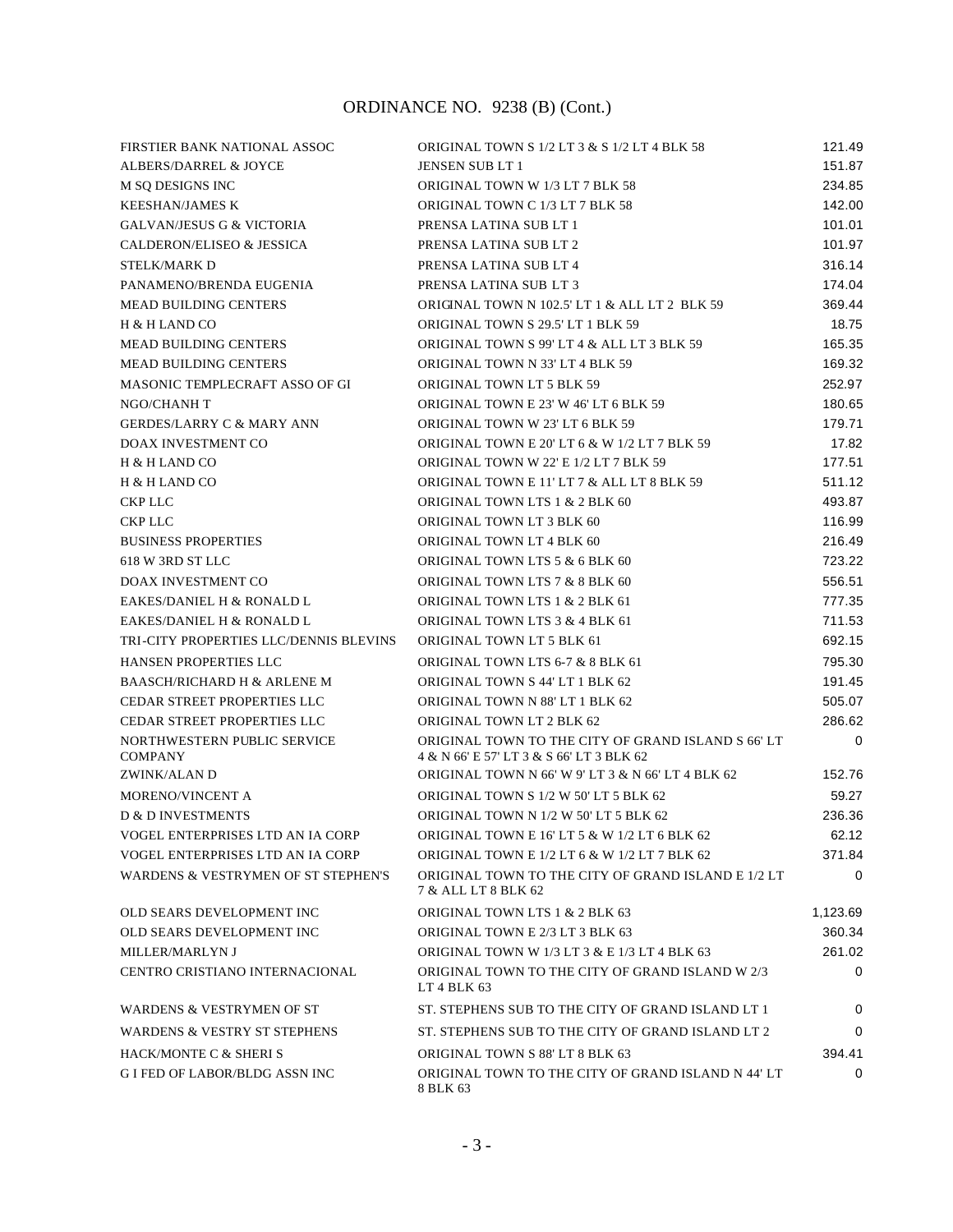| <b>NELSEN/THOMAS L &amp; LOIS E</b>    | ORIGINAL TOWN E 1/3 LT 1 BLK 64                                                                                                                                                                                | 387.99          |
|----------------------------------------|----------------------------------------------------------------------------------------------------------------------------------------------------------------------------------------------------------------|-----------------|
| HAND/CRAIG C                           | ORIGINAL TOWN C 1/3 LT 1 BLK 64                                                                                                                                                                                | 149.40          |
| COSREC ENTRPRISES A NEBRASKA PTNR      | ORIGINAL TOWN W 1/3 LT 1 BLK 64                                                                                                                                                                                | 191.70          |
| <b>GLADE INC</b>                       | ORIGINAL TOWN E 44' LT 2 BLK 64                                                                                                                                                                                | 268.09          |
| <b>WALSH/IVAN P &amp; SHARON L</b>     | ORIGINAL TOWN W 1/3 LT 2 BLK 64                                                                                                                                                                                | 203.92          |
| <b>DOUBLE S PROPERTIES LLC</b>         | ORIGINAL TOWN E 1/3 LT 3 BLK 64                                                                                                                                                                                | 186.33          |
| MEHRINGDONALD D & MARILYN J            | ORIGINAL TOWN W 2/3 LT 3 BLK 64                                                                                                                                                                                | 166.05          |
| <b>GERDES/GALEN E &amp; TAMERA M</b>   | ORIGINAL TOWN LT 4 BLK 64                                                                                                                                                                                      | 880.70          |
| CITY OF G I                            | ORIGINAL TOWN TO THE CITY OF GRAND ISLAND LT 5<br><b>BLK 64</b>                                                                                                                                                | $\mathbf 0$     |
| CITY OF G I                            | ORIGINAL TOWN TO THE CITY OF GRAND ISLAND LTS 6 &<br>7 BLK 64                                                                                                                                                  | $\Omega$        |
| KISSLER/VICKI L                        | ORIGINAL TOWN N 22' LT 8 BLK 64                                                                                                                                                                                | 178.85          |
| TAYLOR/TERRY N & SUSAN M               | ORIGINAL TOWN S 1/2 N 1/3 LT 8 BLK 64                                                                                                                                                                          | 174.94          |
| SHEHEIN/E LAVERN & DONNA R             | ORIGINAL TOWN N 44' S 88' LT 8 BLK 64                                                                                                                                                                          | 182.15          |
| CITY OF G I                            | ORIGINAL TOWN TO THE CITY OF GRAND ISLAND S 44' LT<br>8 BLK 64                                                                                                                                                 | 0               |
| MAY/WAYNE E & ARDITH C                 | ORIGINAL TOWN LT 1 BLK 65                                                                                                                                                                                      | 214.82          |
| NIELSEN/THOMAS L & LOIS E              | ORIGINAL TOWN E 1/3 LT 2 BLK 65                                                                                                                                                                                | 164.57          |
| <b>SWANSON/CONSTANCE K</b>             | ORIGINAL TOWN C 1/3 LT 2 BLK 65                                                                                                                                                                                | 155.13          |
| <b>ARCHWAY PARTNERSHIP</b>             | ORIGINAL TOWN W 1/3 LT 2 BLK 65                                                                                                                                                                                | 243.65          |
| <b>BARTENBACH REAL ESTATE, LLC</b>     | ORIGINAL TOWN E 1/3 LT 3 BLK 65                                                                                                                                                                                | 160.75          |
| <b>IGLESIA EVENGELICA PENTECOSTES</b>  | ORIGINAL TOWN TO THE CITY OF GRAND ISLAND C 1/3 LT<br>3 BLK 65                                                                                                                                                 | 0               |
| <b>BROWN/JANELLE L A</b>               | ORIGINAL TOWN W 1/3 LT 3 BLK 65                                                                                                                                                                                | 140.90          |
| <b>HOFFER/ALLEN &amp; LINDA</b>        | ORIGINAL TOWN E 1/3 LT 4 BLK 65                                                                                                                                                                                | 284.20          |
| <b>LAMBRECHT/HARRIET K</b>             | ORIGINAL TOWN W 2/3 LT 4 BLK 65                                                                                                                                                                                | 177.42          |
| <b>J &amp; B RENTALS LLC</b>           | ORIGINAL TOWN S 44' N 1/2 LT 5 BLK 65                                                                                                                                                                          | 230.50          |
| TAYLOR/TERRY N & SUSAN M               | ORIGINAL TOWN N 22' LT 5 BLK 65                                                                                                                                                                                | 134.82          |
| <b>JO ENTERPRISES INC</b>              | ORIGINAL TOWN S 1/2 LT 5 BLK 65                                                                                                                                                                                | 286.82          |
| <b>FULLER/STEVEN L &amp; BARBARA J</b> | ORIGINAL TOWN W 1/3 LT 6 BLK 65                                                                                                                                                                                | 87.88           |
| <b>T W ZILLER PROPERTIES LLC</b>       | ORIGINAL TOWN E 2/3 LT 6 BLK 65                                                                                                                                                                                | 168.26          |
| T W ZILLER PROPERTIES LLC              | ORIGINAL TOWN W 1/2 LT 7 BLK 65                                                                                                                                                                                | 163.10          |
| C & S GROUP LLC<br>C & S GROUP LLC     | ORIGINAL TOWN N 55' E 1/2 LT 7 & N 55' LT 8 BLK 65<br>ORIGINAL TOWN PT W 18.9' E 1/2 LT 7 & N 29.9' E 14.1' LT 7<br>& W 29' OF C 22' OF E 1/2 LT 7 & N 29.9' OF S 55'LT 8 XC N 6' S<br>31.1' E 40' LT 8 BLK 65 | 49.92<br>172.39 |
| PARMLEY/DAVID J                        | ORIGINAL TOWN C 22' E 4' LT 7 & C 22' LT 8 BLK 65                                                                                                                                                              | 283.15          |
| C & S GROUP LLC                        | ORIGINAL TOWN S 25.1' E 14.1' LT 7 & S 25.1' LT 8 & N 6' S<br>31.1' E 40' LT 8 BLK 65                                                                                                                          | 222.53          |
| <b>BERGLUND/JAMES J</b>                | ORIGINAL TOWN LTS 1 & 2 BLK 66                                                                                                                                                                                 | 1,208.00        |
| <b>KOEPKE/BONNIE G</b>                 | ORIGINAL TOWN S 1/3 W 1/3 LT 3 XC 17.5' & C 1/3 LT 3 BLK<br>66                                                                                                                                                 | 252.40          |
| VIPPERMAN JOHN F                       | ORIGINAL TOWN E 1/3 LT 3 BLK 66                                                                                                                                                                                | 229.73          |
| <b>DUDA/JAMES G</b>                    | ORIGINAL TOWN N 88' E 1/3 LT 4 BLK 66                                                                                                                                                                          | 236.20          |
| <b>VEJVODA/J GARY</b>                  | ORIGINAL TOWN N 88' C 1/3 LT 4 BLK 66                                                                                                                                                                          | 293.19          |
| <b>BENS' DRUG STORE INC</b>            | ORIGINAL TOWN N 80' W 1/3 LT 4 BLK 66                                                                                                                                                                          | 118.11          |
| THE RETZLER DEVELOPMENT GROUP, LLC     | ORIGINAL TOWN W 17 1/2' S 44' LT 3 & N 8' S 52' W 22' & S 44'<br>LT 4 BLK 66                                                                                                                                   | 296.03          |
| BARTENBACH REAL ESTATE, LLC            | ORIGINAL TOWN W 1/3 LT 6 & ALL LT 5 BLK 66                                                                                                                                                                     | 521.35          |
| BARTENBACH REAL ESTATE, LLC            | ORIGINAL TOWN E 2/3 LT 6 & W 1/3 LT 7 BLK 66                                                                                                                                                                   | 271.23          |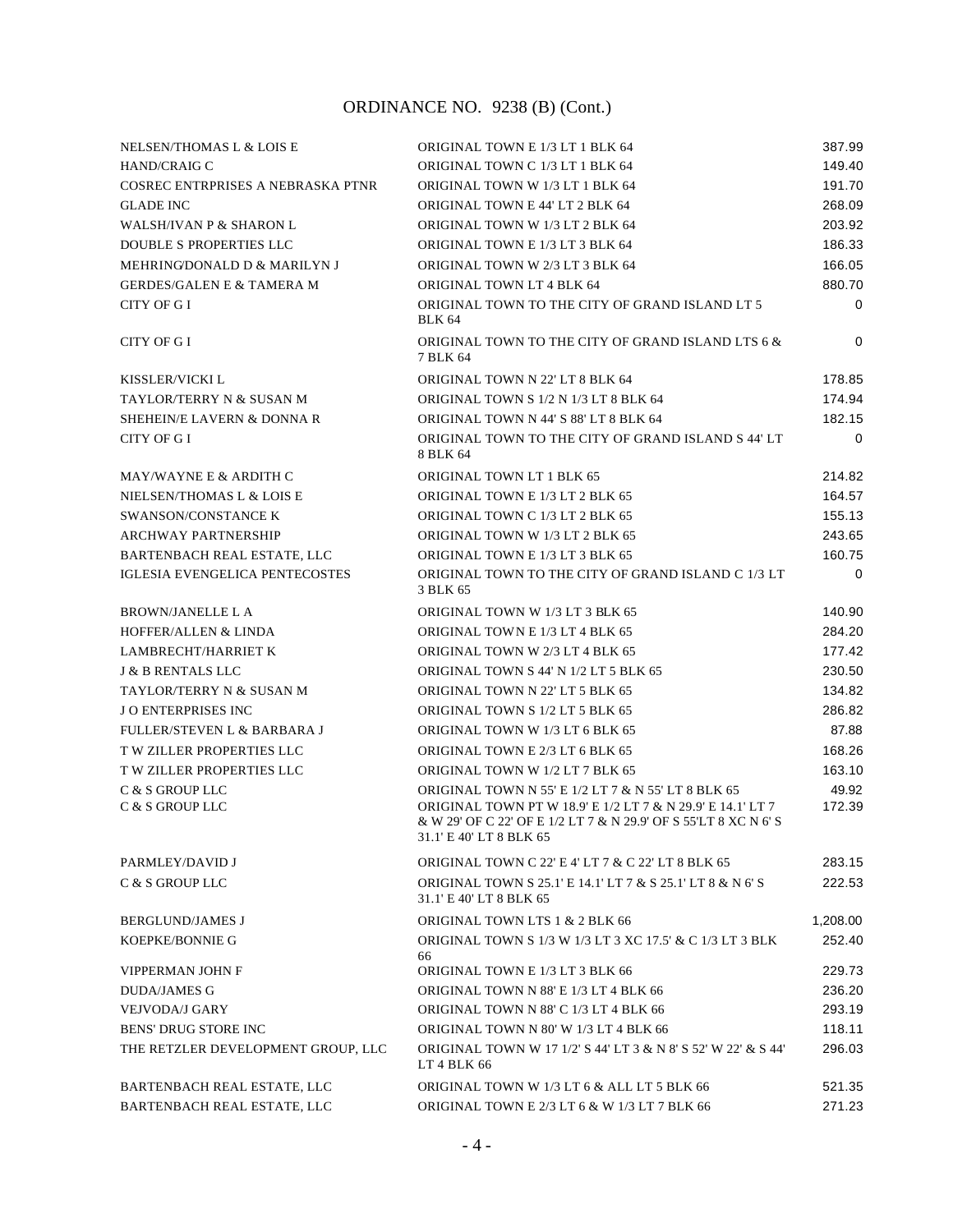| KEESHAN/JAMES E & MARY ANN            | ORIGINAL TOWN E 2/3 LT 7 BLK 66                                                    | 275.94      |
|---------------------------------------|------------------------------------------------------------------------------------|-------------|
| PROCON MANAGEMENT INC                 | ORIGINAL TOWN LT 8 BLK 66                                                          | 3,123.55    |
| CITY OF GI                            | ORIGINAL TOWN TO THE CITY OF GRAND ISLAND N 1/2<br><b>BLK 67</b>                   | 0           |
| PLAZA SQUARE DEVELOPMENT LLC          | ORIGINAL TOWN S 1/2 BLK 67                                                         | 1,529.45    |
| <b>CITY OF GRAND ISLAND</b>           | ORIGINAL TOWN TO THE CITY OF GRAND ISLAND E 1/3 LT<br>2 & ALL LT 1 BLK 68          | 0           |
| <b>S &amp; V INVESTMENTS LLC</b>      | SV SUB LT 1                                                                        | 1,811.00    |
| PLAZA SOUARE A PARTNERSHIP            | ORIGINAL TOWN W 22' LT 6 & ALL LT 5 BLK 68                                         | 127.12      |
| STREHLE/RICHARD J & HELEN K           | ORIGINAL TOWN W 6'LT 7 & E 2/3 LT 6 BLK 68                                         | 181.33      |
| STREHLE/RICHARD J & HELEN K           | ORIGINAL TOWN E 60' LT 7 BLK 68                                                    | 262.57      |
| PLATE/TIM C                           | ORIGINAL TOWN LT 8 BLK 68                                                          | 269.65      |
| <b>GULZOW/WILHELM R</b>               | ORIGINAL TOWN LT 1 BLK 77                                                          | 83.45       |
| DOUTHIT/DONNA M                       | ORIGINAL TOWN LT 2 BLK 77                                                          | 69.33       |
| DOUTHIT/DONNA M                       | ORIGINAL TOWN LTS 3 & 4 BLK 77                                                     | 1,542.07    |
| CITY OF GRAND ISLAND NE               | ORIGINAL TOWN TO THE CITY OF GRAND ISLAND LTS 5-6-<br>7-8 BLK 77                   | 0           |
| <b>CITY OF GI</b>                     | ORIGINAL TOWN TO THE CITY OF GRAND ISLAND ALL<br><b>BLK 78 &amp; VACATED ALLEY</b> | 0           |
| EQUITABLE BLDG & LOAN ASSN/THE        | <b>ORIGINAL TOWN LT 1 BLK 79</b>                                                   | 353.33      |
| EQUITABLE BLDG & LOAN ASSN OF GI      | ORIGINAL TOWN LT 2 BLK 79                                                          | 105.48      |
| EQUITABLE BLDG & LOAN ASSN/THE        | ORIGINAL TOWN S 44' LT 3 & S 44' LT 4 BLK 79                                       | 1,375.27    |
| EQUITABLE BLDG & LOAN ASSN OF GI      | ORIGINAL TOWN N 26' 10.5 LT 8 BLK 79                                               | 27.07       |
| EQUITABLE BLDG & LOAN ASSN OF G I     | ORIGINAL TOWN S 17' 1.5 N 44' LT 8 BLK 79                                          | 15.52       |
| EQUITABLE BLDG & LOAN ASSN OF G I     | ORIGINAL TOWN S 88' LT 8 BLK 79                                                    | 93.96       |
| <b>O'NEILL/THOMAS W</b>               | ORIGINAL TOWN E 22' LT 4 & W 22' LT 3 BLK 80                                       | 184.45      |
| <b>O'NEILL/THOMAS W</b>               | ORIGINAL TOWN W 44' LT 4 BLK 80                                                    | 133.31      |
| NORTHWESTERN BELL TELE CO             | ORIGINAL TOWN TO THE CITY OF GRAND ISLAND LTS 5-6-<br>7 BLK 80                     | $\mathbf 0$ |
| NORTHWESTERN BELL TELE CO             | ORIGINAL TOWN TO THE CITY OF GRAND ISLAND N 44' LT<br>8 BLK 80                     | 0           |
| HUSTON/DAVID C                        | ORIGINAL TOWN C 1/3 LT 8 BLK 80                                                    | 264.48      |
| <b>FEDERAL BLDG</b>                   | ORIGINAL TOWN TO THE CITY OF GRAND ISLAND LTS 1-2<br>& E 44' LT 3 BLK 80           | 0           |
| MITCHELL/DEREK L & RUTH E             | ORIGINAL TOWN S 44' LT 8 BLK 80                                                    | 248.59      |
| VICTORY BIBLE FELLOWSHIP OF THE       | ORIGINAL TOWN TO THE CITY OF GRAND ISLAND LT 1<br><b>BLK 81</b>                    | 0           |
| CHAMBER OF COMMERCE OF GI INC         | ORIGINAL TOWN TO THE CITY OF GRAND ISLAND E 2/3 LT<br>2 BLK 81                     | $\Omega$    |
| <b>TRAMPE/RONALD E &amp; SHARON R</b> | ORIGINAL TOWN W 1/3 LT 2 BLK 81                                                    | 158.45      |
| KANSAS NE ASSOC OF SEVENTH DAY        | ORIGINAL TOWN TO THE CITY OF GRAND ISLAND E 1/3 LT<br>3 BLK 81                     | $\Omega$    |
| REED/JAMES S & PRECIOUS A             | ORIGINAL TOWN C 1/3 LT 3 BLK 81                                                    | 249.07      |
| KRAUSS/RONALD C & VADA M              | ORIGINAL TOWN W 1/3 LT 3 & ALL 4 BLK 81                                            | 473.11      |
| <b>WALNUT STREET PARTNERSHIP</b>      | ORIGINAL TOWN LT 5 BLK 81                                                          | 444.56      |
| <b>WALNUT STREET PARTNERSHIP</b>      | ORIGINAL TOWN LT 6 BLK 81                                                          | 180.62      |
| WHEELER STREET PARTNERSHIP            | ORIGINAL TOWN LT 7 & S 2/3 LT 8 BLK 81                                             | 873.28      |
| SCHROEDER TRUSTEE/KENT A              | ORIGINAL TOWN N 1/3 LT 8 BLK 81                                                    | 252.43      |
| <b>GRAND ISLAND INDEPENDENT</b>       | ORIGINAL TOWN LT 1 & PT VAC ALLEY BLK 82                                           | 85.18       |
| <b>GRAND ISLAND INDEPENDENT</b>       | ORIGINAL TOWN LT 2 & PT VAC ALLEY BLK 82                                           | 274.62      |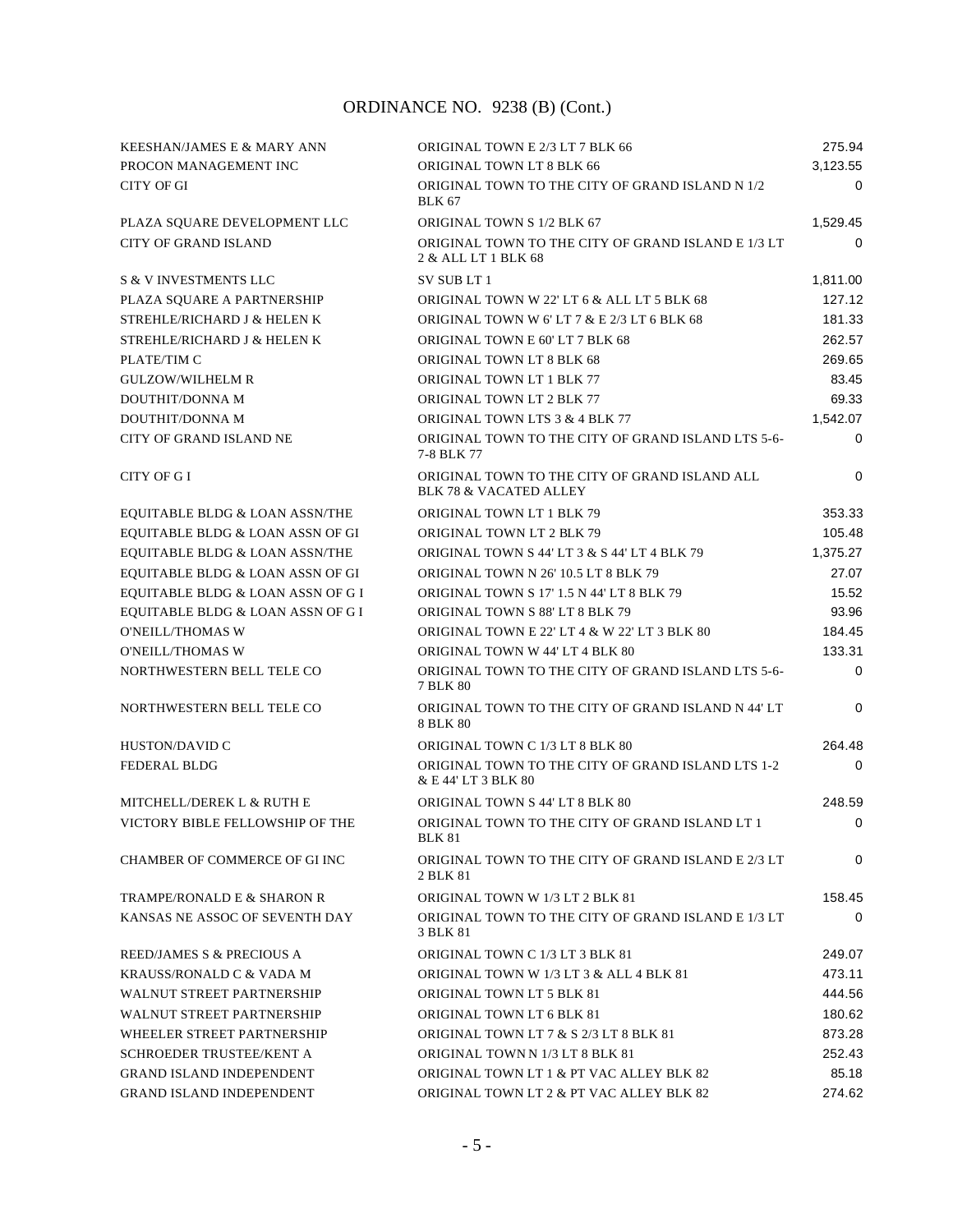| <b>GRAND ISLAND INDEPENDENT</b>                    | ORIGINAL TOWN LT 3 & PT VAC ALLEY BLK 82                                                   | 85.18              |
|----------------------------------------------------|--------------------------------------------------------------------------------------------|--------------------|
| <b>GRAND ISLAND INDEPENDENT</b>                    | ORIGINAL TOWN LT 4 & PT VAC ALLEY BLK 82                                                   | 281.13             |
| <b>GRAND ISLAND INDEPENDENT</b>                    | ORIGINAL TOWN LTS 5-6-7-8 & PT VAC ALLEY BLK 82                                            | 2,786.49           |
| <b>GRAND ISLAND HOSPITALITY LLC</b>                | ORIGINAL TOWN LTS 1 & 2 BLK 83                                                             | 395.49             |
| <b>JOMIDA INC A NE CORP</b>                        | ORIGINAL TOWN LTS 3 & 4 BLK 83                                                             | 1,012.22           |
| CALDERON/ELISEO & JESSICA                          | ORIGINAL TOWN N 60.35' LT 5 BLK 83                                                         | 169.70             |
| <b>J &amp; B RENTALS LLC</b>                       | ORIGINAL TOWN S 71.65' LT 5 BLK 83                                                         | 183.65             |
| <b>MATEO P/TOMAS</b>                               | ORIGINAL TOWN W 2/3 LT 6 BLK 83                                                            | 253.14             |
| PEREZ/SYLVIA                                       | ORIGINAL TOWN E 1/3 LT 6 & ALL LT 7 BLK 83                                                 | 290.30<br>135.64   |
| WOODEN/MICHAEL OWEN & SONYA KAY                    | ORIGINAL TOWN E 41' N 28' LT 8 BLK 83                                                      |                    |
| WOODEN/MICHAEL OWEN & SONYA KAY                    | ORIGINAL TOWN PT N 1/3 & S 2/3 LT 8 BLK 83~                                                | 197.07<br>$\Omega$ |
| <b>PARK</b>                                        | ORIGINAL TOWN TO THE CITY OF GRAND ISLAND ALL<br><b>BLK 84</b>                             |                    |
| <b>GATZEMEYER/FRANCES MAE</b>                      | ORIGINAL TOWN LT 1 BLK 85                                                                  | 505.01             |
| <b>GATZEMEYER/FRANCES MAE</b>                      | <b>ORIGINAL TOWN LT 2 BLK 85</b>                                                           | 189.98             |
| <b>CONTRYMAN &amp; ASSO PROP</b>                   | ORIGINAL TOWN LTS 3 & 4 BLK 85                                                             | 482.18             |
| <b>GRAND ISLAND LIEDERKRANZ</b>                    | ORIGINAL TOWN PT LTS 1-2-3 & 4 BLK 87                                                      | 297.59             |
| CITY OF G I                                        | ORIGINAL TOWN TO THE CITY OF GRAND ISLAND ALL<br><b>BLK 88</b>                             | $\Omega$           |
| <b>DODGE &amp; ELK PARK LOTS</b>                   | ORIGINAL TOWN TO THE CITY OF GRAND ISLAND PT BLK<br>89                                     | $\Omega$           |
| ENVIRO-CLEAN CONTRACTORS INC                       | ORIGINAL TOWN N 60' FR LTS 1 & 2 & N 60' OF E 24' OF LT 3<br><b>BLK 89</b>                 | 324.70             |
| HALL CO                                            | ORIGINAL TOWN TO THE CITY OF GRAND ISLAND STRIP 8'<br>X 66' & PT LT 8 BLK 91               | 0                  |
| <b>DOMINICK/AUDREY</b>                             | ORIGINAL TOWN E 6' N 103' E 37' S 29' LT 2 & ALL LT 1 BLK<br>92                            | $\Omega$           |
| <b>COMMUNITY REDEVELOPMENT</b><br><b>AUTHORITY</b> | ORIGINAL TOWN TO THE CITY OF GRAND ISLAND LT 2 XC<br>E 6' N 103' & E 37' S 29' LT 2 BLK 92 | $\Omega$           |
| <b>COMMUNITY REDEVELOPMENT</b><br><b>AUTHORITY</b> | ORIGINAL TOWN TO THE CITY OF GRAND ISLAND E 50' LT<br>3 BLK 92                             | $\Omega$           |
| <b>COMMUNITY REDEVELOPMENT</b><br><b>AUTHORITY</b> | ORIGINAL TOWN TO THE CITY OF GRAND ISLAND W 16'LT<br>3 & ALL LT 4 BLK 92                   | $\Omega$           |
| EMERY/GREGORY D & CHARLENE A                       | CAMPBELL'S SUB E 51' 8 LTS 1-2-3                                                           | 90.50              |
| SCHROEDER/DAVID T & PATRICIA A                     | CAMPBELL'S SUB W 75'4 LTS 1-2-3                                                            | 281.06             |
| HASTINGS GRAIN INSPECTION INC                      | CAMPBELL'S SUB LTS 4-5-6 & N 10' LT 7                                                      | 168.35             |
| HASTINGS GRAIN INSPECTION INC                      | CAMPBELL'S SUB S 12' LT 7 & ALL LT 8                                                       | 241.25             |
| <b>TWO BROTHERS INC</b>                            | CAMPBELL'S SUB 32' X 127' LT 9                                                             | 220.80             |
| HILL/DAVID C                                       | CAMPBELL'S SUB LTS 12 & 13                                                                 | 207.26             |
| <b>HALL CO</b>                                     | COURT HOUSE ADD TO THE CITY OF GRAND ISLAND LT 1                                           | $\Omega$           |
| <b>HALL CO</b>                                     | COURT HOUSE ADD TO THE CITY OF GRAND ISLAND LT 2                                           | 0                  |
| <b>HALL CO</b>                                     | COURT HOUSE ADD TO THE CITY OF GRAND ISLAND LT 3                                           | 0                  |
| <b>HALL CO</b>                                     | COURT HOUSE ADD TO THE CITY OF GRAND ISLAND LT 4                                           | 0                  |
| <b>COUNTY OF HALL NEBRASKA</b>                     | HANN'S ADD TO THE CITY OF GRAND ISLAND N 31' LT 2 &<br>S 13.75' LT 1 BLK 1                 | $\Omega$           |
| <b>COUNTY OF HALL</b>                              | HANN'S FOURTH ADD TO THE CITY OF GRAND ISLAND LT<br>2                                      | 0                  |
| LOEFFLER/EDWARD A & JANE A                         | HANN'S ADD N 14' LT 3 & S 26' LT 2 BLK 1                                                   | 298.45             |
| <b>SCHULLER/STEPHEN R &amp; GLADIS M</b>           | HANN'S ADD N 7' PT LT 4 & S 43' LT 3 BLK 1                                                 | 268.16             |
| MORFIN/MIGUEL I DELAMORA                           | HANN'S ADD E 60' OF S 50' OF LT 4 BLK 1                                                    | 231.38             |
| CAMPBELL/KATHLEEN A                                | HANN'S ADD W 67' OF S 50' OF LT 4 BLK 1                                                    | 128.71             |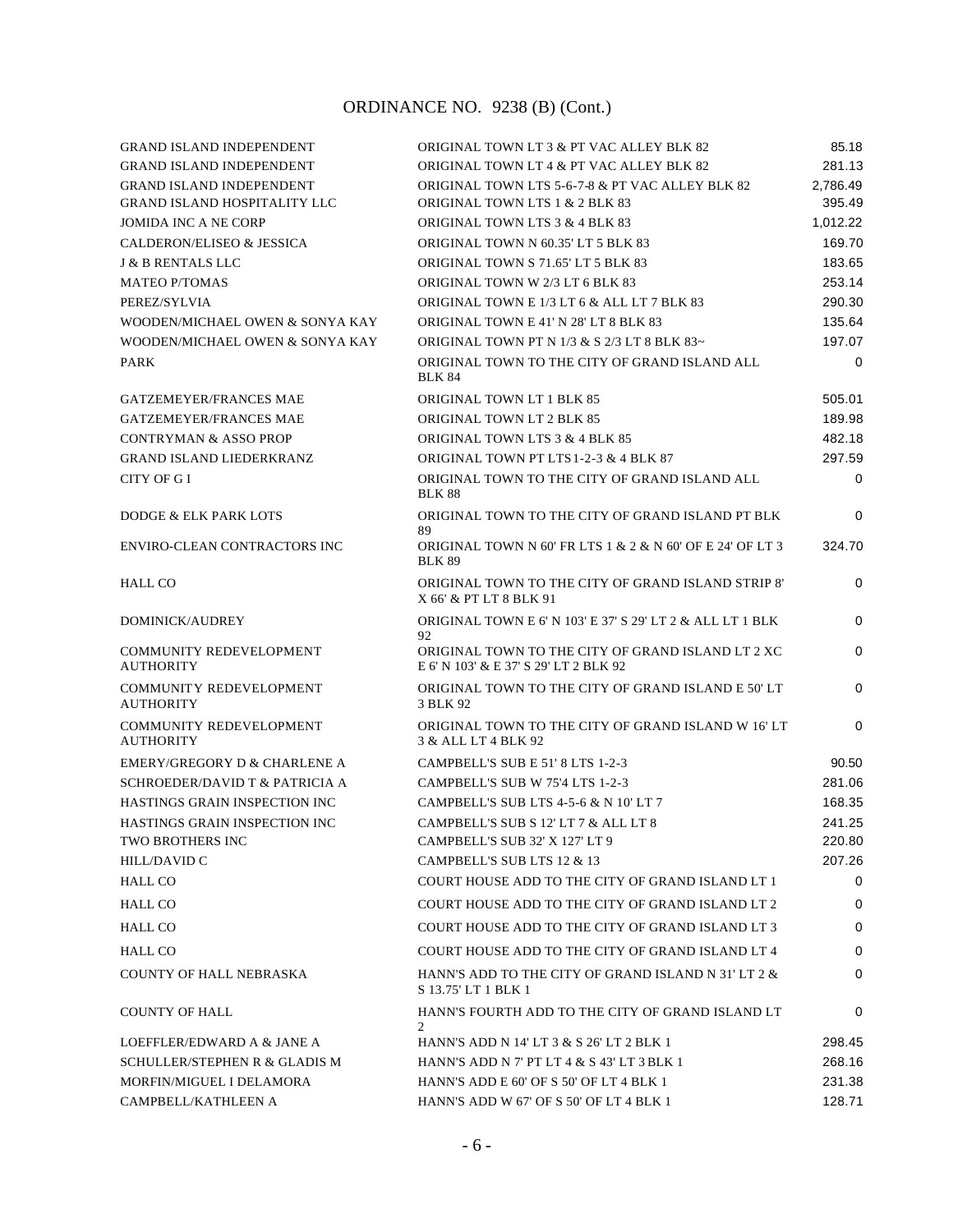| <b>COUNTY OF HALL</b>                            | HANN'S FOURTH ADD TO THE CITY OF GRAND ISLAND LT<br>1                    | $\mathbf 0$ |
|--------------------------------------------------|--------------------------------------------------------------------------|-------------|
| <b>MARSH PROPERTIES LLC</b>                      | HANN'S SECOND ADD S 5' OF LT 2 & ALL LT 3 BLK 4                          | 507.25      |
| UMMEL JR/TOMMY L                                 | <b>HANN'S FIFTH SUB LT 2</b>                                             | 188.32      |
| MUELLER/ROBERT J                                 | HANN'S FIFTH SUB LT 1                                                    | 122.00      |
| <b>TWO BROTHERS INC</b>                          | HANN'S 3RD ADD W 111' X 118' BLK 5                                       | 457.45      |
| ROSALES-MONZON/CARLOS A                          | HANN'S 3RD ADD N 52.5' OF E 91.9' OF BLK 5                               | 246.91      |
| ROYLE/LARRY E                                    | HANN'S 3RD ADD E 56' OF W 174' OF BLK 5                                  | 115.48      |
| VALENZUELA/LINDA L                               | HANN'S 3RD ADD S 58.5' OF E 91.9' OF BLK 5                               | 238.20      |
| HOOS INSURANCE AGENCY INC                        | RAILROAD ADD LT 4 & PT VAC ST BLK 97                                     | 277.99      |
| SANCHEZ/FILEMON                                  | RAILROAD ADD N 1/2 LT 1 BLK 98                                           | 22.61       |
| SANCHEZ/FILEMON                                  | RAILROAD ADD S 1/2 LT 1 BLK 98                                           | 292.57      |
| CARLSON/ARVID C                                  | RAILROAD ADD LT 2 BLK 98                                                 | 116.79      |
| KUEHNER/CAROLYN E                                | RAILROAD ADD W 1/2 LT 3 BLK 98                                           | 160.88      |
| SCHAFER/LEE ANN G & MICHAEL W                    | RAILROAD ADD E 1/2 LT 3 BLK 98                                           | 176.01      |
| PLATE/TIM C                                      | RAILROAD ADD N 86' LT 4 BLK 98                                           | 93.96       |
| PLATE/TIM C                                      | RAILROAD ADD S 46' LT 4 BLK 98                                           | 171.52      |
| PLATE/TIM C                                      | RAILROAD ADD LT 5 BLK 98                                                 | 524.57      |
| PLATE/TIM C                                      | RAILROAD ADD LT 6 BLK 98                                                 | 233.52      |
| <b>BENITEZ/FLORIBERTO SANCHEZ</b>                | RAILROAD ADD W 52' LT 7 BLK 98                                           | 213.01      |
| SANCHEZ/FILEMON                                  | RAILROAD ADD E 14' LT 7 & ALL LT 8 BLK 98                                | 335.67      |
| <b>VACLAVEK/LEE ANN</b>                          | RAILROAD ADD FR LT 1 & FR LT 2 BLK 105                                   | 120.38      |
| FOX FAMILY LLC                                   | RAILROAD ADD LT 3 BLK 105                                                | 213.02      |
| LAZENDORF HOLDINGS LIMITED<br><b>PARTNERSHIP</b> | RAILROAD ADD LT 4 BLK 105                                                | 382.42      |
| FOX FAMILY LLC                                   | RAILROAD ADD LT 5 & FR LTS 6 & 7 XC CITY BLK 105                         | 1,013.50    |
| CONTRYMAN & ASSO A CO-PARTNERSHIP                | RAILROAD ADD LTS 1 & 2 BLK 106                                           | 376.19      |
| <b>FRYMIRE/CLIFFORD</b>                          | RAILROAD ADD LT 3 BLK 106                                                | 196.86      |
| FERNANDEZ/GUADALUPE & PEDRO                      | RAILROAD ADD LT 4 BLK 106                                                | 234.93      |
| <b>MUFFLER SHOP INC/THE</b>                      | RAILROAD ADD LTS 1 & 2 BLK 107                                           | 369.79      |
| MUFFLER SHOP INC/THE                             | RAILROAD ADD LTS 3 & 4 BLK 107                                           | 183.88      |
| <b>BROWN/JOSEPH M &amp; LORI JEAN</b>            | RAILROAD ADD S 2/3 LT 5 BLK 107                                          | 342.15      |
| BROWN/JOSEPH M & LORI JEAN                       | RAILROAD ADD N 1/3 LT 5 BLK 107                                          | 150.94      |
| <b>FOX/CHARLES E &amp; MARY A</b>                | RAILROAD ADD LT 6 BLK 107                                                | 270.43      |
| <b>FOX/CHARLES E &amp; MARY A</b>                | RAILROAD ADD LT 7 XC N 60' OF E 22' & XC E 29.54' OF S<br>71.50' BLK 107 | 197.27      |
| <b>JANDA DDS PC/DAVID E</b>                      | RAILROAD ADD S 72' LT 8 & E 29.54' OF S 71.50' LT 7 BLK<br>107           | 317.87      |
| <b>CLINCH/BARBARA J</b>                          | RAILROAD ADD N 60' OF E 22' LT 7 & N 60' LT 8 BLK 107                    | 267.50      |
| <b>FOX/RICHARD &amp; MARILYN</b>                 | RAILROAD ADD LTS 1 & 2 BLK 108                                           | 478.59      |
| WILLIAMS/CASEY & MISTI                           | RAILROAD ADD E 37' LT 3 BLK 108                                          | 202.43      |
| DOUGLAS BOOKKEEPING SERVICE INC                  | RAILROAD ADD W 29' LT 3 & ALL LT 4 BLK 108                               | 582.27      |
| PLACKE/DONALD J & JANET L                        | RAILROAD ADD S 88' LT 5 BLK 108                                          | 134.22      |
| PLACKE/DONALD J & JANET L                        | RAILROAD ADD N 44' LT 5 BLK 108                                          | 78.13       |
| HUSTON/SAM C                                     | RAILROAD ADD LT 6 BLK 108                                                | 186.38      |
| <b>BOSSELMAN INC</b>                             | RAILROAD ADD LTS 7 & 8 BLK 108                                           | 581.38      |
| GILROY/DAVID A & CAROLYN J                       | RAILROAD ADD S 61' LT 1 & S 61' LT 2 BLK 109                             | 204.61      |
| AUSTIN/GREGORY T & GAY L                         | RAILROAD ADD N 71' 1 & N 71' LT 2 BLK 109                                | 128.90      |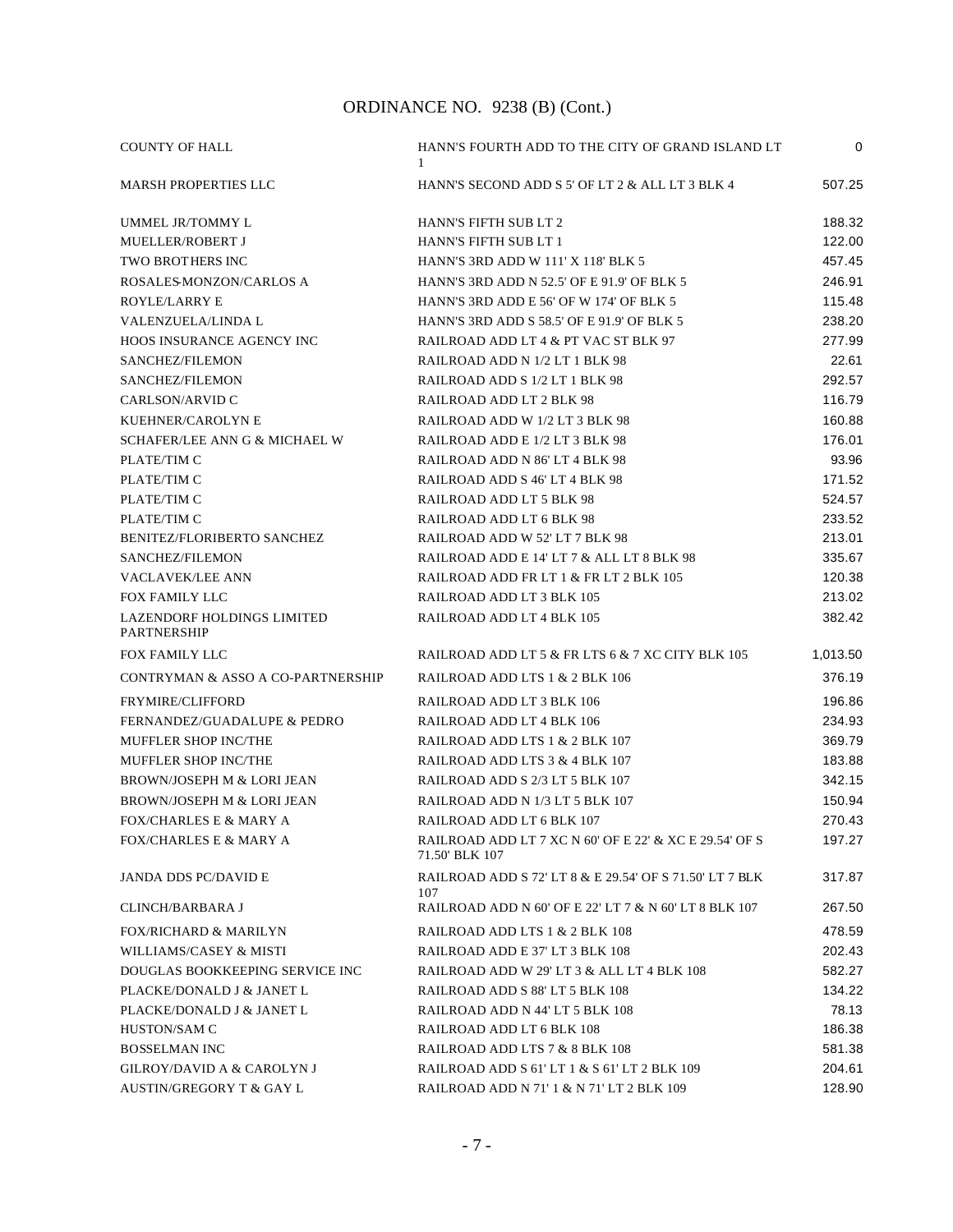| J & B RENTALS, LLC                   | RAILROAD ADD E 59.5' LT 3 BLK 109                                                                        | 141.26 |
|--------------------------------------|----------------------------------------------------------------------------------------------------------|--------|
| J & B RENTALS, LLC                   | RAILROAD ADD E 52'11 LT 4 & W 6.5' LT 3 BLK 109                                                          | 70.39  |
| MCSHANNON/ROGER L & SHARON K         | RAILROAD ADD E 52' 11" OF LT 5 & ALL LT 6 BLK 109                                                        | 217.81 |
| LPB, LLC                             | RAILROAD ADD LTS 7 & 8 BLK 109                                                                           | 676.91 |
| <b>HALL CO</b>                       | WESTERVELT'S SUB TO THE CITY OF GRAND ISLAND LT 2                                                        | 0      |
| <b>HALL CO</b>                       | WESTERVELT'S SUB TO THE CITY OF GRAND ISLAND LT 3                                                        | 0      |
| <b>HALL CO</b>                       | WESTERVELT'S SUB TO THE CITY OF GRAND ISLAND N 52<br>1/3' OF W 150' LT 4                                 | 0      |
| <b>HALL CO</b>                       | WESTERVELT'S SUB TO THE CITY OF GRAND ISLAND LT 5                                                        | 0      |
| <b>COUNTY OF HALL</b>                | WESTERVELT'S SUB TO THE CITY OF GRAND ISLAND W 86'<br>OF E 165' OF 4 & W 86' OF E 165' OF N 48.5' LT 5   | 0      |
| <b>COUNTY OF HALL</b>                | WESTERVELT'S SUB TO THE CITY OF GRAND ISLAND W PT<br>OF N 48.5' X 150' LT 5 & 26.17' X 150' OF W PT LT 4 | 0      |
| SCHAGER/MARGO                        | GILBERT'S SUB NORTH, PART OF BLK 79, ORIGINAL TOWN<br>22' X 99' LT A                                     | 158.34 |
| EQUITABLE BUILDING & LOAN ASSOC      | GILBERT'S SUB NORTH, PART OF BLK 79, ORIGINAL TOWN<br>LT B                                               | 165.36 |
| EQUITABLE BUILDING & LOAN ASSOC      | THE YANCY, A CONDOMINIUM UNIT 102                                                                        | 148.67 |
| EQUITABLE BUILDING & LOAN ASSOC      | THE YANCY, A CONDOMINIUM UNIT 103                                                                        | 214.98 |
| EQUITABLE BUILDING & LOAN ASSN/THE   | THE YANCY, A CONDOMINIUM UNIT 104                                                                        | 535.00 |
| EQUITABLE BUILDING & LOAN ASSOC      | THE YANCY, A CONDOMINIUM UNIT 201A                                                                       | 479.63 |
| DEVCO INVESTMENT CORPORATION         | THE YANCY, A CONDOMINIUM UNIT 301                                                                        | 101.97 |
| MARCOTTE/ARVON J & LUELLA M          | THE YANCY, A CONDOMINIUM UNIT 302                                                                        | 74.05  |
| <b>FARR/THOMAS M &amp; NITA J</b>    | THE YANCY, A CONDOMINIUM UNIT 303                                                                        | 105.33 |
| ZINS/WILLIAM L                       | THE YANCY, A CONDOMINIUM UNIT 304                                                                        | 97.06  |
| <b>TENG/IRENE</b>                    | THE YANCY, A CONDOMINIUM UNIT 305                                                                        | 0      |
| <b>BAXTER/DUDLEY D &amp; DIANA K</b> | THE YANCY, A CONDOMINIUM UNIT 401                                                                        | 75.26  |
| ARTVEST III, A NE GENERAL PARTNER    | THE YANCY, A CONDOMINIUM UNIT 402                                                                        | 85.86  |
| ARTVEST III, A NE GENERAL PARTNER    | THE YANCY, A CONDOMINIUM UNIT 403                                                                        | 82.44  |
| <b>JONES/MICHAEL D</b>               | THE YANCY, A CONDOMINIUM UNIT 404                                                                        | 95.44  |
| ARTVEST III, A NE GENERAL PARTNER    | THE YANCY, A CONDOMINIUM UNIT 405                                                                        | 82.85  |
| JOHNSON/TROY D & CELESTE K           | THE YANCY, A CONDOMINIUM UNIT 406                                                                        | 116.86 |
| FORDHAM/WYNDELL F & BARBARA B        | THE YANCY, A CONDOMINIUM UNIT 407                                                                        | 128.31 |
| <b>LUCE/ERIC D</b>                   | THE YANCY, A CONDOMINIUM UNIT 501                                                                        | 76.11  |
| ARTVEST III, A NE GENERAL PARTNER    | THE YANCY, A CONDOMINIUM UNIT 502                                                                        | 88.25  |
| BAXTER/DUDLEY D & DIANA K            | THE YANCY, A CONDOMINIUM UNIT 503                                                                        | 82.50  |
| VODEHNAL/LLOYD L                     | THE YANCY, A CONDOMINIUM UNIT 504                                                                        | 0      |
| ARTVEST III, A NE GENERAL PARTNER    | THE YANCY, A CONDOMINIUM UNIT 505                                                                        | 82.91  |
| CIELOHA/ROBERT A                     | THE YANCY, A CONDOMINIUM UNIT 506                                                                        | 81.87  |
| DAVIS/KELVIN PAUL & BONNIE DIANE     | THE YANCY, A CONDOMINIUM UNIT 507                                                                        | 132.23 |
| ARTVEST III, A NE GENERAL PARTNER    | THE YANCY, A CONDOMINIUM UNIT 601                                                                        | 76.01  |
| <b>ARTVEST III</b>                   | THE YANCY, A CONDOMINIUM UNIT 602                                                                        | 88.40  |
| <b>O'NEILL/COLLEEN A</b>             | THE YANCY, A CONDOMINIUM UNIT 603                                                                        | 118.45 |
| <b>CLYNE/THOMAS B</b>                | THE YANCY, A CONDOMINIUM UNIT 604                                                                        | 95.43  |
| ARTVEST III, A NE GENERAL PARTNER    | THE YANCY, A CONDOMINIUM UNIT 605                                                                        | 83.00  |
| <b>LIND/SHARON GRAVES</b>            | THE YANCY, A CONDOMINIUM UNIT 606                                                                        | 82.09  |
| <b>ARP/CHARMAINE L</b>               | THE YANCY, A CONDOMINIUM UNIT 607                                                                        | 86.82  |
| <b>LIND/SHARON GRAVES</b>            | THE YANCY, A CONDOMINIUM UNIT 701                                                                        | 83.11  |
| ARTVEST III, A NE GENERAL PARTNER    | THE YANCY, A CONDOMINIUM UNIT 702                                                                        | 88.52  |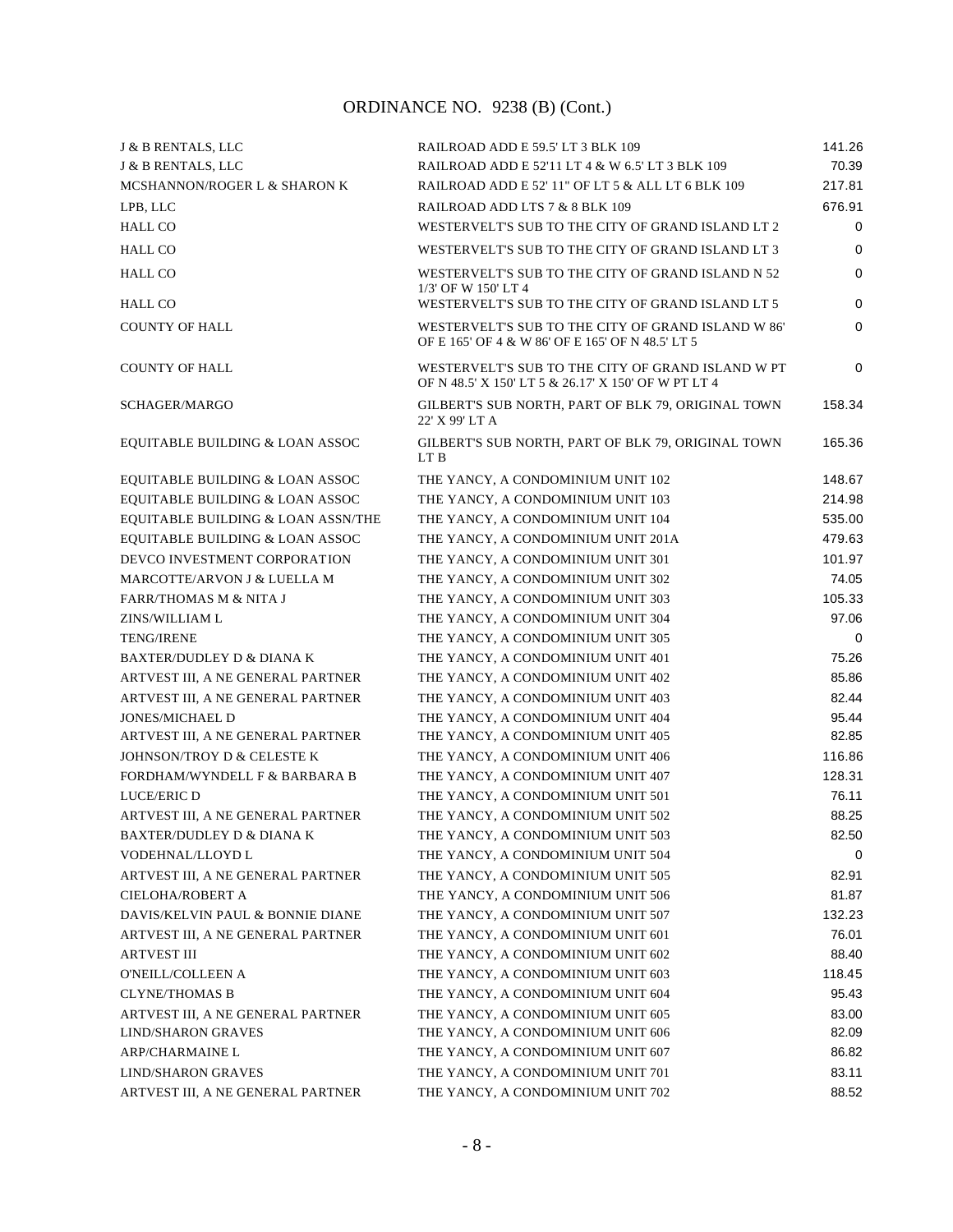| JOHNSON/RICHARD A & MARGARET A         | THE YANCY, A CONDOMINIUM UNIT 703                                        | 82.74     |
|----------------------------------------|--------------------------------------------------------------------------|-----------|
| <b>BURTSCHER/ART N &amp; JAN L</b>     | THE YANCY, A CONDOMINIUM UNIT 704                                        | 136.63    |
| RATHJEN/MICHELLE R                     | THE YANCY, A CONDOMINIUM UNIT 705                                        | 63.90     |
| <b>LONG/CLIFTON J</b>                  | THE YANCY, A CONDOMINIUM UNIT 706                                        | 57.30     |
| MCQUOWN/DONALD D & LINDA K             | THE YANCY, A CONDOMINIUM UNIT 707                                        | 122.63    |
| ARTVEST III, A NE GENERAL PARTNER      | THE YANCY, A CONDOMINIUM UNIT 801                                        | 76.15     |
| MAPES & CO GENERAL PARTNERSHIP         | THE YANCY, A CONDOMINIUM UNIT 802                                        | 88.61     |
| MAPES & CO GENERAL PARTNERSHIP         | THE YANCY, A CONDOMINIUM UNIT 803                                        | 96.88     |
| <b>ARNETT/JUDY J</b>                   | THE YANCY, A CONDOMINIUM UNIT 804                                        | 156.55    |
| ALEXANDER/WENDY L                      | THE YANCY, A CONDOMINIUM UNIT 805                                        | 71.64     |
| NELSON/JACK L                          | THE YANCY, A CONDOMINIUM UNIT 806                                        | 77.94     |
| <b>NISSEN/JAMES F</b>                  | THE YANCY, A CONDOMINIUM UNIT 901                                        | 76.18     |
| EVNEN/EVERETT A & ELAINE S             | THE YANCY, A CONDOMINIUM UNIT 902                                        | 88.67     |
| <b>EVNEN/EVERETT A &amp; ELAINE S</b>  | THE YANCY, A CONDOMINIUM UNIT 903                                        | 96.94     |
| <b>ATKINS/ANN C</b>                    | THE YANCY, A CONDOMINIUM UNIT 904                                        | 100.03    |
| DIZMANG/TAMMY L                        | THE YANCY, A CONDOMINIUM UNIT 905                                        | 102.40    |
| <b>LIND/SHARON GRAVES</b>              | THE YANCY, A CONDOMINIUM UNIT 906                                        | 145.46    |
| <b>TODD/LINDA M</b>                    | THE YANCY, A CONDOMINIUM UNIT 1001                                       | 83.28     |
| <b>FOGLAND/DAN &amp; CHRIS</b>         | THE YANCY, A CONDOMINIUM UNIT 1002                                       | 88.70     |
| <b>GILLAM/JEREMY S &amp; JACK L</b>    | THE YANCY, A CONDOMINIUM UNIT 1003                                       | 97.00     |
| <b>GARRISON/HELEN V</b>                | THE YANCY, A CONDOMINIUM UNIT 1004                                       | 0         |
| <b>MEGARD/RUTH E</b>                   | THE YANCY, A CONDOMINIUM UNIT 1005                                       | 103.66    |
| <b>ADEN/STEVEN G</b>                   | THE YANCY, A CONDOMINIUM UNIT 1006                                       | 0         |
| <b>TOOLEY/JOHN PATRICK</b>             | THE YANCY, A CONDOMINIUM UNIT 1101                                       | 83.40     |
| <b>CLARE/LINDA L</b>                   | THE YANCY, A CONDOMINIUM UNIT 1102                                       | 88.79     |
| <b>BUCKLEY/LYNN A</b>                  | THE YANCY, A CONDOMINIUM UNIT 1103                                       | 74.27     |
| <b>DOLTON/GEORGE R</b>                 | THE YANCY, A CONDOMINIUM UNIT 1104                                       | 148.92    |
| MAYER/ELIZABETH W                      | THE YANCY, A CONDOMINIUM UNIT 1105                                       | 103.81    |
| MAYER/ELIZABETH W                      | THE YANCY, A CONDOMINIUM UNIT 1106                                       | 177.87    |
| HOME FEDERAL SAVINGS & LOAN ASSN       | HANN'S FOURTH ADD LT 3                                                   | 1,826.87  |
| <b>ARTVEST III</b>                     | THE YANCY, A CONDOMINIUM UNIT 002                                        | 11.40     |
| <b>ARTVEST III</b>                     | THE YANCY, A CONDOMINIUM UNIT 001                                        | 41.19     |
| ELLISON/ROXANN T                       | ORIGINAL TOWN W 18.9' OF E 33' OF S 25.1' LT 7 BLK 65                    | 54.32     |
| EQUITABLE BUILDING & LOAN ASSOC        | THE YANCY, A CONDOMINIUM UNIT 101                                        | 35.78     |
| EQUITABLE BUILDING & LOAN ASSOC        | THE YANCY, A CONDOMINIUM UNIT 201B                                       | 57.96     |
| EQUITABLE BUILDING & LOAN ASSOC        | THE YANCY, A CONDOMINIUM UNIT 201C                                       | 145.91    |
| EQUITABLE BUILDING & LOAN ASSOC        | THE YANCY, A CONDOMINIUM UNIT 201D                                       | 109.84    |
| <b>HOME FEDERAL SAVINGS &amp; LOAN</b> | ORIGINAL TOWN PT LTS 1-2-3-4-7 & ALL 5 & 6 & PT<br>VACATED ALLEY BLK 89  | 372.14    |
| <b>CALDERON/ELISEO &amp; JESSICA</b>   | JENSEN SUB LT 2                                                          | 92.98     |
| <b>IGLESIA EVANGELICA PENTECOSTES</b>  | <b>ZILLER SUB LT 2</b>                                                   | 0         |
| <b>GRAND ISLAND/CITY OF</b>            | WESTERVELT'S SUB TO THE CITY OF GRAND ISLAND<br>VACATED ST SOUTH OF LT 1 | 0         |
| <b>CITY OF GRAND ISLAND</b>            | ORIGINAL TOWN S 1/2 LT 1 BLK 57                                          | 0         |
| <b>CITY OF GRAND ISLAND</b>            | PARKING RAMP SUB TO THE CITY OF GRAND ISLAND LTS<br>$1 - 2 - 8 = 3$      | 0         |
| <b>CITY OF GI</b>                      | CAMPBELL'S SUB TO THE CITY OF GRAND ISLAND LTS 10<br>& 11                | 0         |
| <b>TOTAL</b>                           |                                                                          | 89,410.19 |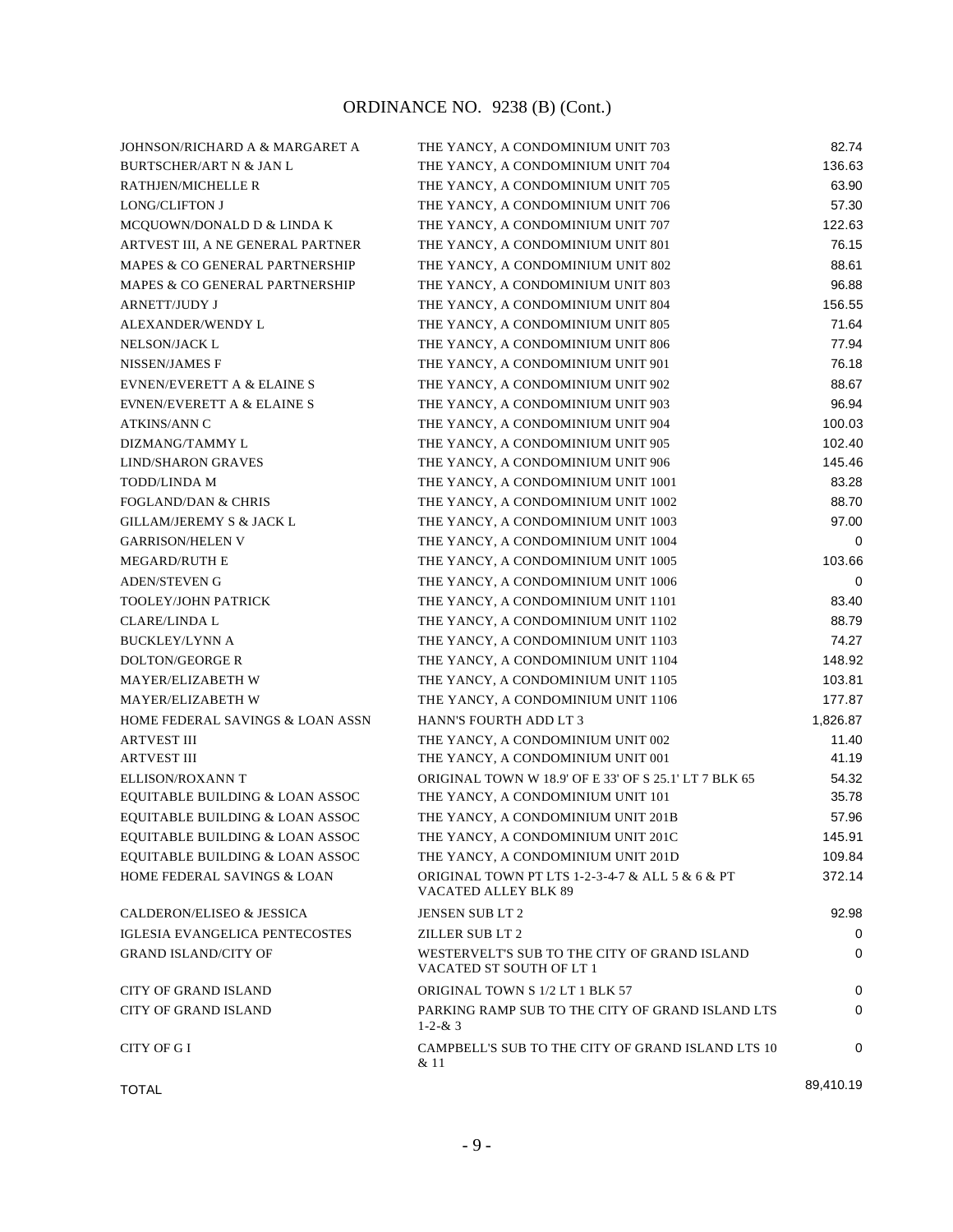SECTION 2. The special tax shall become delinquent in fifty (50) days from date of this levy; the entire amount so assessed and levied against each lot or tract may be paid within fifty (50) days from the date of this levy without interest and the lien of special tax thereby satisfied and released. After the same shall become delinquent, interest at the rate of fourteen percent (14%) per annum shall be paid thereon.

SECTION 3. The city treasurer of the City of Grand Island, Nebraska, is hereby directed to collect the amount of said taxes herein set forth as provided by law.

SECTION 4. Such special assessme nts shall be paid into a fund to be designated as the "Downtown Business Improvement District No. 8".

SECTION 5. Any provision of the Grand Island City Code, any ordinance, or part of an ordinance in conflict herewith is hereby repealed.

SECTION 6. This ordinance shall be in force and take effect from and after its passage and publication, in pamphlet form, within fifteen days in one issue of the Grand Island Independent as provided by law.

Enacted: September 8, 2009.

Margaret Hornady, Mayor

\_\_\_\_\_\_\_\_\_\_\_\_\_\_\_\_\_\_\_\_\_\_\_\_\_\_\_\_\_\_\_\_\_\_\_\_

Attest:

RaNae Edwards, City Clerk

\_\_\_\_\_\_\_\_\_\_\_\_\_\_\_\_\_\_\_\_\_\_\_\_\_\_\_\_\_\_\_\_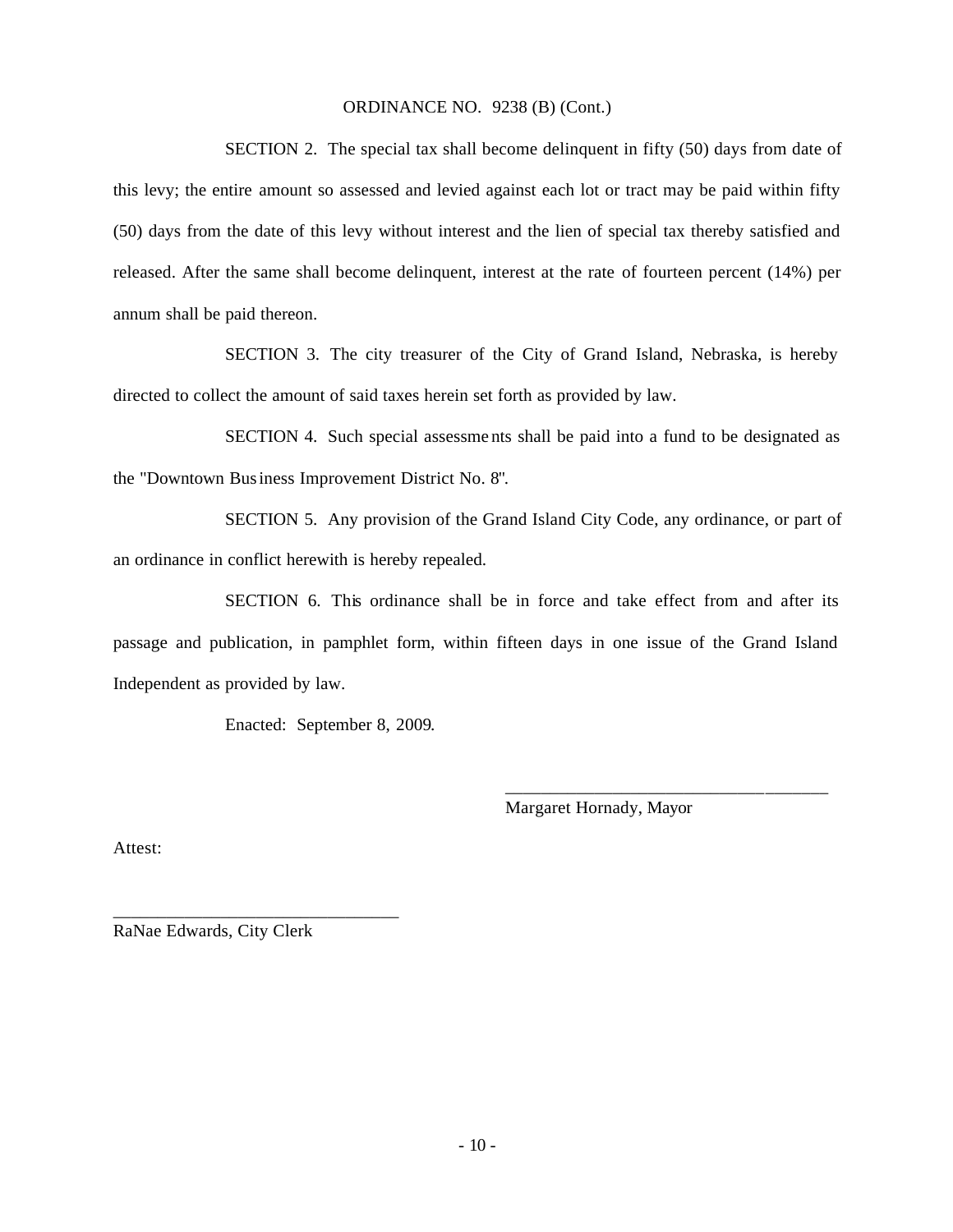#### ORDINANCE NO. 9238 (C)

An ordinance to assess and levy a special tax to pay the 2009-2010 revenue year cost of Business Improvement District No. 8 of the City of Grand Island, Nebraska; to provide for the collection of such special tax; to repeal any provisions of the Grand Island City Code, ordinances, or parts of ordinances in conflict herewith; and to provide for publication and the effective date of this ordinance.

BE IT ORDAINED BY THE MAYOR AND COUNCIL OF THE CITY OF GRAND ISLAND, NEBRASKA:

SECTION 1. There is hereby assessed upon the following described lots, tracts, and parcels of land, specially benefited, for the purpose of paying the 2009-2010 revenue year cost of Business Improvement District No. 8 of the City of Grand Island, as adjudged by the Council of the City, sitting as a Board of Equalization, to the extent of benefits accruing thereto by reason of such Business Improvement District, after due notice having been given thereof as provided by law; and a special tax for such 2009-2010 revenue year cost is hereby levied at one time upon such lots, tracts and lands as follows:

| KINDER MORGAN INTERSTATE GAS<br><b>TRANSMISSION</b> | <b>CENTRALLY ASSESSED</b>                                                          | 26.49    |
|-----------------------------------------------------|------------------------------------------------------------------------------------|----------|
| SOURCEGAS DISTRIBUTION LLC                          | <b>CENTRALLY ASSESSED</b>                                                          | 0        |
| NORTHWESTERN CORPORATION                            | <b>CENTRALLY ASSESSED</b>                                                          | 877.76   |
| WINDSTREAM NEBRASKA, INC                            | <b>CENTRALLY ASSESSED</b>                                                          | 0.00     |
| <b>QWEST COORPORATION</b>                           | <b>CENTRALLY ASSESSED</b>                                                          | 2,703.93 |
| AT&T COMMUNICATIONS                                 | <b>CENTRALLY ASSESSED</b>                                                          | 58.89    |
| <b>IPCS WIRELESS, INC</b>                           | <b>CENTRALLY ASSESSED</b>                                                          | 0        |
| <b>SPRINT NEXTEL WIRELESS</b>                       | <b>CENTRALLY ASSESSED</b>                                                          | 225.60   |
| CITY OF GI                                          | ORIGINAL TOWN TO THE CITY OF GRAND ISLAND ALL<br>BLKS 52 & 53 & PT VAC KIMBALL AVE | $\Omega$ |
| BECKBY/GEORGE JAY JORGENSEN                         | <b>ORIGINAL TOWN N 100.5' E 2/3 LT 1 BLK 54</b>                                    | 290.40   |
| <b>BECKBY/GEORGE JAY JORGENSEN</b>                  | ORIGINAL TOWN S 31.9' E 2/3 OF LT 1 BLK 54                                         | 69.75    |
| WING PROPERTIES INC.                                | ORIGINAL TOWN W 1/3 LT 1 BLK 54                                                    | 23.11    |
| NORRIS/R DENNIS & PATRICIA A                        | <b>ORIGINAL TOWN LT 2 BLK 54</b>                                                   | 562.51   |
| CITY OF GI                                          | ORIGINAL TOWN TO THE CITY OF GRAND ISLAND LT 3<br><b>BLK 54</b>                    | 0        |
| CITY OF GI                                          | ORIGINAL TOWN TO THE CITY OF GRAND ISLAND LT 4<br><b>BLK 54</b>                    | 0        |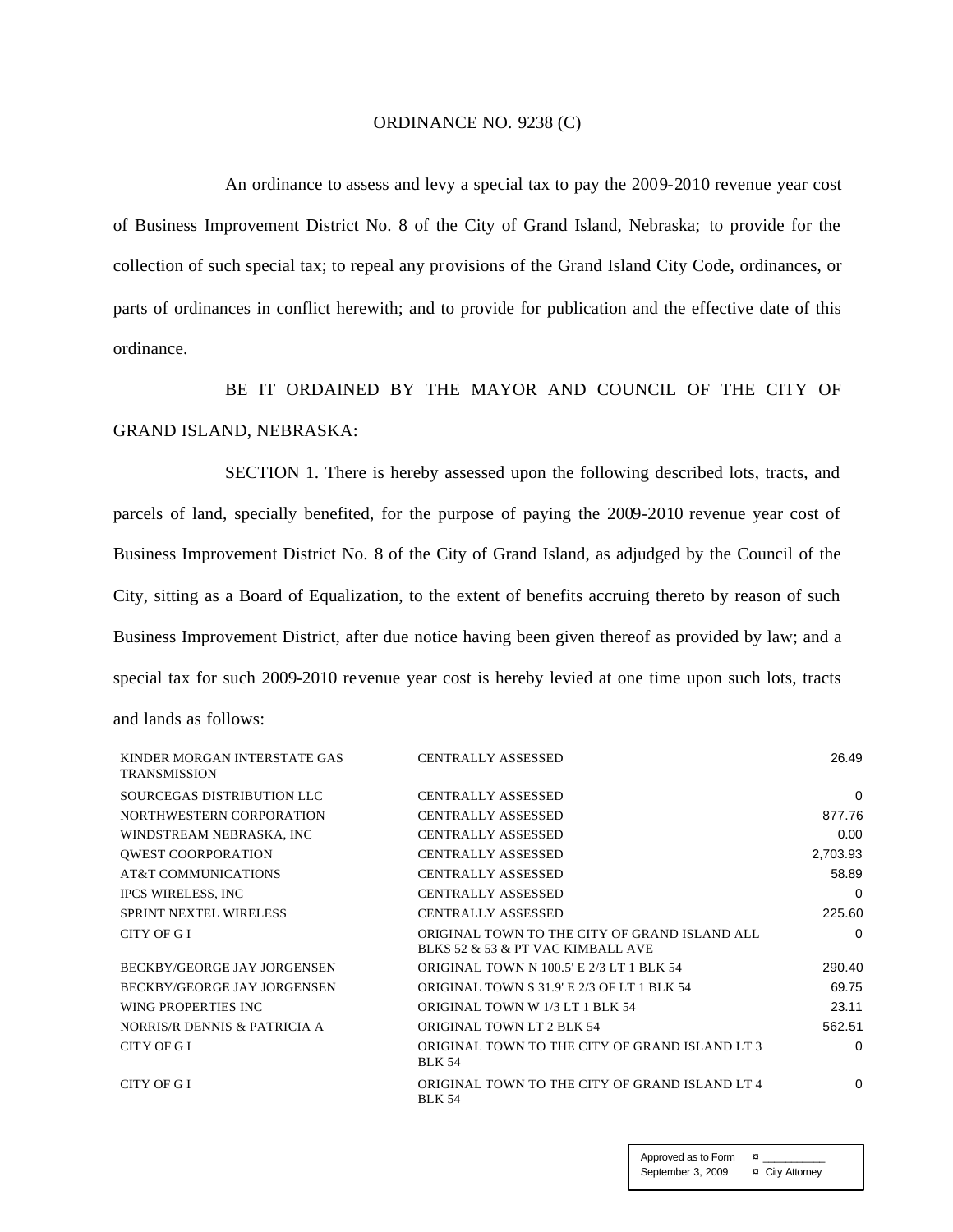| WAYNE/JOHN W & TERESA A                                      | ORIGINAL TOWN N 1/2 W 2/3 LT 6 & N 1/2 LT 5 BLK 54                                                            | 462.94           |
|--------------------------------------------------------------|---------------------------------------------------------------------------------------------------------------|------------------|
| <b>KATROUZOS/GUS G</b>                                       | ORIGINAL TOWN S 60' W 1/3 LT 5 BLK 54                                                                         | 84.95            |
| KATROUZOS/GUS G                                              | ORIGINAL TOWN S 60' W 16' E 2/3 LT 5 BLK 54                                                                   | 69.30            |
| <b>KALLOS/NICKIE J JR</b>                                    | ORIGINAL TOWN E 28' S 1/2 LT 5 & N 6' W 38' S 1/2 LT 5 BLK<br>54                                              | 157.05           |
| <b>KALLOS/NICKIE J JR</b>                                    | ORIGINAL TOWN W 22' S 1/2 LT 6 BLK 54                                                                         | 169.62           |
| NORRIS/R DENNIS & PATRICIA A<br>NORRIS/R DENNIS & PATRICIA A | ORIGINAL TOWN E 22' W 44' S 1/2 & E 22' LT 6 BLK 54<br>ORIGINAL TOWN W 1/3 LT 7 BLK 54                        | 385.30<br>309.48 |
| NORRIS/R DENNIS & PATRICIA A                                 | ORIGINAL TOWN C 1/3 LT 7 BLK 54                                                                               | 301.28           |
| WING PROPERTIES INC                                          | ORIGINAL TOWN LT 8 & E 1/3 OF LT 7 XC 15' X 15' X 15'<br><b>SOLD TO CITY BLK 54</b>                           | 704.99           |
| NATHAN DETROIT INC                                           | ORIGINAL TOWN N 1/2 LT 1 BLK 55                                                                               | 480.67           |
| <b>NATHAN DETROIT'S</b>                                      | ORIGINAL TOWN N 44' OF S 1/2 LT 1 BLK 55                                                                      | 321.00           |
| <b>IRVINE/VIRGINIA</b>                                       | ORIGINAL TOWN S 22' LT 1 BLK 55                                                                               | 98.87            |
| CITY OF G I                                                  | ORIGINAL TOWN TO THE CITY OF GRAND ISLAND E 1/2 LT<br>3 & ALL LT 2 BLK 55                                     | $\mathbf 0$      |
| CITY OF G I                                                  | ORIGINAL TOWN TO THE CITY OF GRAND ISLAND N 1/2 W<br>1/2 LT 3 & N 1/2 LT 4 BLK 55                             | 0                |
| HOETFELKER/RUSSELL L                                         | ORIGINAL TOWN S 1/2 W 1/2 LT 3 & S 1/2 LT 4 BLK 55                                                            | 370.79           |
| <b>DOWNTOWN CENTER LLC</b>                                   | ORIGINAL TOWN N 67.5' LT 5 BLK 55                                                                             | 50.23            |
| ARMSTRONG/MATTHEW E & JANELLE A                              | ORIGINAL TOWN N 20' S 64.5' LT 5 BLK 55                                                                       | 116.36           |
| ERIVES ENTERPRISE SLLC                                       | ORIGINAL TOWN S 44.5' LT 5 BLK 55                                                                             | 242.05           |
| <b>FAMOS CONSTRUCTION INC</b>                                | ORIGINAL TOWN W 2/3 LT 6 BLK 55                                                                               | 188.41           |
| <b>CAMPOS/ARTHUR V &amp; JEANENE</b>                         | ORIGINAL TOWN E 1/3 LT 6 BLK 55                                                                               | 142.90           |
| PRAIRIE WINDS ART CENTER INC                                 | ORIGINAL TOWN W 1/3 LT 7 BLK 55                                                                               | 223.38           |
| <b>MERCHEN/TERRENCE R</b>                                    | ORIGINAL TOWN E 2/3 LT 7 BLK 55                                                                               | 818.90           |
| <b>T W ZILLER PROPERTIES LLC</b>                             | ORIGINAL TOWN W 1/3 LT 8 BLK 55                                                                               | 257.20           |
| <b>TW ZILLER PROPERTIES LLC</b>                              | ORIGINAL TOWN C 1/3 LT 8 BLK 55                                                                               | 257.52           |
| T W ZILLER PROPERTIES LLC                                    | ORIGINAL TOWN E 1/3 LT 8 BLK 55                                                                               | 443.36           |
| <b>DOWNTOWN CENTER LLC</b><br>DOWNTOWN CENTER LLC            | ORIGINAL TOWN N 68' LT 1 & ALL LT 2 & E 1/2 LT 3 BLK 56<br>ORIGINAL TOWN N 22' S 42' & W 6' S 20' LT 1 BLK 56 | 168.80<br>15.14  |
| DOWNTOWN CENTER LLC                                          | ORIGINAL TOWN N 22' S 64' LT 1 BLK 56                                                                         | 13.98            |
| DOWNTOWN CENTER LLC                                          | ORIGINAL TOWN S 20' E 60' LT 1 BLK 56                                                                         | 11.56            |
| CITY OF G I                                                  | ORIGINAL TOWN TO THE CITY OF GRAND ISLAND ALL LT<br>4 & W 1/2 LT 3 BLK 56                                     | $\Omega$         |
| <b>MAYHEW/CARL &amp; SUSAN A</b>                             | ORIGINAL TOWN W 1/3 LT 5 BLK 56                                                                               | 273.64           |
| R & B CAPITAL ENTERPRISES LLC                                | ORIGINAL TOWN E 2/3 LT 5 BLK 56                                                                               | 445.18           |
| POHL/HELEN E & JAMES A                                       | ORIGINAL TOWN LT 6 BLK 56                                                                                     | 322.03           |
| JOHNSON/DUANE A & DEE ANN                                    | ORIGINAL TOWN LT 7 BLK 56                                                                                     | 366.74           |
| DOWNTOWN CENTER LLC                                          | ORIGINAL TOWN LT 8 BLK 56                                                                                     | 2,293.01         |
| <b>CITY OF G I PARK LOT</b>                                  | ORIGINAL TOWN TO THE CITY OF GRAND ISLAND N 1/2 LT<br>1 & ALL LTS 2-3 & 4 BLK 57                              | 0                |
| <b>J &amp; B RENTALS LLC</b>                                 | ZILLER SUB LT 1                                                                                               | 587.13           |
| THE GRAND FOUNDATION, INC                                    | ORIGINAL TOWN TO THE CITY OF GRAND ISLAND E 2/3 LT<br>6 BLK 57                                                | $\Omega$         |
| <b>JEO BUILDING COMPANY</b>                                  | ORIGINAL TOWN LT 7 BLK 57                                                                                     | 922.99           |
| <b>OVERLAND BUILDING CORP</b>                                | ORIGINAL TOWN LT 8 BLK 57                                                                                     | 1,138.00         |
| FIRSTIER BANK NATIONAL ASSOC                                 | ORIGINAL TOWN LTS 1 & 2 BLK 58                                                                                | 326.09           |
| FIRSTIER BANK NATIONAL ASSOC                                 | ORIGINAL TOWN N 1/2 LT 4 & N 1/2 LT 3 BLK 58                                                                  | 114.44           |
| FIRSTIER BANK NATIONAL ASSOC                                 | ORIGINAL TOWN LT 5 & W 22' LT 6 BLK 58                                                                        | 1,564.33         |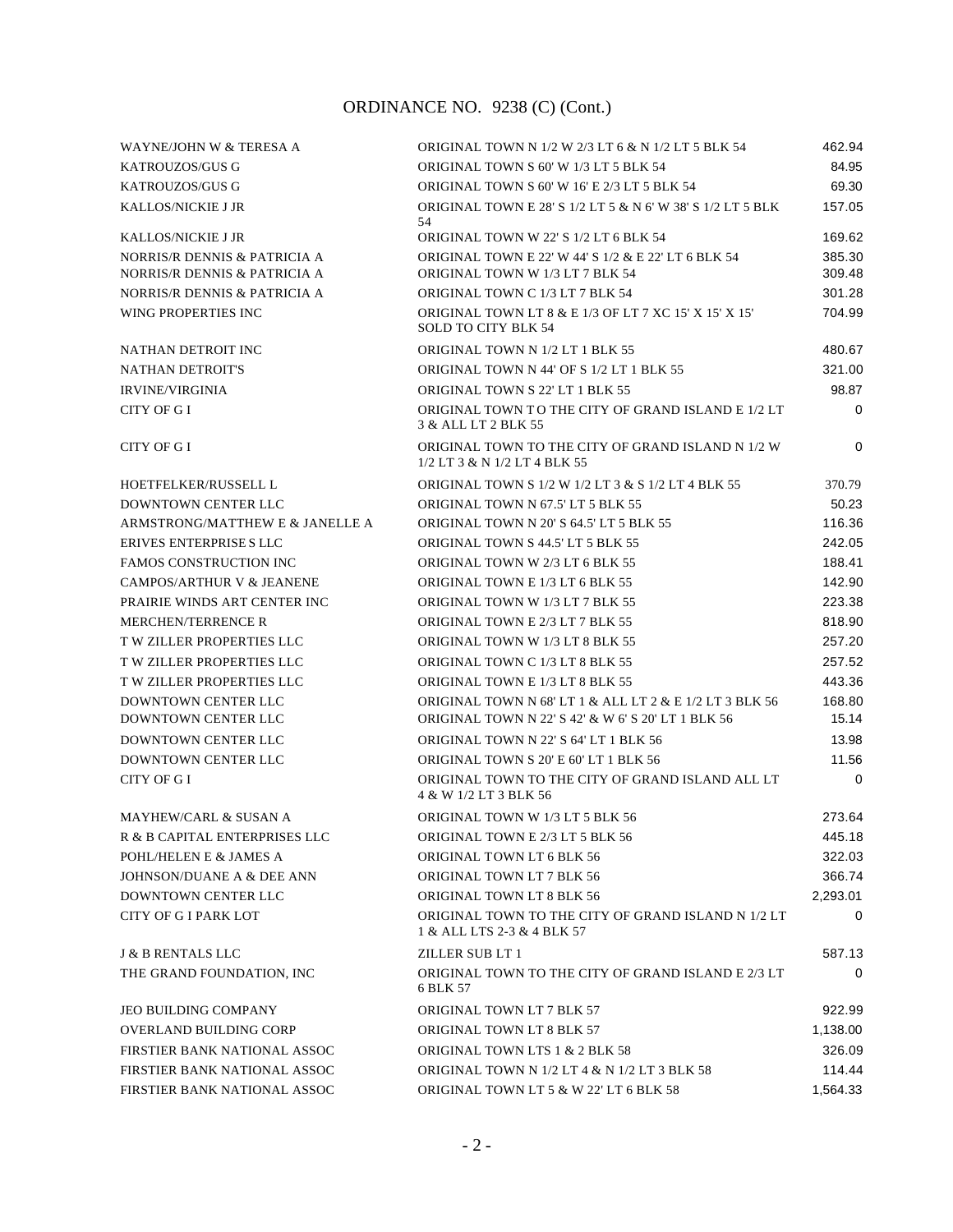| FIRSTIER BANK NATIONAL ASSOC                   | ORIGINAL TOWN S 1/2 LT 3 & S 1/2 LT 4 BLK 58                                                   | 121.49      |
|------------------------------------------------|------------------------------------------------------------------------------------------------|-------------|
| ALBERS/DARREL & JOYCE                          | <b>JENSEN SUB LT 1</b>                                                                         | 151.87      |
| M SQ DESIGNS INC                               | ORIGINAL TOWN W 1/3 LT 7 BLK 58                                                                | 234.85      |
| <b>KEESHAN/JAMES K</b>                         | ORIGINAL TOWN C 1/3 LT 7 BLK 58                                                                | 142.00      |
| <b>GALVAN/JESUS G &amp; VICTORIA</b>           | PRENSA LATINA SUB LT 1                                                                         | 101.01      |
| CALDERON/ELISEO & JESSICA                      | PRENSA LATINA SUB LT 2                                                                         | 101.97      |
| <b>STELK/MARK D</b>                            | PRENSA LATINA SUB LT 4                                                                         | 316.14      |
| PANAMENO/BRENDA EUGENIA                        | PRENSA LATINA SUB LT 3                                                                         | 174.04      |
| <b>MEAD BUILDING CENTERS</b>                   | ORIGINAL TOWN N 102.5' LT 1 & ALL LT 2 BLK 59                                                  | 369.44      |
| H & H LAND CO                                  | ORIGINAL TOWN S 29.5' LT 1 BLK 59                                                              | 18.75       |
| <b>MEAD BUILDING CENTERS</b>                   | ORIGINAL TOWN S 99' LT 4 & ALL LT 3 BLK 59                                                     | 165.35      |
| <b>MEAD BUILDING CENTERS</b>                   | ORIGINAL TOWN N 33' LT 4 BLK 59                                                                | 169.32      |
| MASONIC TEMPLECRAFT ASSO OF GI                 | ORIGINAL TOWN LT 5 BLK 59                                                                      | 252.97      |
| NGO/CHANH T                                    | ORIGINAL TOWN E 23' W 46' LT 6 BLK 59                                                          | 180.65      |
| <b>GERDES/LARRY C &amp; MARY ANN</b>           | ORIGINAL TOWN W 23' LT 6 BLK 59                                                                | 179.71      |
| <b>DOAX INVESTMENT CO</b>                      | ORIGINAL TOWN E 20' LT 6 & W 1/2 LT 7 BLK 59                                                   | 17.82       |
| H & H LAND CO                                  | ORIGINAL TOWN W 22' E 1/2 LT 7 BLK 59                                                          | 177.51      |
| H & H LAND CO                                  | ORIGINAL TOWN E 11' LT 7 & ALL LT 8 BLK 59                                                     | 511.12      |
| <b>CKP LLC</b>                                 | ORIGINAL TOWN LTS 1 & 2 BLK 60                                                                 | 493.87      |
| <b>CKP LLC</b>                                 | ORIGINAL TOWN LT 3 BLK 60                                                                      | 116.99      |
| <b>BUSINESS PROPERTIES</b>                     | ORIGINAL TOWN LT 4 BLK 60                                                                      | 216.49      |
| 618 W 3RD ST LLC                               | ORIGINAL TOWN LTS 5 & 6 BLK 60                                                                 | 723.22      |
| DOAX INVESTMENT CO                             | ORIGINAL TOWN LTS 7 & 8 BLK 60                                                                 | 556.51      |
| EAKES/DANIEL H & RONALD L                      | ORIGINAL TOWN LTS 1 & 2 BLK 61                                                                 | 777.35      |
| EAKES/DANIEL H & RONALD L                      | ORIGINAL TOWN LTS 3 & 4 BLK 61                                                                 | 711.53      |
| TRI-CITY PROPERTIES LLC/DENNIS BLEVINS         | ORIGINAL TOWN LT 5 BLK 61                                                                      | 692.15      |
| <b>HANSEN PROPERTIES LLC</b>                   | ORIGINAL TOWN LTS 6-7 & 8 BLK 61                                                               | 795.30      |
| <b>BAASCH/RICHARD H &amp; ARLENE M</b>         | ORIGINAL TOWN S 44' LT 1 BLK 62                                                                | 191.45      |
| <b>CEDAR STREET PROPERTIES LLC</b>             | ORIGINAL TOWN N 88' LT 1 BLK 62                                                                | 505.07      |
| CEDAR STREET PROPERTIES LLC                    | ORIGINAL TOWN LT 2 BLK 62                                                                      | 286.62      |
| NORTHWESTERN PUBLIC SERVICE<br><b>COMPANY</b>  | ORIGINAL TOWN TO THE CITY OF GRAND ISLAND S 66' LT<br>4 & N 66' E 57' LT 3 & S 66' LT 3 BLK 62 | $\mathbf 0$ |
| ZWINK/ALAN D                                   | ORIGINAL TOWN N 66' W 9' LT 3 & N 66' LT 4 BLK 62                                              | 152.76      |
| MORENO/VINCENT A                               | ORIGINAL TOWN S 1/2 W 50' LT 5 BLK 62                                                          | 84.67       |
| <b>D &amp; D INVESTMENTS</b>                   | ORIGINAL TOWN N 1/2 W 50' LT 5 BLK 62                                                          | 236.36      |
| VOGEL ENTERPRISES LTD AN IA CORP               | ORIGINAL TOWN E 16' LT 5 & W 1/2 LT 6 BLK 62                                                   | 62.12       |
| VOGEL ENTERPRISES LTD AN IA CORP               | ORIGINAL TOWN E 1/2 LT 6 & W 1/2 LT 7 BLK 62                                                   | 371.84      |
| <b>WARDENS &amp; VESTRYMEN OF ST STEPHEN'S</b> | ORIGINAL TOWN TO THE CITY OF GRAND ISLAND E 1/2 LT<br>7 & ALL LT 8 BLK 62                      | 0           |
| OLD SEARS DEVELOPMENT INC                      | ORIGINAL TOWN LTS 1 & 2 BLK 63                                                                 | 1,123.69    |
| OLD SEARS DEVELOPMENT INC                      | ORIGINAL TOWN E 2/3 LT 3 BLK 63                                                                | 360.34      |
| MILLER/MARLYN J                                | ORIGINAL TOWN W 1/3 LT 3 & E 1/3 LT 4 BLK 63                                                   | 261.02      |
| CENTRO CRISTIANO INTERNACIONAL                 | ORIGINAL TOWN TO THE CITY OF GRAND ISLAND W 2/3<br>LT 4 BLK 63                                 | 0           |
| <b>WARDENS &amp; VESTRYMEN OF ST</b>           | ST. STEPHENS SUB TO THE CITY OF GRAND ISLAND LT 1                                              | 0           |
| <b>WARDENS &amp; VESTRY ST STEPHENS</b>        | ST. STEPHENS SUB TO THE CITY OF GRAND ISLAND LT 2                                              | 0           |
| <b>HACK/MONTE C &amp; SHERI S</b>              | ORIGINAL TOWN S 88' LT 8 BLK 63                                                                | 394.41      |
| G I FED OF LABOR/BLDG ASSN INC                 | ORIGINAL TOWN TO THE CITY OF GRAND ISLAND N 44' LT<br>8 BLK 63                                 | $\Omega$    |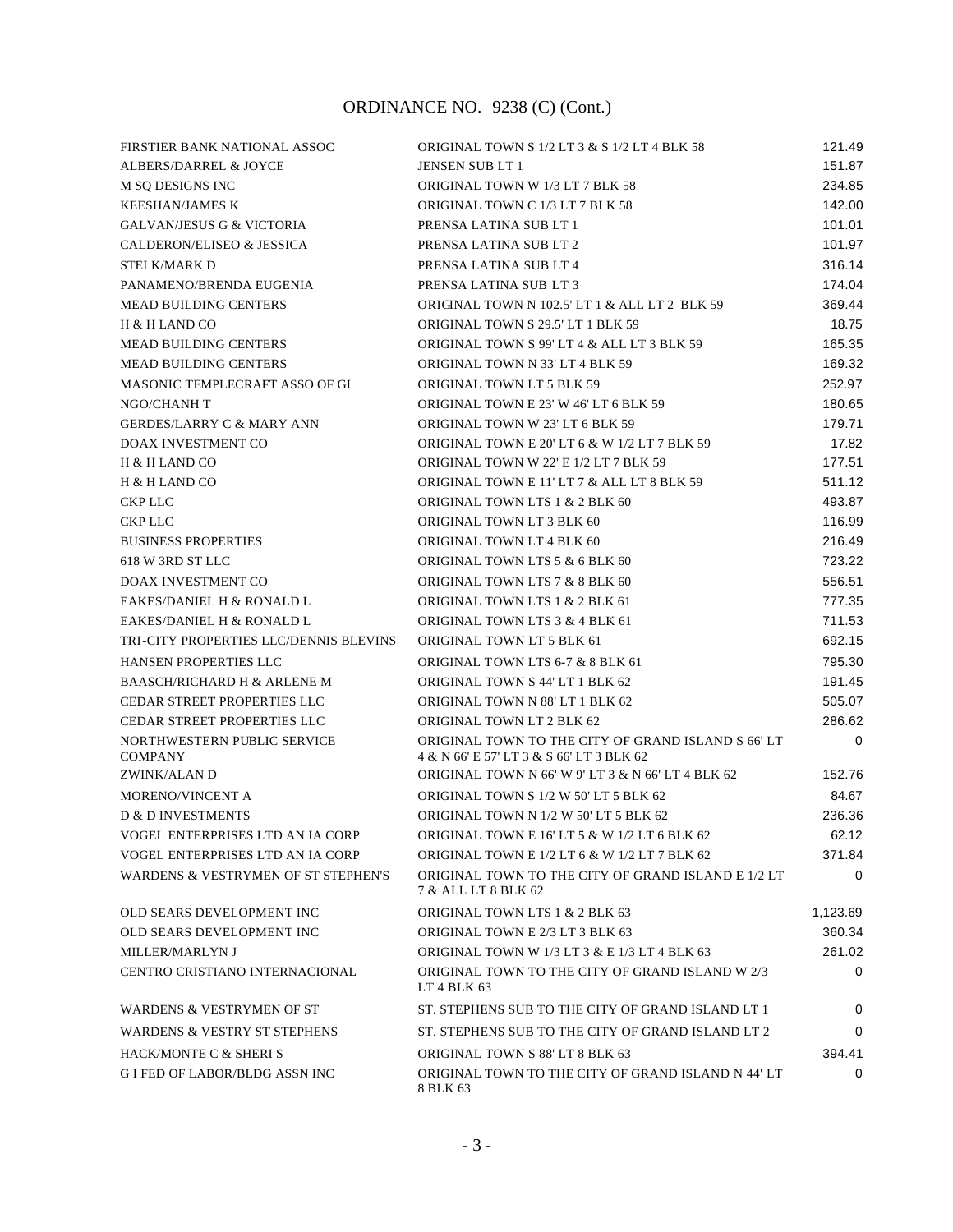| <b>NELSEN/THOMAS L &amp; LOIS E</b>    | ORIGINAL TOWN E 1/3 LT 1 BLK 64                                                                                                                                                                                | 387.99          |
|----------------------------------------|----------------------------------------------------------------------------------------------------------------------------------------------------------------------------------------------------------------|-----------------|
| HAND/CRAIG C                           | ORIGINAL TOWN C 1/3 LT 1 BLK 64                                                                                                                                                                                | 149.40          |
| COSREC ENTRPRISES A NEBRASKA PTNR      | ORIGINAL TOWN W 1/3 LT 1 BLK 64                                                                                                                                                                                | 191.70          |
| <b>GLADE INC</b>                       | ORIGINAL TOWN E 44' LT 2 BLK 64                                                                                                                                                                                | 268.09          |
| <b>WALSH/IVAN P &amp; SHARON L</b>     | ORIGINAL TOWN W 1/3 LT 2 BLK 64                                                                                                                                                                                | 203.92          |
| <b>DOUBLE S PROPERTIES LLC</b>         | ORIGINAL TOWN E 1/3 LT 3 BLK 64                                                                                                                                                                                | 186.33          |
| MEHRINGDONALD D & MARILYN J            | ORIGINAL TOWN W 2/3 LT 3 BLK 64                                                                                                                                                                                | 166.05          |
| <b>GERDES/GALEN E &amp; TAMERA M</b>   | ORIGINAL TOWN LT 4 BLK 64                                                                                                                                                                                      | 880.70          |
| CITY OF G I                            | ORIGINAL TOWN TO THE CITY OF GRAND ISLAND LT 5<br><b>BLK 64</b>                                                                                                                                                | $\mathbf 0$     |
| CITY OF G I                            | ORIGINAL TOWN TO THE CITY OF GRAND ISLAND LTS 6 &<br>7 BLK 64                                                                                                                                                  | $\Omega$        |
| KISSLER/VICKI L                        | ORIGINAL TOWN N 22' LT 8 BLK 64                                                                                                                                                                                | 178.85          |
| TAYLOR/TERRY N & SUSAN M               | ORIGINAL TOWN S 1/2 N 1/3 LT 8 BLK 64                                                                                                                                                                          | 174.94          |
| SHEHEIN/E LAVERN & DONNA R             | ORIGINAL TOWN N 44' S 88' LT 8 BLK 64                                                                                                                                                                          | 182.15          |
| CITY OF G I                            | ORIGINAL TOWN TO THE CITY OF GRAND ISLAND S 44' LT<br>8 BLK 64                                                                                                                                                 | 0               |
| MAY/WAYNE E & ARDITH C                 | ORIGINAL TOWN LT 1 BLK 65                                                                                                                                                                                      | 214.82          |
| NIELSEN/THOMAS L & LOIS E              | ORIGINAL TOWN E 1/3 LT 2 BLK 65                                                                                                                                                                                | 164.57          |
| <b>SWANSON/CONSTANCE K</b>             | ORIGINAL TOWN C 1/3 LT 2 BLK 65                                                                                                                                                                                | 155.13          |
| <b>ARCHWAY PARTNERSHIP</b>             | ORIGINAL TOWN W 1/3 LT 2 BLK 65                                                                                                                                                                                | 243.65          |
| <b>BARTENBACH REAL ESTATE, LLC</b>     | ORIGINAL TOWN E 1/3 LT 3 BLK 65                                                                                                                                                                                | 160.75          |
| <b>IGLESIA EVENGELICA PENTECOSTES</b>  | ORIGINAL TOWN TO THE CITY OF GRAND ISLAND C 1/3 LT<br>3 BLK 65                                                                                                                                                 | 0               |
| <b>BROWN/JANELLE L A</b>               | ORIGINAL TOWN W 1/3 LT 3 BLK 65                                                                                                                                                                                | 140.90          |
| <b>HOFFER/ALLEN &amp; LINDA</b>        | ORIGINAL TOWN E 1/3 LT 4 BLK 65                                                                                                                                                                                | 284.20          |
| <b>LAMBRECHT/HARRIET K</b>             | ORIGINAL TOWN W 2/3 LT 4 BLK 65                                                                                                                                                                                | 177.42          |
| <b>J &amp; B RENTALS LLC</b>           | ORIGINAL TOWN S 44' N 1/2 LT 5 BLK 65                                                                                                                                                                          | 230.50          |
| TAYLOR/TERRY N & SUSAN M               | ORIGINAL TOWN N 22' LT 5 BLK 65                                                                                                                                                                                | 134.82          |
| <b>JO ENTERPRISES INC</b>              | ORIGINAL TOWN S 1/2 LT 5 BLK 65                                                                                                                                                                                | 286.82          |
| <b>FULLER/STEVEN L &amp; BARBARA J</b> | ORIGINAL TOWN W 1/3 LT 6 BLK 65                                                                                                                                                                                | 87.88           |
| <b>T W ZILLER PROPERTIES LLC</b>       | ORIGINAL TOWN E 2/3 LT 6 BLK 65                                                                                                                                                                                | 168.26          |
| T W ZILLER PROPERTIES LLC              | ORIGINAL TOWN W 1/2 LT 7 BLK 65                                                                                                                                                                                | 163.10          |
| C & S GROUP LLC<br>C & S GROUP LLC     | ORIGINAL TOWN N 55' E 1/2 LT 7 & N 55' LT 8 BLK 65<br>ORIGINAL TOWN PT W 18.9' E 1/2 LT 7 & N 29.9' E 14.1' LT 7<br>& W 29' OF C 22' OF E 1/2 LT 7 & N 29.9' OF S 55'LT 8 XC N 6' S<br>31.1' E 40' LT 8 BLK 65 | 49.92<br>172.39 |
| PARMLEY/DAVID J                        | ORIGINAL TOWN C 22' E 4' LT 7 & C 22' LT 8 BLK 65                                                                                                                                                              | 283.15          |
| C & S GROUP LLC                        | ORIGINAL TOWN S 25.1' E 14.1' LT 7 & S 25.1' LT 8 & N 6' S<br>31.1' E 40' LT 8 BLK 65                                                                                                                          | 222.53          |
| <b>BERGLUND/JAMES J</b>                | ORIGINAL TOWN LTS 1 & 2 BLK 66                                                                                                                                                                                 | 1,208.00        |
| <b>KOEPKE/BONNIE G</b>                 | ORIGINAL TOWN S 1/3 W 1/3 LT 3 XC 17.5' & C 1/3 LT 3 BLK<br>66                                                                                                                                                 | 252.40          |
| VIPPERMAN JOHN F                       | ORIGINAL TOWN E 1/3 LT 3 BLK 66                                                                                                                                                                                | 229.73          |
| <b>DUDA/JAMES G</b>                    | ORIGINAL TOWN N 88' E 1/3 LT 4 BLK 66                                                                                                                                                                          | 236.20          |
| <b>VEJVODA/J GARY</b>                  | ORIGINAL TOWN N 88' C 1/3 LT 4 BLK 66                                                                                                                                                                          | 293.19          |
| <b>BENS' DRUG STORE INC</b>            | ORIGINAL TOWN N 80' W 1/3 LT 4 BLK 66                                                                                                                                                                          | 118.11          |
| THE RETZLER DEVELOPMENT GROUP, LLC     | ORIGINAL TOWN W 17 1/2' S 44' LT 3 & N 8' S 52' W 22' & S 44'<br>LT 4 BLK 66                                                                                                                                   | 296.03          |
| BARTENBACH REAL ESTATE, LLC            | ORIGINAL TOWN W 1/3 LT 6 & ALL LT 5 BLK 66                                                                                                                                                                     | 521.35          |
| BARTENBACH REAL ESTATE, LLC            | ORIGINAL TOWN E 2/3 LT 6 & W 1/3 LT 7 BLK 66                                                                                                                                                                   | 271.23          |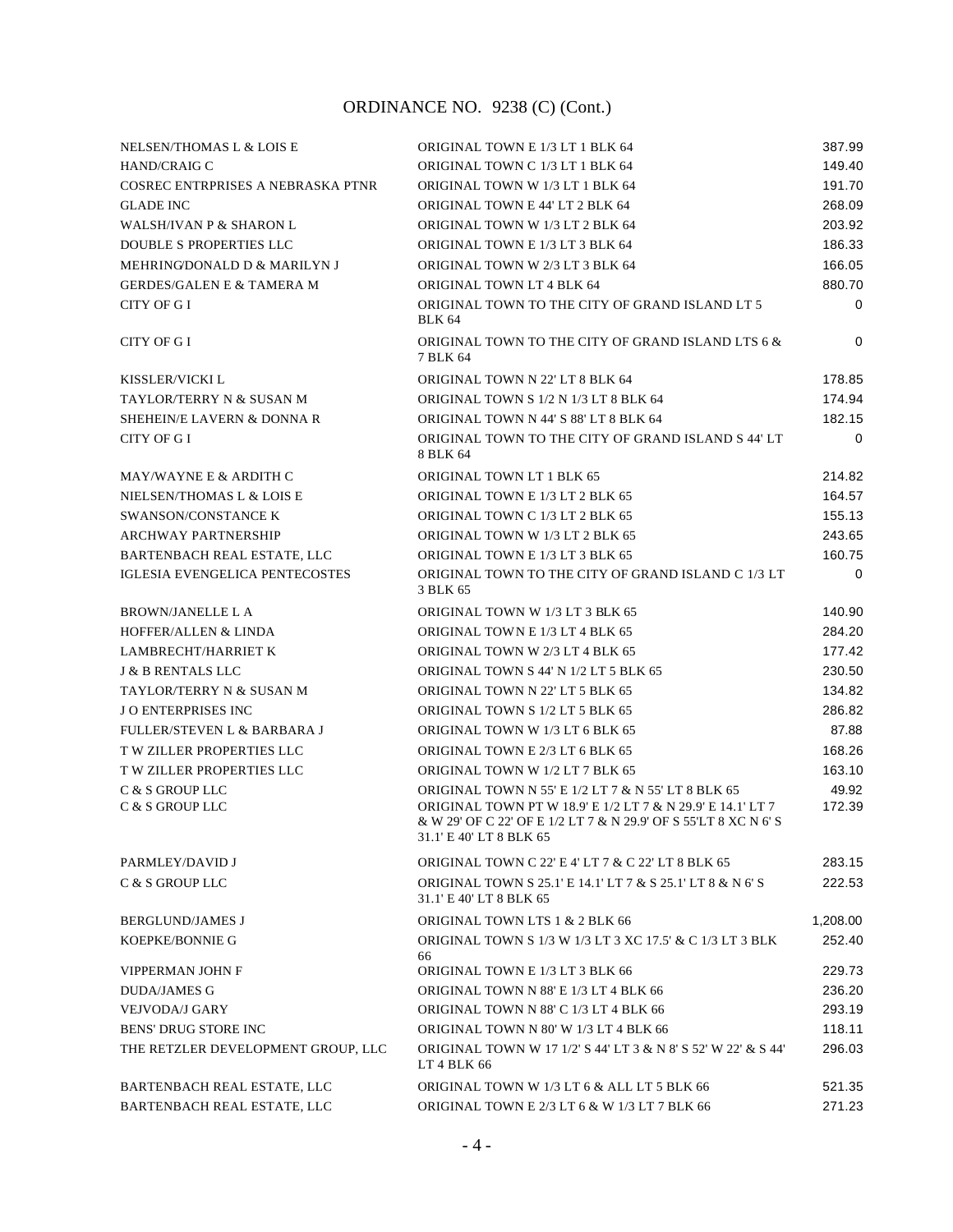| KEESHAN/JAMES E & MARY ANN                | ORIGINAL TOWN E 2/3 LT 7 BLK 66                                                    | 275.94      |
|-------------------------------------------|------------------------------------------------------------------------------------|-------------|
| PROCON MANAGEMENT INC                     | ORIGINAL TOWN LT 8 BLK 66                                                          | 3,123.55    |
| <b>CITY OF GI</b>                         | ORIGINAL TOWN TO THE CITY OF GRAND ISLAND N 1/2<br><b>BLK 67</b>                   | 0           |
| PLAZA SQUARE DEVELOPMENT LLC              | ORIGINAL TOWN S 1/2 BLK 67                                                         | 1,529.45    |
| <b>CITY OF GRAND ISLAND</b>               | ORIGINAL TOWN TO THE CITY OF GRAND ISLAND E 1/3 LT<br>2 & ALL LT 1 BLK 68          | 0           |
| <b>S &amp; V INVESTMENTS LLC</b>          | SV SUBLT 1                                                                         | 1,811.00    |
| PLAZA SQUARE A PARTNERSHIP                | ORIGINAL TOWN W 22' LT 6 & ALL LT 5 BLK 68                                         | 127.12      |
| STREHLE/RICHARD J & HELEN K               | ORIGINAL TOWN W 6'LT 7 & E 2/3 LT 6 BLK 68                                         | 259.05      |
| STREHLE/RICHARD J & HELEN K               | ORIGINAL TOWN E 60' LT 7 BLK 68                                                    | 262.57      |
| PLATE/TIM C                               | ORIGINAL TOWN LT 8 BLK 68                                                          | 269.65      |
| <b>GULZOW/WILHELM R</b>                   | ORIGINAL TOWN LT 1 BLK 77                                                          | 83.45       |
| DOUTHIT/DONNA M                           | ORIGINAL TOWN LT 2 BLK 77                                                          | 69.33       |
| DOUTHIT/DONNA M                           | ORIGINAL TOWN LTS 3 & 4 BLK 77                                                     | 1,542.07    |
| <b>CITY OF GRAND ISLAND NE</b>            | ORIGINAL TOWN TO THE CITY OF GRAND ISLAND LTS 5-6-<br>7-8 BLK 77                   | 0           |
| CITY OF G I                               | ORIGINAL TOWN TO THE CITY OF GRAND ISLAND ALL<br><b>BLK 78 &amp; VACATED ALLEY</b> | 0           |
| EQUITABLE BLDG & LOAN ASSN/THE            | <b>ORIGINAL TOWN LT 1 BLK 79</b>                                                   | 353.33      |
| EQUITABLE BLDG & LOAN ASSN OF GI          | ORIGINAL TOWN LT 2 BLK 79                                                          | 105.48      |
| <b>EQUITABLE BLDG &amp; LOAN ASSN/THE</b> | ORIGINAL TOWN S 44' LT 3 & S 44' LT 4 BLK 79                                       | 1.375.27    |
| EQUITABLE BLDG & LOAN ASSN OF GI          | ORIGINAL TOWN N 26' 10.5 LT 8 BLK 79                                               | 27.07       |
| EQUITABLE BLDG & LOAN ASSN OF G I         | ORIGINAL TOWN S 17' 1.5 N 44' LT 8 BLK 79                                          | 15.52       |
| EQUITABLE BLDG & LOAN ASSN OF G I         | ORIGINAL TOWN S 88' LT 8 BLK 79                                                    | 93.96       |
| <b>O'NEILL/THOMAS W</b>                   | ORIGINAL TOWN E 22' LT 4 & W 22' LT 3 BLK 80                                       | 184.45      |
| <b>O'NEILL/THOMAS W</b>                   | ORIGINAL TOWN W 44' LT 4 BLK 80                                                    | 133.31      |
| NORTHWESTERN BELL TELE CO                 | ORIGINAL TOWN TO THE CITY OF GRAND ISLAND LTS 5-6-<br>7 BLK 80                     | $\mathbf 0$ |
| NORTHWESTERN BELL TELE CO                 | ORIGINAL TOWN TO THE CITY OF GRAND ISLAND N 44' LT<br>8 BLK 80                     | 0           |
| HUSTON/DAVID C                            | ORIGINAL TOWN C 1/3 LT 8 BLK 80                                                    | 264.48      |
| <b>FEDERAL BLDG</b>                       | ORIGINAL TOWN TO THE CITY OF GRAND ISLAND LTS 1-2<br>& E 44' LT 3 BLK 80           | 0           |
| MITCHELL/DEREK L & RUTH E                 | ORIGINAL TOWN S 44' LT 8 BLK 80                                                    | 248.59      |
| VICTORY BIBLE FELLOWSHIP OF THE           | ORIGINAL TOWN TO THE CITY OF GRAND ISLAND LT 1<br><b>BLK 81</b>                    | 0           |
| CHAMBER OF COMMERCE OF GI INC             | ORIGINAL TOWN TO THE CITY OF GRAND ISLAND E 2/3 LT<br>2 BLK 81                     | $\Omega$    |
| <b>TRAMPE/RONALD E &amp; SHARON R</b>     | ORIGINAL TOWN W 1/3 LT 2 BLK 81                                                    | 158.45      |
| KANSAS NE ASSOC OF SEVENTH DAY            | ORIGINAL TOWN TO THE CITY OF GRAND ISLAND E 1/3 LT<br>3 BLK 81                     | $\Omega$    |
| REED/JAMES S & PRECIOUS A                 | ORIGINAL TOWN C 1/3 LT 3 BLK 81                                                    | 249.07      |
| KRAUSS/RONALD C & VADA M                  | ORIGINAL TOWN W 1/3 LT 3 & ALL 4 BLK 81                                            | 473.11      |
| <b>WALNUT STREET PARTNERSHIP</b>          | ORIGINAL TOWN LT 5 BLK 81                                                          | 444.56      |
| <b>WALNUT STREET PARTNERSHIP</b>          | ORIGINAL TOWN LT 6 BLK 81                                                          | 180.62      |
| WHEELER STREET PARTNERSHIP                | ORIGINAL TOWN LT 7 & S 2/3 LT 8 BLK 81                                             | 873.28      |
| SCHROEDER TRUSTEE/KENT A                  | ORIGINAL TOWN N 1/3 LT 8 BLK 81                                                    | 252.43      |
| <b>GRAND ISLAND INDEPENDENT</b>           | ORIGINAL TOWN LT 1 & PT VAC ALLEY BLK 82                                           | 85.18       |
| <b>GRAND ISLAND INDEPENDENT</b>           | ORIGINAL TOWN LT 2 & PT VAC ALLEY BLK 82                                           | 274.62      |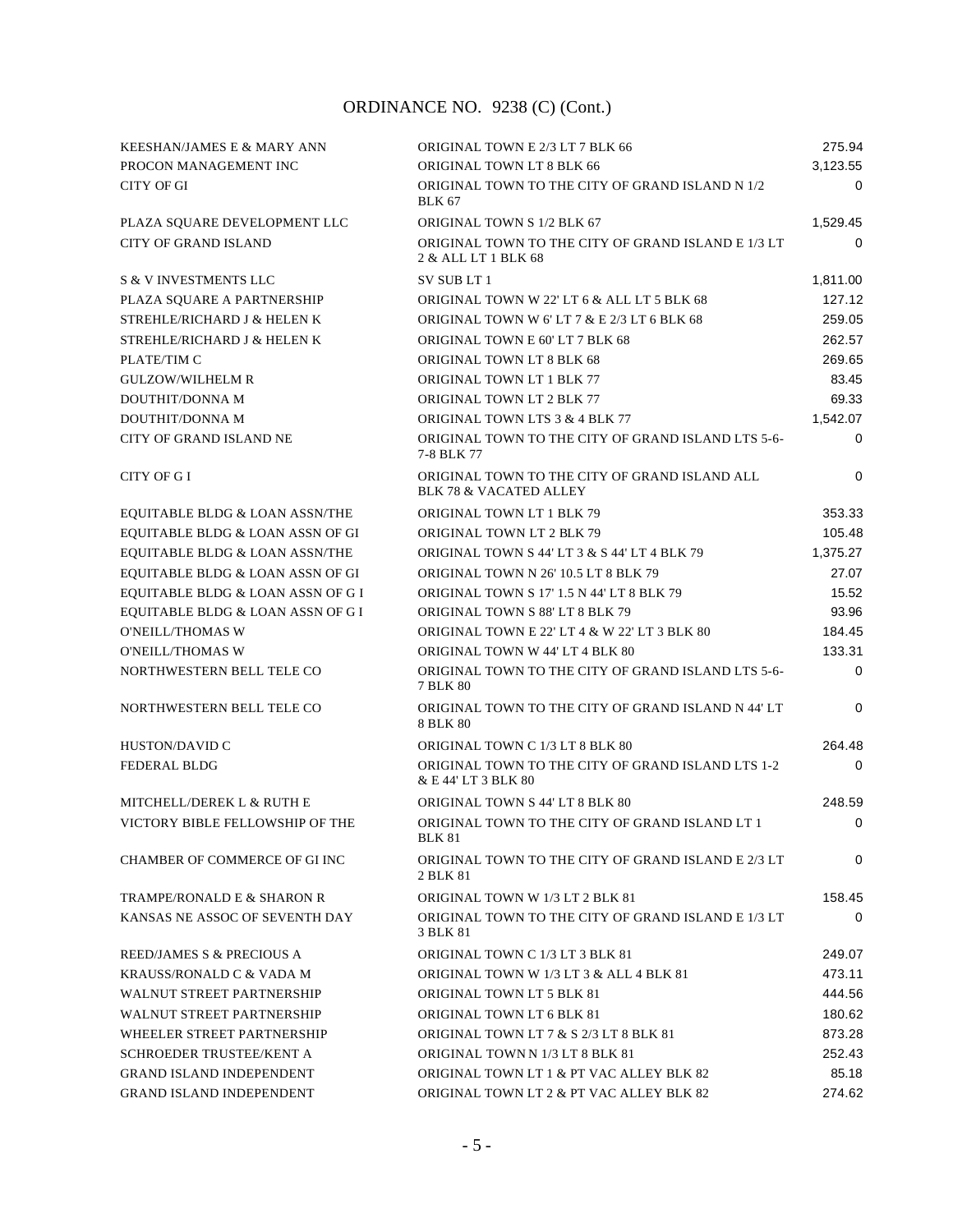| <b>GRAND ISLAND INDEPENDENT</b>                    | ORIGINAL TOWN LT 3 & PT VAC ALLEY BLK 82                                                   | 85.18    |
|----------------------------------------------------|--------------------------------------------------------------------------------------------|----------|
| <b>GRAND ISLAND INDEPENDENT</b>                    | ORIGINAL TOWN LT 4 & PT VAC ALLEY BLK 82                                                   | 281.13   |
| <b>GRAND ISLAND INDEPENDENT</b>                    | ORIGINAL TOWN LTS 5-6-7-8 & PT VAC ALLEY BLK 82                                            | 2,786.49 |
| <b>GRAND ISLAND HOSPITALITY LLC</b>                | ORIGINAL TOWN LTS 1 & 2 BLK 83                                                             | 395.49   |
| <b>JOMIDA INC A NE CORP</b>                        | ORIGINAL TOWN LTS 3 & 4 BLK 83                                                             | 1,012.22 |
| <b>CALDERON/ELISEO &amp; JESSICA</b>               | ORIGINAL TOWN N 60.35' LT 5 BLK 83                                                         | 169.70   |
| <b>J &amp; B RENTALS LLC</b>                       | ORIGINAL TOWN S 71.65' LT 5 BLK 83                                                         | 183.65   |
| <b>MATEO P/TOMAS</b>                               | ORIGINAL TOWN W 2/3 LT 6 BLK 83                                                            | 253.14   |
| PEREZ/SYLVIA                                       | ORIGINAL TOWN E 1/3 LT 6 & ALL LT 7 BLK 83                                                 | 290.30   |
| WOODEN/MICHAEL OWEN & SONYA KAY                    | ORIGINAL TOWN E 41' N 28' LT 8 BLK 83                                                      | 135.64   |
| WOODEN/MICHAEL OWEN & SONYA KAY                    | ORIGINAL TOWN PT N 1/3 & S 2/3 LT 8 BLK 83~                                                | 197.07   |
| <b>PARK</b>                                        | ORIGINAL TOWN TO THE CITY OF GRAND ISLAND ALL<br><b>BLK 84</b>                             | 0        |
| <b>GATZEMEYER/FRANCES MAE</b>                      | <b>ORIGINAL TOWN LT 1 BLK 85</b>                                                           | 505.01   |
| <b>GATZEMEYER/FRANCES MAE</b>                      | ORIGINAL TOWN LT 2 BLK 85                                                                  | 189.98   |
| <b>CONTRYMAN &amp; ASSO PROP</b>                   | ORIGINAL TOWN LTS 3 & 4 BLK 85                                                             | 482.18   |
| <b>GRAND ISLAND LIEDERKRANZ</b>                    | ORIGINAL TOWN PT LTS 1-2-3 & 4 BLK 87                                                      | 297.59   |
| CITY OF G I                                        | ORIGINAL TOWN TO THE CITY OF GRAND ISLAND ALL<br><b>BLK 88</b>                             | $\Omega$ |
| <b>DODGE &amp; ELK PARK LOTS</b>                   | ORIGINAL TOWN TO THE CITY OF GRAND ISLAND PT BLK<br>89                                     | $\Omega$ |
| ENVIRO-CLEAN CONTRACTORS INC                       | ORIGINAL TOWN N 60' FR LTS 1 & 2 & N 60' OF E 24' OF LT 3<br><b>BLK 89</b>                 | 324.70   |
| HALL CO                                            | ORIGINAL TOWN TO THE CITY OF GRAND ISLAND STRIP 8'<br>X 66' & PT LT 8 BLK 91               | 0        |
| DOMINICK/AUDREY                                    | ORIGINAL TOWN E 6' N 103' E 37' S 29' LT 2 & ALL LT 1 BLK<br>92                            | $\Omega$ |
| <b>COMMUNITY REDEVELOPMENT</b><br><b>AUTHORITY</b> | ORIGINAL TOWN TO THE CITY OF GRAND ISLAND LT 2 XC<br>E 6' N 103' & E 37' S 29' LT 2 BLK 92 | $\Omega$ |
| <b>COMMUNITY REDEVELOPMENT</b><br><b>AUTHORITY</b> | ORIGINAL TOWN TO THE CITY OF GRAND ISLAND E 50' LT<br>3 BLK 92                             | 0        |
| <b>COMMUNITY REDEVELOPMENT</b><br><b>AUTHORITY</b> | ORIGINAL TOWN TO THE CITY OF GRAND ISLAND W 16'LT<br>3 & ALL LT 4 BLK 92                   | $\Omega$ |
| EMERY/GREGORY D & CHARLENE A                       | CAMPBELL'S SUB E 51' 8 LTS 1-2-3                                                           | 90.50    |
| SCHROEDER/DAVID T & PATRICIA A                     | CAMPBELL'S SUB W 75'4 LTS 1-2-3                                                            | 281.06   |
| HASTINGS GRAIN INSPECTION INC                      | CAMPBELL'S SUB LTS 4-5-6 & N 10' LT 7                                                      | 168.35   |
| HASTINGS GRAIN INSPECTION INC                      | CAMPBELL'S SUB S 12' LT 7 & ALL LT 8                                                       | 241.25   |
| TWO BROTHERS INC                                   | CAMPBELL'S SUB 32' X 127' LT 9                                                             | 220.80   |
| HILL/DAVID C                                       | CAMPBELL'S SUB LTS 12 & 13                                                                 | 207.26   |
| HALL CO                                            | COURT HOUSE ADD TO THE CITY OF GRAND ISLAND LT 1                                           | 0        |
| <b>HALL CO</b>                                     | COURT HOUSE ADD TO THE CITY OF GRAND ISLAND LT 2                                           | 0        |
| <b>HALL CO</b>                                     | COURT HOUSE ADD TO THE CITY OF GRAND ISLAND LT 3                                           | 0        |
| <b>HALL CO</b>                                     | COURT HOUSE ADD TO THE CITY OF GRAND ISLAND LT 4                                           | 0        |
| <b>COUNTY OF HALL NEBRASKA</b>                     | HANN'S ADD TO THE CITY OF GRAND ISLAND N 31' LT 2 $&$<br>S 13.75' LT 1 BLK 1               | 0        |
| <b>COUNTY OF HALL</b>                              | HANN'S FOURTH ADD TO THE CITY OF GRAND ISLAND LT<br>$\mathfrak{D}$                         | 0        |
| LOEFFLER/EDWARD A & JANE A                         | HANN'S ADD N 14' LT 3 & S 26' LT 2 BLK 1                                                   | 298.45   |
| <b>SCHULLER/STEPHEN R &amp; GLADIS M</b>           | HANN'S ADD N 7' PT LT 4 & S 43' LT 3 BLK 1                                                 | 268.16   |
| MORFIN/MIGUEL I DELAMORA                           | HANN'S ADD E 60' OF S 50' OF LT 4 BLK 1                                                    | 231.38   |
| CAMPBELL/KATHLEEN A                                | HANN'S ADD W 67' OF S 50' OF LT 4 BLK 1                                                    | 128.71   |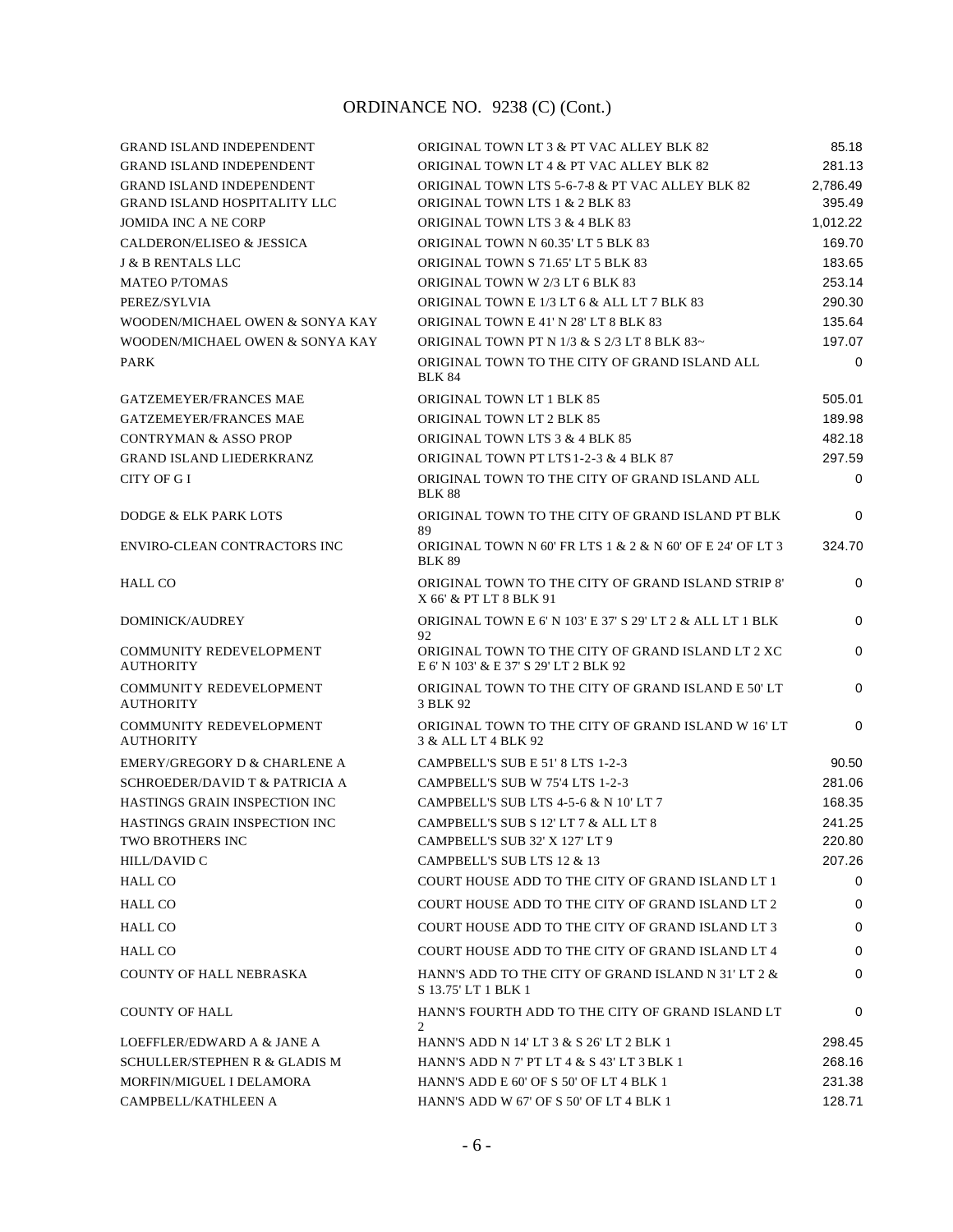| <b>COUNTY OF HALL</b>                            | HANN'S FOURTH ADD TO THE CITY OF GRAND ISLAND LT<br>-1                   | 0        |
|--------------------------------------------------|--------------------------------------------------------------------------|----------|
| <b>MARSH PROPERTIES LLC</b>                      | HANN'S SECOND ADD S 5' OF LT 2 & ALL LT 3 BLK 4                          | 507.25   |
| UMMEL JR/TOMMY L                                 | <b>HANN'S FIFTH SUB LT 2</b>                                             | 188.32   |
| <b>MUELLER/ROBERT J</b>                          | HANN'S FIFTH SUB LT 1                                                    | 122.00   |
| <b>TWO BROTHERS INC</b>                          | HANN'S 3RD ADD W 111' X 118' BLK 5                                       | 457.45   |
| ROSALES-MONZON/CARLOS A                          | HANN'S 3RD ADD N 52.5' OF E 91.9' OF BLK 5                               | 246.91   |
| ROYLE/LARRY E                                    | HANN'S 3RD ADD E 56' OF W 174' OF BLK 5                                  | 164.96   |
| <b>VALENZUELA/LINDA L</b>                        | HANN'S 3RD ADD S 58.5' OF E 91.9' OF BLK 5                               | 238.20   |
| HOOS INSURANCE AGENCY INC                        | RAILROAD ADD LT 4 & PT VAC ST BLK 97                                     | 277.99   |
| SANCHEZ/FILEMON                                  | RAILROAD ADD N 1/2 LT 1 BLK 98                                           | 22.61    |
| SANCHEZ/FILEMON                                  | RAILROAD ADD S 1/2 LT 1 BLK 98                                           | 292.57   |
| CARLSON/ARVID C                                  | RAILROAD ADD LT 2 BLK 98                                                 | 116.79   |
| KUEHNER/CAROLYN E                                | RAILROAD ADD W 1/2 LT 3 BLK 98                                           | 160.88   |
| SCHAFER/LEE ANN G & MICHAEL W                    | RAILROAD ADD E 1/2 LT 3 BLK 98                                           | 176.01   |
| PLATE/TIM C                                      | RAILROAD ADD N 86' LT 4 BLK 98                                           | 93.96    |
| PLATE/TIM C                                      | RAILROAD ADD S 46' LT 4 BLK 98                                           | 171.52   |
| PLATE/TIM C                                      | RAILROAD ADD LT 5 BLK 98                                                 | 524.57   |
| PLATE/TIM C                                      | RAILROAD ADD LT 6 BLK 98                                                 | 233.52   |
| <b>BENITEZ/FLORIBERTO SANCHEZ</b>                | RAILROAD ADD W 52' LT 7 BLK 98                                           | 213.01   |
| SANCHEZ/FILEMON                                  | RAILROAD ADD E 14' LT 7 & ALL LT 8 BLK 98                                | 335.67   |
| <b>VACLAVEK/LEE ANN</b>                          | RAILROAD ADD FR LT 1 & FR LT 2 BLK 105                                   | 120.38   |
| FOX FAMILY LLC                                   | RAILROAD ADD LT 3 BLK 105                                                | 213.02   |
| LAZENDORF HOLDINGS LIMITED<br><b>PARTNERSHIP</b> | RAILROAD ADD LT 4 BLK 105                                                | 382.42   |
| FOX FAMILY LLC                                   | RAILROAD ADD LT 5 & FR LTS 6 & 7 XC CITY BLK 105                         | 1,013.50 |
| CONTRYMAN & ASSO A CO-PARTNERSHIP                | RAILROAD ADD LTS 1 & 2 BLK 106                                           | 376.19   |
| <b>FRYMIRE/CLIFFORD</b>                          | RAILROAD ADD LT 3 BLK 106                                                | 196.86   |
| FERNANDEZ/GUADALUPE & PEDRO                      | RAILROAD ADD LT 4 BLK 106                                                | 335.62   |
| <b>MUFFLER SHOP INC/THE</b>                      | RAILROAD ADD LTS 1 & 2 BLK 107                                           | 369.79   |
| MUFFLER SHOP INC/THE                             | RAILROAD ADD LTS 3 & 4 BLK 107                                           | 183.88   |
| BROWN/JOSEPH M & LORI JEAN                       | RAILROAD ADD S 2/3 LT 5 BLK 107                                          | 342.15   |
| BROWN/JOSEPH M & LORI JEAN                       | RAILROAD ADD N 1/3 LT 5 BLK 107                                          | 150.94   |
| <b>FOX/CHARLES E &amp; MARY A</b>                | RAILROAD ADD LT 6 BLK 107                                                | 270.43   |
| <b>FOX/CHARLES E &amp; MARY A</b>                | RAILROAD ADD LT 7 XC N 60' OF E 22' & XC E 29.54' OF S<br>71.50' BLK 107 | 197.27   |
| <b>JANDA DDS PC/DAVID E</b>                      | RAILROAD ADD S 72' LT 8 & E 29.54' OF S 71.50' LT 7 BLK<br>107           | 317.87   |
| <b>CLINCH/BARBARA J</b>                          | RAILROAD ADD N 60' OF E 22' LT 7 & N 60' LT 8 BLK 107                    | 267.50   |
| <b>FOX/RICHARD &amp; MARILYN</b>                 | RAILROAD ADD LTS 1 & 2 BLK 108                                           | 478.59   |
| WILLIAMS/CASEY & MISTI                           | RAILROAD ADD E 37' LT 3 BLK 108                                          | 202.43   |
| DOUGLAS BOOKKEEPING SERVICE INC                  | RAILROAD ADD W 29' LT 3 & ALL LT 4 BLK 108                               | 582.27   |
| PLACKE/DONALD J & JANET L                        | RAILROAD ADD S 88' LT 5 BLK 108                                          | 134.22   |
| PLACKE/DONALD J & JANET L                        | RAILROAD ADD N 44' LT 5 BLK 108                                          | 78.13    |
| HUSTON/SAM C                                     | RAILROAD ADD LT 6 BLK 108                                                | 186.38   |
| <b>BOSSELMAN INC</b>                             | RAILROAD ADD LTS 7 & 8 BLK 108                                           | 581.38   |
| <b>GILROY/DAVID A &amp; CAROLYN J</b>            | RAILROAD ADD S 61' LT 1 & S 61' LT 2 BLK 109                             | 204.61   |
| AUSTIN/GREGORY T & GAY L                         | RAILROAD ADD N 71' 1 & N 71' LT 2 BLK 109                                | 128.90   |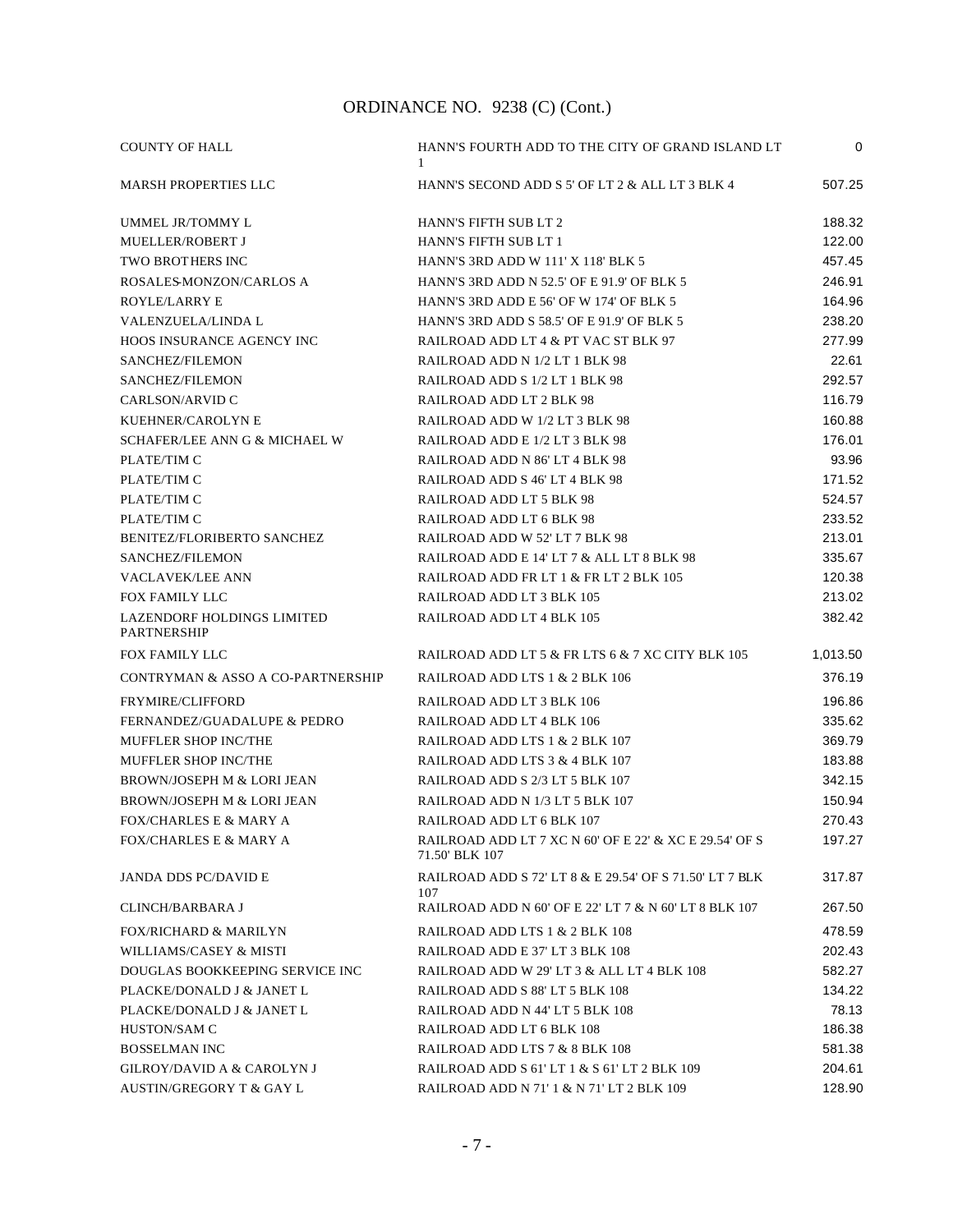| J & B RENTALS, LLC                   | RAILROAD ADD E 59.5' LT 3 BLK 109                                                                        | 141.26 |
|--------------------------------------|----------------------------------------------------------------------------------------------------------|--------|
| J & B RENTALS, LLC                   | RAILROAD ADD E 52'11 LT 4 & W 6.5' LT 3 BLK 109                                                          | 70.39  |
| MCSHANNON/ROGER L & SHARON K         | RAILROAD ADD E 52' 11" OF LT 5 & ALL LT 6 BLK 109                                                        | 217.81 |
| LPB, LLC                             | RAILROAD ADD LTS 7 & 8 BLK 109                                                                           | 676.91 |
| <b>HALL CO</b>                       | WESTERVELT'S SUB TO THE CITY OF GRAND ISLAND LT 2                                                        | 0      |
| <b>HALL CO</b>                       | WESTERVELT'S SUB TO THE CITY OF GRAND ISLAND LT 3                                                        | 0      |
| <b>HALL CO</b>                       | WESTERVELT'S SUB TO THE CITY OF GRAND ISLAND N 52<br>1/3' OF W 150' LT 4                                 | 0      |
| <b>HALL CO</b>                       | WESTERVELT'S SUB TO THE CITY OF GRAND ISLAND LT 5                                                        | 0      |
| <b>COUNTY OF HALL</b>                | WESTERVELT'S SUB TO THE CITY OF GRAND ISLAND W 86'<br>OF E 165' OF 4 & W 86' OF E 165' OF N 48.5' LT 5   | 0      |
| <b>COUNTY OF HALL</b>                | WESTERVELT'S SUB TO THE CITY OF GRAND ISLAND W PT<br>OF N 48.5' X 150' LT 5 & 26.17' X 150' OF W PT LT 4 | 0      |
| SCHAGER/MARGO                        | GILBERT'S SUB NORTH, PART OF BLK 79, ORIGINAL TOWN<br>22' X 99' LT A                                     | 158.34 |
| EQUITABLE BUILDING & LOAN ASSOC      | GILBERT'S SUB NORTH, PART OF BLK 79, ORIGINAL TOWN<br>LT B                                               | 165.36 |
| EQUITABLE BUILDING & LOAN ASSOC      | THE YANCY, A CONDOMINIUM UNIT 102                                                                        | 148.67 |
| EQUITABLE BUILDING & LOAN ASSOC      | THE YANCY, A CONDOMINIUM UNIT 103                                                                        | 214.98 |
| EQUITABLE BUILDING & LOAN ASSN/THE   | THE YANCY, A CONDOMINIUM UNIT 104                                                                        | 535.00 |
| EQUITABLE BUILDING & LOAN ASSOC      | THE YANCY, A CONDOMINIUM UNIT 201A                                                                       | 479.63 |
| DEVCO INVESTMENT CORPORATION         | THE YANCY, A CONDOMINIUM UNIT 301                                                                        | 101.97 |
| MARCOTTE/ARVON J & LUELLA M          | THE YANCY, A CONDOMINIUM UNIT 302                                                                        | 74.05  |
| <b>FARR/THOMAS M &amp; NITA J</b>    | THE YANCY, A CONDOMINIUM UNIT 303                                                                        | 105.33 |
| ZINS/WILLIAM L                       | THE YANCY, A CONDOMINIUM UNIT 304                                                                        | 97.06  |
| <b>TENG/IRENE</b>                    | THE YANCY, A CONDOMINIUM UNIT 305                                                                        | 0      |
| <b>BAXTER/DUDLEY D &amp; DIANA K</b> | THE YANCY, A CONDOMINIUM UNIT 401                                                                        | 75.26  |
| ARTVEST III, A NE GENERAL PARTNER    | THE YANCY, A CONDOMINIUM UNIT 402                                                                        | 85.86  |
| ARTVEST III, A NE GENERAL PARTNER    | THE YANCY, A CONDOMINIUM UNIT 403                                                                        | 82.44  |
| <b>JONES/MICHAEL D</b>               | THE YANCY, A CONDOMINIUM UNIT 404                                                                        | 136.34 |
| ARTVEST III, A NE GENERAL PARTNER    | THE YANCY, A CONDOMINIUM UNIT 405                                                                        | 82.85  |
| JOHNSON/TROY D & CELESTE K           | THE YANCY, A CONDOMINIUM UNIT 406                                                                        | 116.86 |
| FORDHAM/WYNDELL F & BARBARA B        | THE YANCY, A CONDOMINIUM UNIT 407                                                                        | 128.31 |
| <b>LUCE/ERIC D</b>                   | THE YANCY, A CONDOMINIUM UNIT 501                                                                        | 108.73 |
| ARTVEST III, A NE GENERAL PARTNER    | THE YANCY, A CONDOMINIUM UNIT 502                                                                        | 88.25  |
| BAXTER/DUDLEY D & DIANA K            | THE YANCY, A CONDOMINIUM UNIT 503                                                                        | 82.50  |
| VODEHNAL/LLOYD L                     | THE YANCY, A CONDOMINIUM UNIT 504                                                                        | 0      |
| ARTVEST III, A NE GENERAL PARTNER    | THE YANCY, A CONDOMINIUM UNIT 505                                                                        | 82.91  |
| CIELOHA/ROBERT A                     | THE YANCY, A CONDOMINIUM UNIT 506                                                                        | 116.95 |
| DAVIS/KELVIN PAUL & BONNIE DIANE     | THE YANCY, A CONDOMINIUM UNIT 507                                                                        | 132.23 |
| ARTVEST III, A NE GENERAL PARTNER    | THE YANCY, A CONDOMINIUM UNIT 601                                                                        | 76.01  |
| <b>ARTVEST III</b>                   | THE YANCY, A CONDOMINIUM UNIT 602                                                                        | 88.40  |
| O'NEILL/COLLEEN A                    | THE YANCY, A CONDOMINIUM UNIT 603                                                                        | 118.45 |
| <b>CLYNE/THOMAS B</b>                | THE YANCY, A CONDOMINIUM UNIT 604                                                                        | 95.43  |
| ARTVEST III, A NE GENERAL PARTNER    | THE YANCY, A CONDOMINIUM UNIT 605                                                                        | 83.00  |
| <b>LIND/SHARON GRAVES</b>            | THE YANCY, A CONDOMINIUM UNIT 606                                                                        | 82.09  |
| <b>ARP/CHARMAINE L</b>               | THE YANCY, A CONDOMINIUM UNIT 607                                                                        | 124.03 |
| <b>LIND/SHARON GRAVES</b>            | THE YANCY, A CONDOMINIUM UNIT 701                                                                        | 83.11  |
| ARTVEST III, A NE GENERAL PARTNER    | THE YANCY, A CONDOMINIUM UNIT 702                                                                        | 88.52  |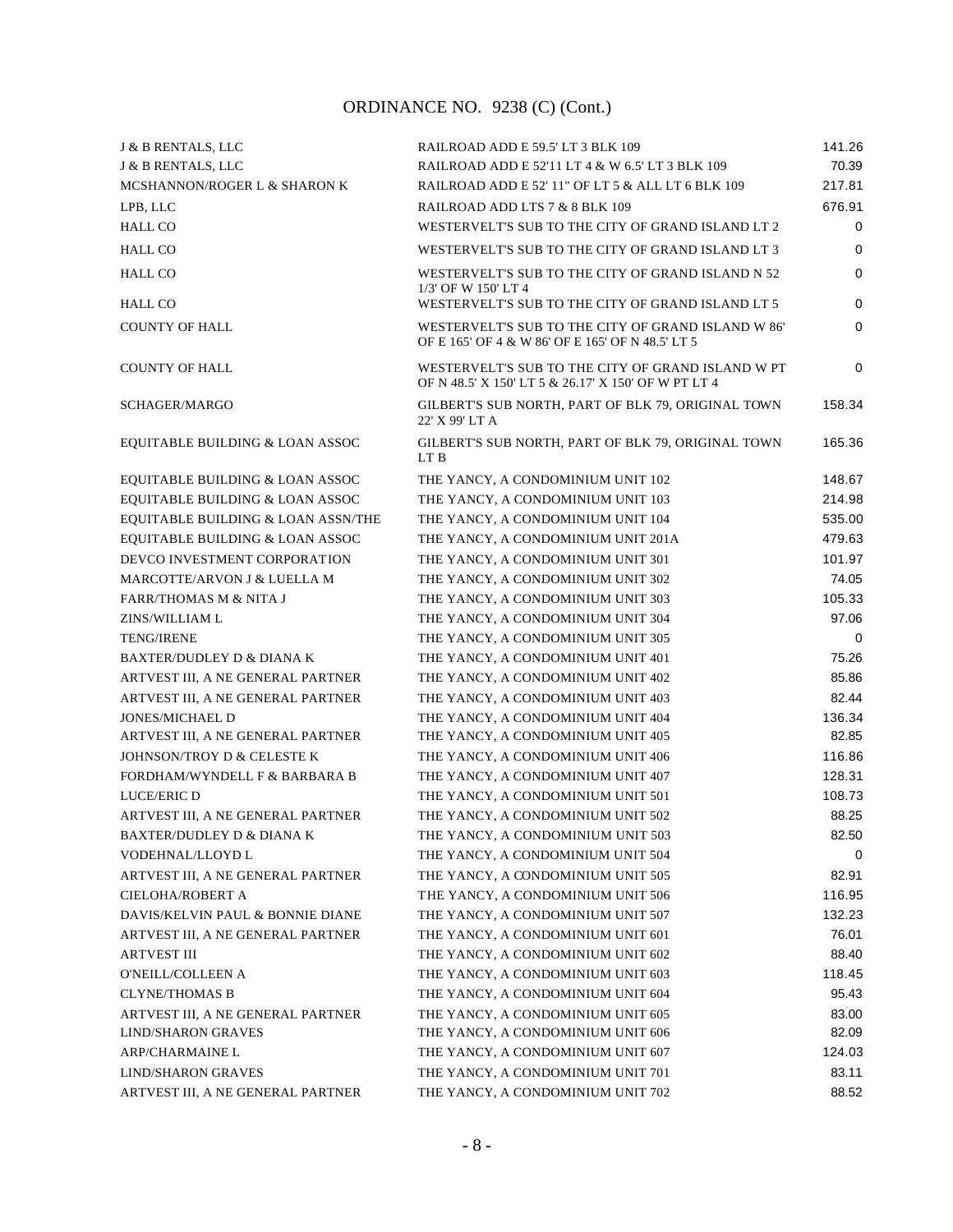| JOHNSON/RICHARD A & MARGARET A         | THE YANCY, A CONDOMINIUM UNIT 703                                        | 82.74     |
|----------------------------------------|--------------------------------------------------------------------------|-----------|
| <b>BURTSCHER/ART N &amp; JAN L</b>     | THE YANCY, A CONDOMINIUM UNIT 704                                        | 136.63    |
| <b>RATHJEN/MICHELLE R</b>              | THE YANCY, A CONDOMINIUM UNIT 705                                        | 91.28     |
| <b>LONG/CLIFTON J</b>                  | THE YANCY, A CONDOMINIUM UNIT 706                                        | 81.86     |
| MCQUOWN/DONALD D & LINDA K             | THE YANCY, A CONDOMINIUM UNIT 707                                        | 122.63    |
| ARTVEST III, A NE GENERAL PARTNER      | THE YANCY, A CONDOMINIUM UNIT 801                                        | 76.15     |
| MAPES & CO GENERAL PARTNERSHIP         | THE YANCY, A CONDOMINIUM UNIT 802                                        | 88.61     |
| MAPES & CO GENERAL PARTNERSHIP         | THE YANCY, A CONDOMINIUM UNIT 803                                        | 96.88     |
| <b>ARNETT/JUDY J</b>                   | THE YANCY, A CONDOMINIUM UNIT 804                                        | 156.55    |
| ALEXANDER/WENDY L                      | THE YANCY, A CONDOMINIUM UNIT 805                                        | 102.34    |
| NELSON/JACK L                          | THE YANCY, A CONDOMINIUM UNIT 806                                        | 111.34    |
| NISSEN/JAMES F                         | THE YANCY, A CONDOMINIUM UNIT 901                                        | 76.18     |
| <b>EVNEN/EVERETT A &amp; ELAINE S</b>  | THE YANCY, A CONDOMINIUM UNIT 902                                        | 88.67     |
| <b>EVNEN/EVERETT A &amp; ELAINE S</b>  | THE YANCY, A CONDOMINIUM UNIT 903                                        | 96.94     |
| <b>ATKINS/ANN C</b>                    | THE YANCY, A CONDOMINIUM UNIT 904                                        | 142.90    |
| DIZMANG/TAMMY L                        | THE YANCY, A CONDOMINIUM UNIT 905                                        | 102.40    |
| <b>LIND/SHARON GRAVES</b>              | THE YANCY, A CONDOMINIUM UNIT 906                                        | 145.46    |
| <b>TODD/LINDA M</b>                    | THE YANCY, A CONDOMINIUM UNIT 1001                                       | 83.28     |
| <b>FOGLAND/DAN &amp; CHRIS</b>         | THE YANCY, A CONDOMINIUM UNIT 1002                                       | 88.70     |
| <b>GILLAM/JEREMY S &amp; JACK L</b>    | THE YANCY, A CONDOMINIUM UNIT 1003                                       | 97.00     |
| <b>GARRISON/HELEN V</b>                | THE YANCY, A CONDOMINIUM UNIT 1004                                       | 0         |
| <b>MEGARD/RUTH E</b>                   | THE YANCY, A CONDOMINIUM UNIT 1005                                       | 103.66    |
| <b>ADEN/STEVEN G</b>                   | THE YANCY, A CONDOMINIUM UNIT 1006                                       | 0         |
| <b>TOOLEY/JOHN PATRICK</b>             | THE YANCY, A CONDOMINIUM UNIT 1101                                       | 83.40     |
| <b>CLARE/LINDA L</b>                   | THE YANCY, A CONDOMINIUM UNIT 1102                                       | 88.79     |
| <b>BUCKLEY/LYNN A</b>                  | THE YANCY, A CONDOMINIUM UNIT 1103                                       | 106.10    |
| <b>DOLTON/GEORGE R</b>                 | THE YANCY, A CONDOMINIUM UNIT 1104                                       | 148.92    |
| MAYER/ELIZABETH W                      | THE YANCY, A CONDOMINIUM UNIT 1105                                       | 103.81    |
| <b>MAYER/ELIZABETH W</b>               | THE YANCY, A CONDOMINIUM UNIT 1106                                       | 177.87    |
| HOME FEDERAL SAVINGS & LOAN ASSN       | HANN'S FOURTH ADD LT 3                                                   | 1,826.87  |
| <b>ARTVEST III</b>                     | THE YANCY, A CONDOMINIUM UNIT 002                                        | 11.40     |
| <b>ARTVEST III</b>                     | THE YANCY, A CONDOMINIUM UNIT 001                                        | 41.19     |
| ELLISON/ROXANN T                       | ORIGINAL TOWN W 18.9' OF E 33' OF S 25.1' LT 7 BLK 65                    | 54.32     |
| EQUITABLE BUILDING & LOAN ASSOC        | THE YANCY, A CONDOMINIUM UNIT 101                                        | 35.78     |
| EQUITABLE BUILDING & LOAN ASSOC        | THE YANCY, A CONDOMINIUM UNIT 201B                                       | 57.96     |
| EQUITABLE BUILDING & LOAN ASSOC        | THE YANCY, A CONDOMINIUM UNIT 201C                                       | 145.91    |
| EQUITABLE BUILDING & LOAN ASSOC        | THE YANCY, A CONDOMINIUM UNIT 201D                                       | 109.84    |
| <b>HOME FEDERAL SAVINGS &amp; LOAN</b> | ORIGINAL TOWN PT LTS 1-2-3-4-7 & ALL 5 & 6 & PT<br>VACATED ALLEY BLK 89  | 372.14    |
| CALDERON/ELISEO & JESSICA              | JENSEN SUB LT 2                                                          | 92.98     |
| <b>IGLESIA EVANGELICA PENTECOSTES</b>  | ZILLER SUB LT 2                                                          | 0         |
| <b>GRAND ISLAND/CITY OF</b>            | WESTERVELT'S SUB TO THE CITY OF GRAND ISLAND<br>VACATED ST SOUTH OF LT 1 | 0         |
| <b>CITY OF GRAND ISLAND</b>            | ORIGINAL TOWN S 1/2 LT 1 BLK 57                                          | 0         |
| <b>CITY OF GRAND ISLAND</b>            | PARKING RAMP SUB TO THE CITY OF GRAND ISLAND LTS<br>$1 - 2 - 8$ ; 3      | 0         |
| CITY OF GI                             | CAMPBELL'S SUB TO THE CITY OF GRAND ISLAND LTS 10<br>& 11                | 0         |
| <b>TOTAL</b>                           |                                                                          | 90,000.03 |